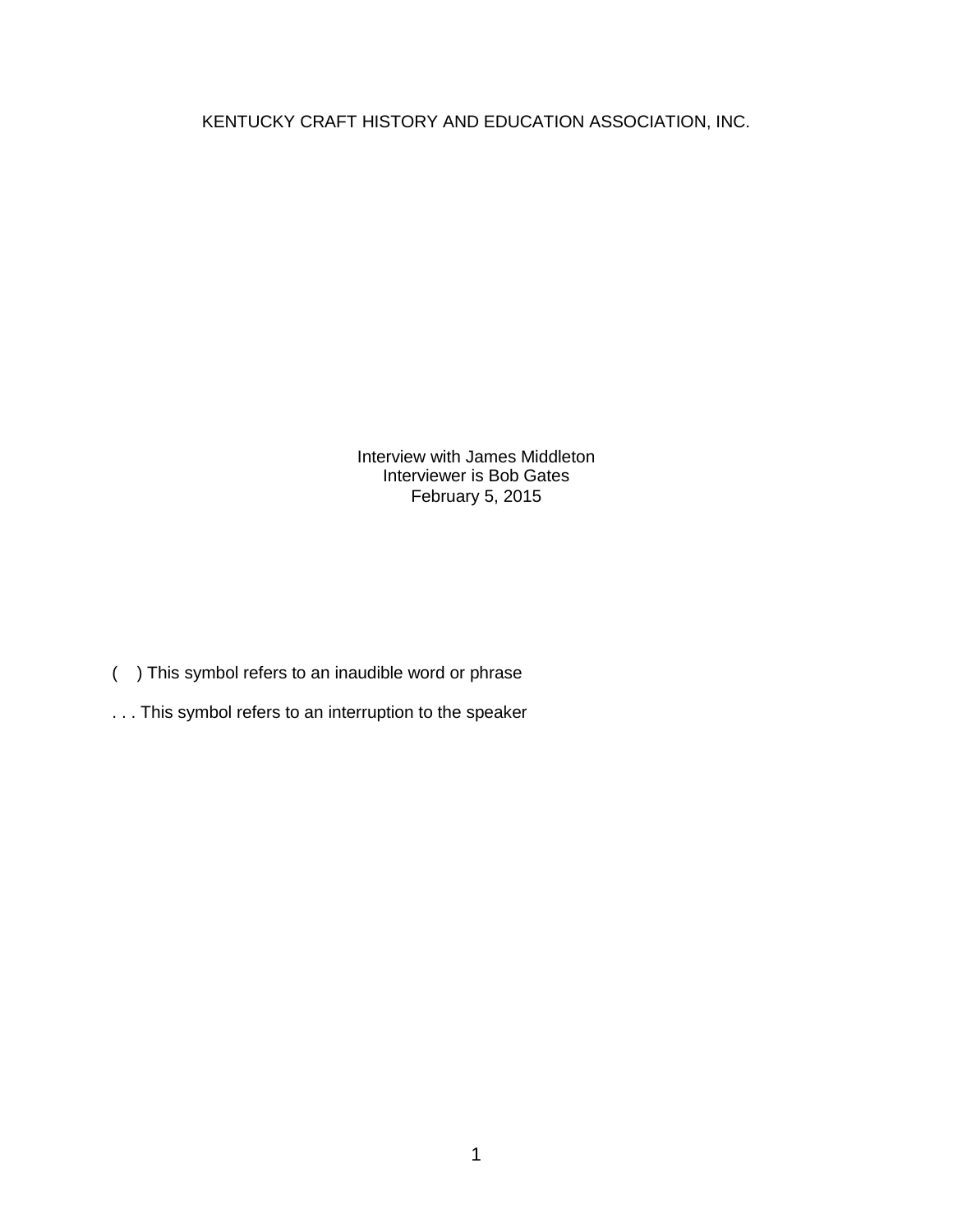Gates: I guess I've got a cold. I went through a phase, my throat hurting and my nose (Gates, coughs) and my chest.

Middleton: It's probably the worst cold season that I can remember in long time.

Gates: I bet you're getting a lot of people aren't you?

Middleton: Yea, a lot of people.

Gates: Well, my wife is into, what do you call it . . . What's the name of it? Little bottles of liquid that are essences of different things, like cinnamon or, not cinnamon so much, but oregano. She gave me this oregano with lemon. Two drops of oregano, two drops of lemon into water and then drink it. It's supposed to be like an antibiotic? I don't know. (Laughter, Middleton) I couldn't see the drops of oregano the other night. I must have put eight drops in there and my whole mouth was burning. (Laughter, Gates and Middleton) I had to put olive oil all over my lips. Essential oils.

Middleton: Yea.

Gates: Have you done much with those at all?

Middleton: No. No.

Gates: I don't know if they have any creams that . . . Oh, ready. Okay, sorry. Okay, we just toured your place and we're back at your house now. It's amazing what all those baskets that came from this area.

Middleton: Yea.

Gates: So, what do you think? You said you started about twenty something years ago?

Middleton: Yea.

Gates: And who's idea was it?

Middleton: Charlie Williams, a lawyer here in town. He and I both supported our county fair and he said, " You know, we ought to have a basket contest over at the fair". People had put baskets in our floral hall, you put crafts in your county fair and people put baskets in all along, but it was Charlie's idea. We ought to do more than just have a few baskets in the handiwork division over there, we ought to have us an actual basket show, a basket contest. Jimmy, I think it'd be a good thing and I said "I think so too, Charlie". So, that's what started it and then, as I said, I was () because I'd always loved the Hart County baskets. I've got them. When I was a child my marbles, I had a basket when I was five years old playing marbles, I carried my marbles around in a little Hart County basket. My mother had a Hart County basket she kept her clothespins in out there on the clothes line, hanging clothes to dry out. So, I always had loved the Hart County basket and had always recognized them and I thought what I great chance to try to draw some attention to our baskets and then, of course, the issue about getting people to take pride in themselves and this, I saw, as a way of letting them recognize, you really have some great skills. You've got . . . you're worthwhile, you have some real talent here, take great pride in it. Take pride in yourself. To develop self-esteem, if you got self-esteem, you care about yourself, you'll take care of yourself. And that's a big problem. A lot of my folks, just don't take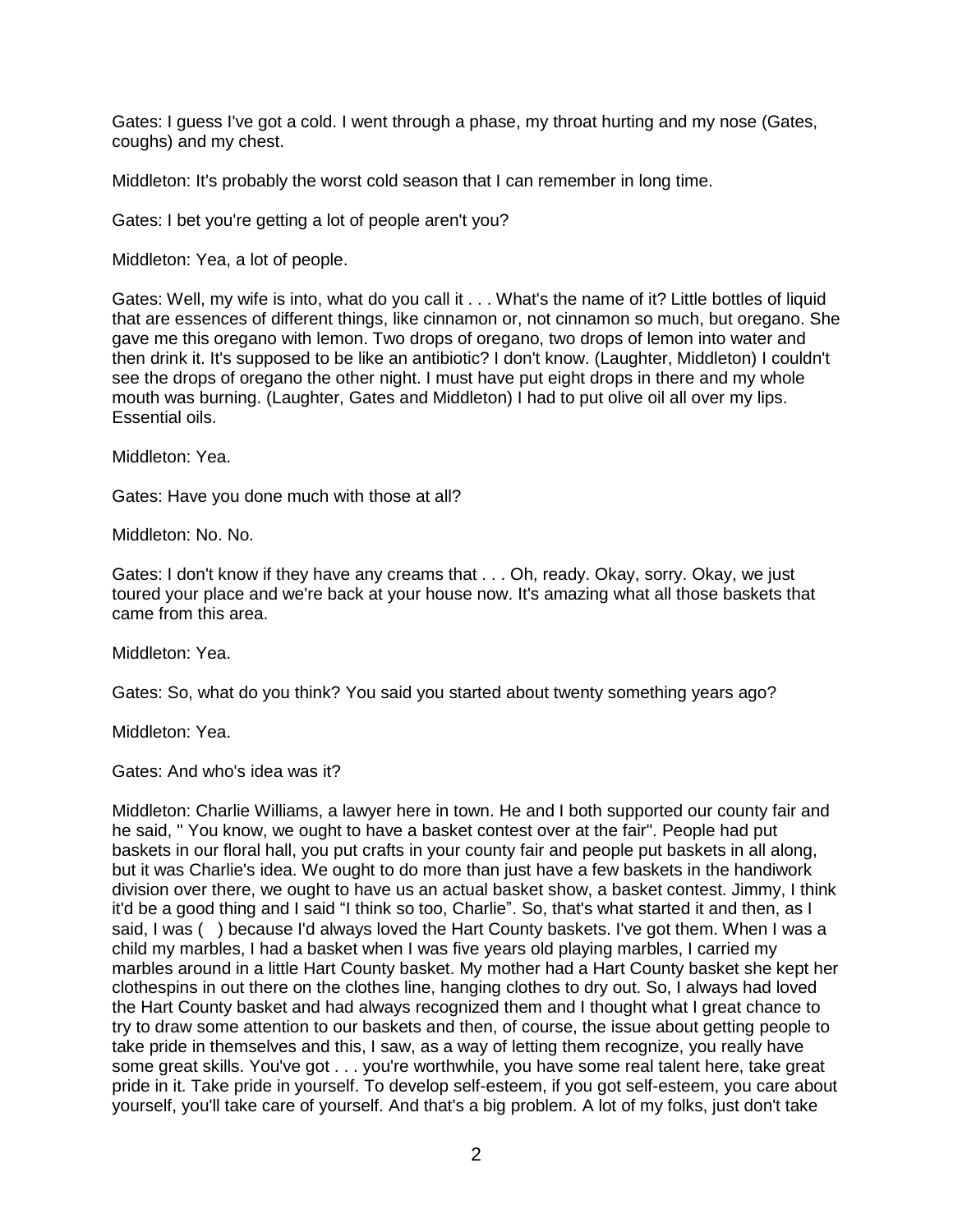care of themselves. So, that was my motivation and that's what started the basket contest and the folks liked it and showed up with it, brought their baskets and here we are twenty years later. Twenty two years later.

Gates: Did you have this plan of buying baskets and throwing up your space like you did? Or did that just happen?

Middleton: Yes. It started out, I'd say I wanted to buy the baskets. It wouldn't initial thing, when we first started, you didn't have to offer me a basket or a similarity of the basket if it won. But I asked the basket makers, I would love to display your baskets at the office. That was part of my motivation. Put the baskets up, let the folks see these ( ) baskets and when they come in they can show their family and all the people will recognize these basket makers. So I wanted them up in the clinic. That was all part of my original purpose. And then, they're glad to have a market for their baskets, they liked the idea and so I developed, if you want to enter your baskets, we need to have the clinic buy the winners, so we can show them off to everybody.

Gates: Can we go back a little bit to growing up here? What was that like and what's your family origins here?

Middleton: My great grandfather was one of the early doctors here. My mother married my father who is a Baptist preacher, so actually I wasn't, didn't go to school here, but my daddy was a minister at First Baptist Church in Atlanta, Georgia and minister of First Baptist Church in Shreveport, Louisiana but every summer of my life, I came to Kentucky. I always loved Kentucky and I loved coming back home to Apple Hill. So, when I got out of high school, I came to Kentucky to stay. Went to the University and then went to medical school and came back here. I came back here to practice medicine in Hart County. So, growing up here, every summer of my life was spent here on the farm. When we were small, we would go to the river and go swimming down at the river. We'd trap groundhogs on the farm here. Sister would put us, Mother would put us to work on the farm here. Helping out, doing different farm type chores. Getting in the hay was one of the big things we did in the summertime. (Gates, Cough) And we loved the county and loved Hart County. I have an older brother, two younger sisters. And we all loved it too, all of us came back here to live. So, that was our life and it was right here in this house. I've spent my whole life right here in this house.

Gates: So you were born in Shreveport or Atlanta?

Middleton: I was born in Atlanta.

Gates: Atlanta and then you moved down to Shreveport?

Middleton: Yea. Then daddy went to Shreveport. He was there, Atlanta for ten years and then went to Shreveport.

Gates: How long was he there?

Middleton: He was there for thirty-six years.

Gates: Oh really, so he lived down there.

Middleton: Uh huh. Yea.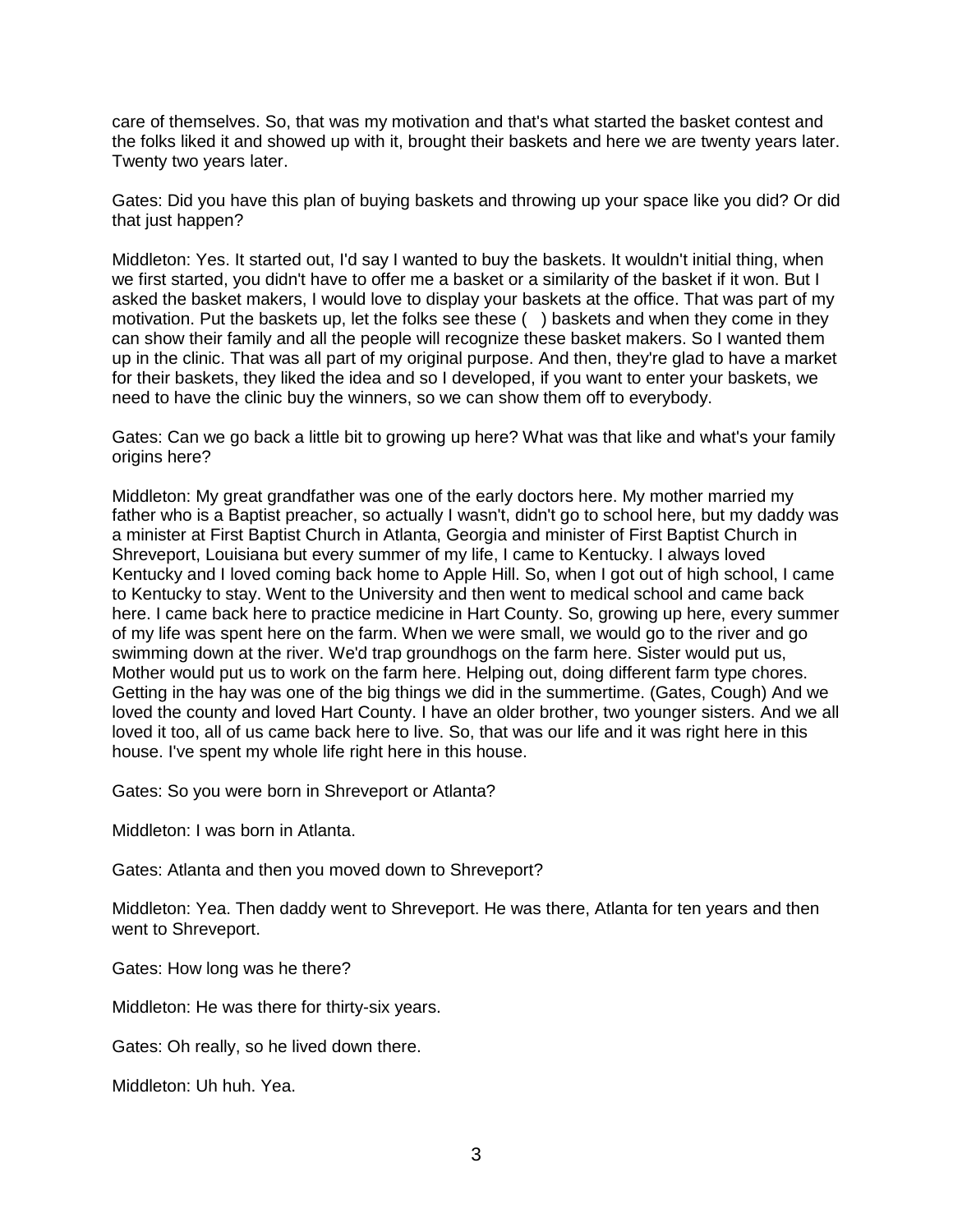Gates: A little bit of your accent come from Shreveport you think?

Middleton: I think it came mostly from Georgia.

Gates: Georgia?

Middleton: Yea. In Georgia they don't speak 'R's down there. (Laughter Gates and Middleton) So when you're young and in a formative stage, you learn the local dialect and that's where most of mine came from.

Gates: Sure. I find that with myself and with my kids, my son was born in Baton Rouge and my daughter was born in Kentucky, but they have kind of similar, picked up different things over the years.

Middleton: Yea. That Baton Rouge accent will certainly . . . that south Louisiana accent.

Gates: Yea.

Middleton: Yea.

Gates: So, you came back here and you loved this area, you said?

Middleton: Yes.

Gates: What did you love about it?

Middleton: I loved the country. We were oriented towards the outdoors. My father liked the outdoors, liked wildlife, liked animals. I had cows on the farm. I had my own cow at Glen Lily. I had a brindle cow. I still remember my brindle cow. Whenever we sold a calf, sister would give me the check from the calf and it would go into my college savings fund. So being on the farm, living with farm people, being in this small town like this, I loved it. I loved the outdoors, loved everything about it. Loved being out in the garden, loved picking blackberries.

Gates: And your grandfather on your mother's side, right?

Middleton: Yes.

Gates: He was a doctor here?

Middleton: He was a lawyer and he was the congressman in this area. He was a United States Congressman, in fact he died when he was still in congress.

Gates: What was his name?

Middleton: Cap Carden.

Gates: Okay.

Middleton: But he was a lawyer. He was originally the first, youngest sheriff Hart County ever had and then became a lawyer. Was a lawyer here and then was a politician, of course and then became a . . . in the United States Congress. My great grandfather was the early doctor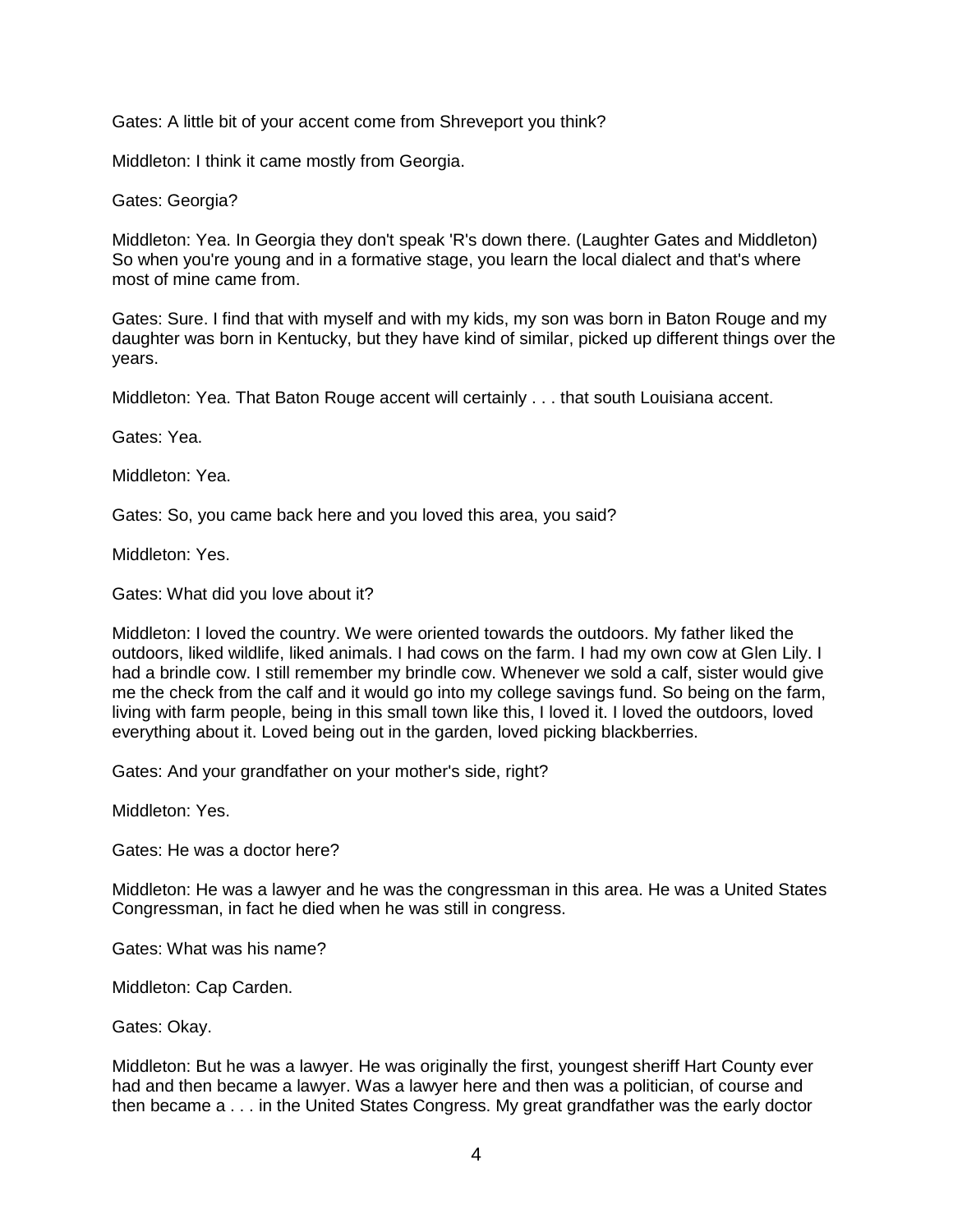here. Doctor Hubbard. He lived across the hill on the other place here on the farm. They bought the original farm here. And so, I've still got pictures and I've got his old saddlebags. In fact, I had the experience of delivering the great grandchild of a woman that he had delivered. My great grandfather. My great grandfather delivered this lady and I delivered her great grandchild. I got a picture of all of us together.

Gates: Oh, that's great.

Middleton: Yea.

Gates: Did you want to be a doctor because of him?

Middleton: No. When I got through with school, I really wasn't sure what I wanted. I'd always had in the back of my mind, an interest in medicine. I loved farming. I had an interest in farming. But I knew what Hart County needed more than anything was a doc down here. So, I decided to go to medical school and come back here to practice medicine.

Gate: Did your dad want you to come back to Shreveport or was he okay with you coming up here?

Middleton: He was happy with . . . He knew we loved Kentucky. He was happy with whatever we wanted to do. And I think he felt very good about me being a doctor here in Munfordville. In fact, daddy and I used to have kind of a fun conversation about who had the most important job. His job of saving people's souls and my job of saving their bodies and we'd argue who had the most important job. It was kind of a fun argument. Now, I'm not sure who had the most important iob.

Gate: Yea, nobody won really.

Middleton: No. That's right. (Laughter, Middleton)

Gates: You're both pretty important.

Middleton: Yea.

Gates: Well, so you said when you were a kid you noticed the baskets around here?

Middleton: Yes. Sure did. I remember very well my marble basket. My marble basket, I carried my marbles in.

Gates: How big was that?

Middleton: It was a little basket about about like that.

Gates: And how do you keep . . . Would you close it?

Middleton: No, it didn't have a top on it. It was just an open . . . kind of like one of those small egg baskets

Gates: Okay.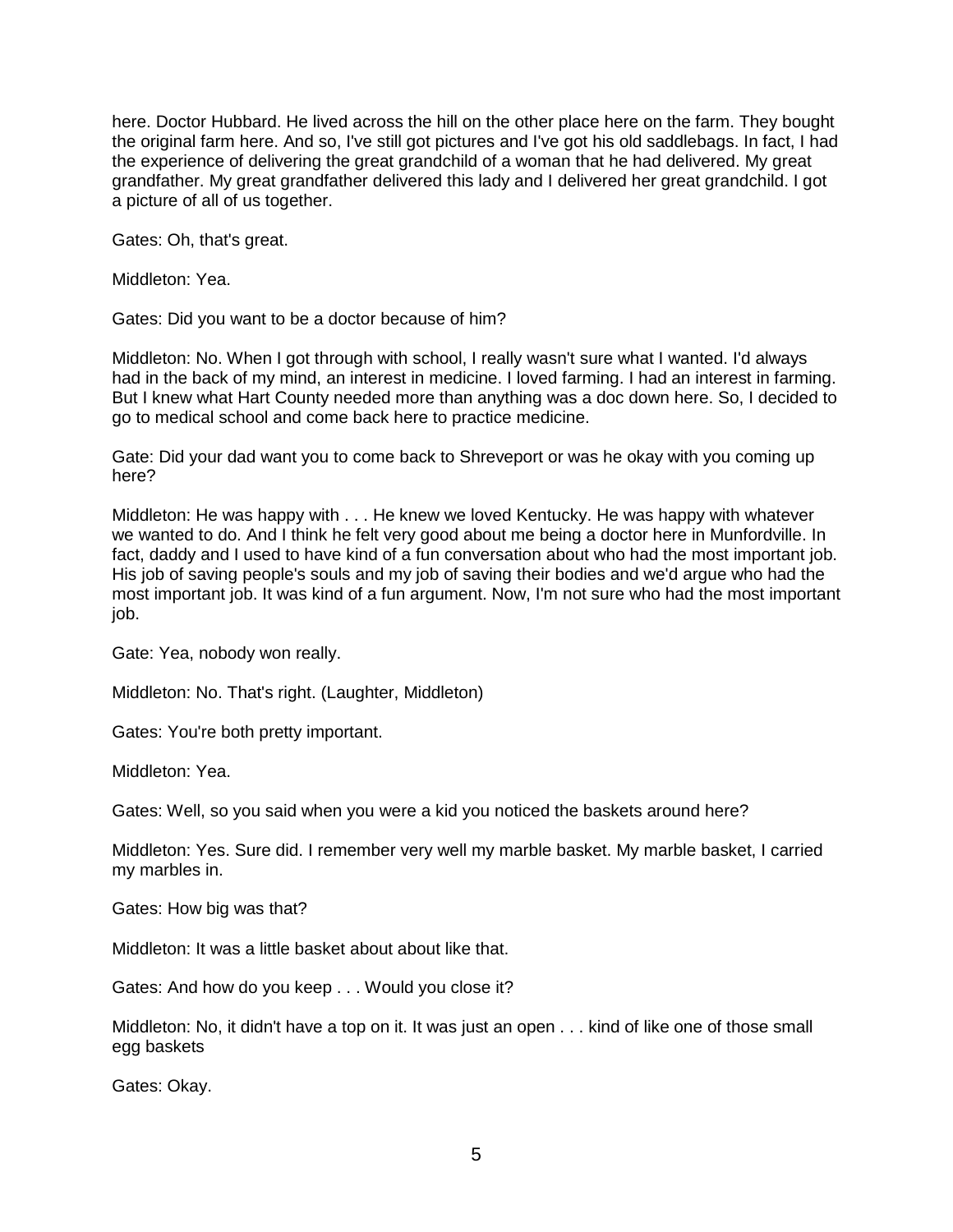Middleton: I've still got the thing. It's over in Margaret's house right now.

Gates: Wow.

Middleton: And I remember Mother's basket on the clothesline that held all of her clothespins. And then Sister had baskets here at the house when we'd go to the garden, I'd have a Hart County basket bringing the vegetables in. I've still got a Hart County basket to bring vegetables in.

Gates: Everybody knows about Hart County now as being a basket making center, epicenter, like you said earlier. (Coughs) Did they know that back then? When you were a kid? There's a lot of baskets being made?

Middleton: There were baskets made . . . The basket trade has, as I said, it's always been a very active basket, just part of these people's lives. All aspects of their lives. But there were some people, ( ) who were, lived in the Cub Run area who would sell baskets out of the area and there were people who they were dealers in baskets and then when the 31 E and 31 W came through Hart County and we started having the tourist trade, which started after the depressions after the thirties, there were stands, souvenir stands up and down the highway and the baskets were sold there and they were really popular with the tourists. And the basket trade really picked up with that. And then . . .

Gates: Do you remember seeing any of those when you were . . .

Middleton: Yes. Sure do. And you'd see them when ropes of baskets just dangling outside. And they had those balls, you know, those horrible balls and those Chantilly bed cover things and all this really kind of . . .

Gates: What do you mean balls?

Middleton: That was a ball, kind of like a Christmas tree ball but it was a kind of a glass type ball, remember those things?

Gates: That went in your yards?

Middleton: Yea! Yard balls. And it was a lot of pretty chintzy, kind of touristy type stuff and then there are all these great baskets, you know, that they had . . .

Gates: Right next to them.

Middleton: Yea. And the tourists would kind of like the colors and that's when they started using more dyes and they started using Rit dye then to color the baskets and that was kind of a popular thing, so with the tourists. And you'll see pictures of these baskets and I've got some down at the clinic with all this stuff out there and yet there's these baskets all over everywhere, all sizes of baskets. Also, our basket makers before that time would sell baskets. They had basket wagons. They would load up a whole bunch of baskets and travel somewhere up into southern Indiana, they would go up there and had all their baskets and sell them, they were utilitarian type things. So I've got family stories of basket people making baskets and then taking their wagons of baskets and going off into area over in . . . The Cottrell's got a story about selling baskets over there in Somerset and they are stories of children selling baskets up in southern Indiana, having those basket wagons and selling them.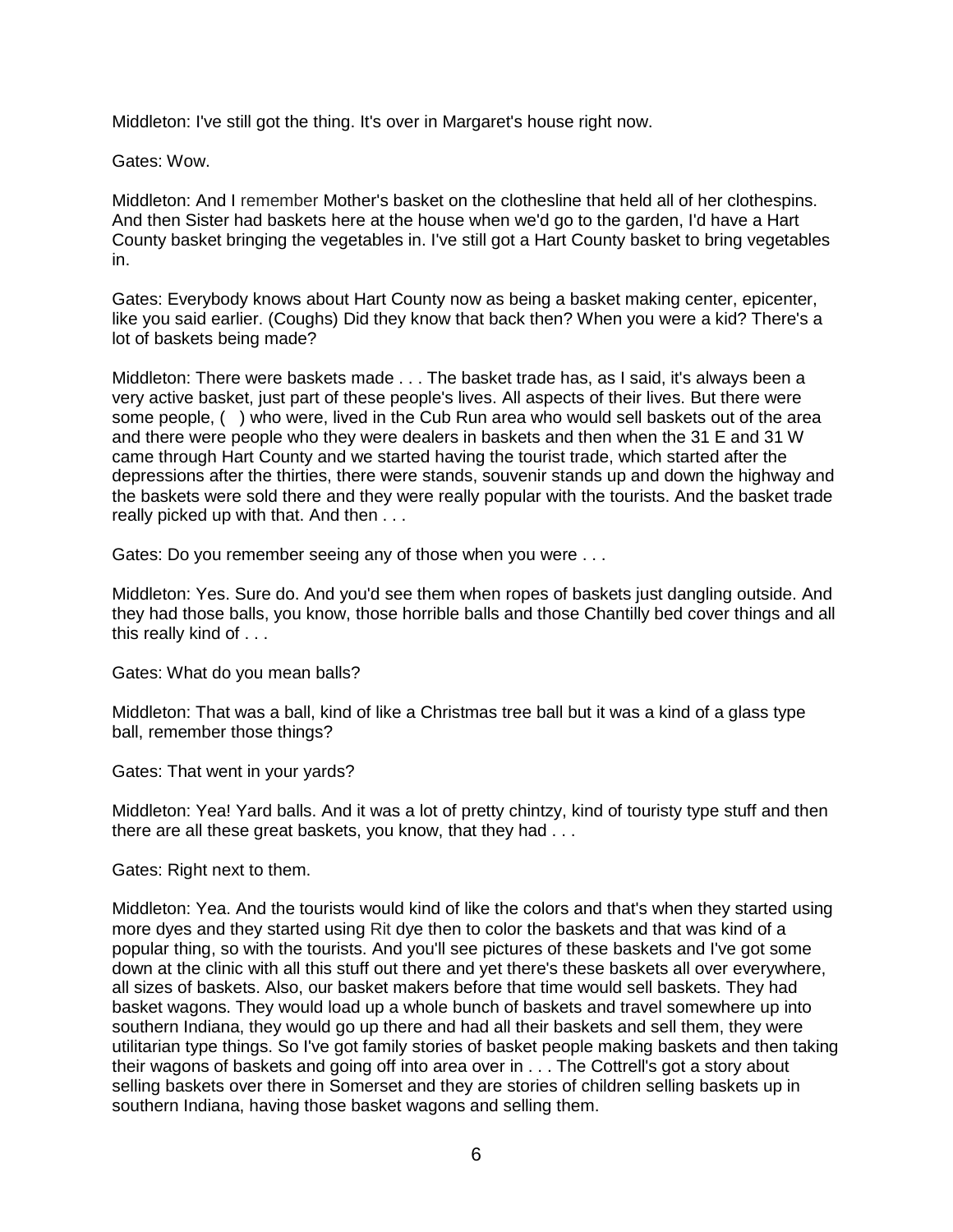Gates: Would the whole family take the wagon up there?

Middleton: Yea. And just kind of camp out and sell their baskets and then come back home.

Gates: Well, that's cool.

Middleton: It's an amazing story that one of the children tells me...

Gates: You're going to tell it again when we get the tape rolling . . .

Middleton: Okay. About his folks being in a basket wagon on one of these basket (tape cuts out)

Gates: And that's why the crest market, I guess, is pretty good, because it kind of got them to stand up for themselves.

Middleton: The basket makers, at one time, kind of, didn't think it was a thing of pride. It was a thing as necessity and it was a sign that we were poor folks and we had to do whatever we could to survive.

Gates: Really?

Middleton: Uh huh. So they didn't take it as a thing to be prideful of, it was almost something they were a little ashamed of, because they were so poor they had to make baskets to survive, you know?

Gates: Okay. What were we talking about before we stopped? You were going to tell a story about going up in the basket wagon.

Middleton: The basket wagons. They had these basket wagons. And it looked like a cloud, it was amazing. All the baskets were strung up on these . . .and some of those big baskets, like you saw, they had a lot of those because that was more of a utilitarian type thing than a lot of these small type baskets that you see there.

Gates: Usable baskets that you use everyday in your house.

Middleton: Exactly. You bring your laundry in type things. Well, Calvin tells a story about some of his folks on one of these baskets ( ) things, they were out selling. They were out north of here and the dogs showed up. Their pet, the household dog shows up.

Gates: You said they were in Indiana, didn't you?

Middleton: That's what I thought. Southern Indiana, as I remember it.

Gates: And all of a sudden this dog shows up?

Middleton: The dog shows up and they know something's wrong when the dog shows up. So they go back home and sure enough, an important member of the family had died. I don't know if it was the father or the grandfather or something like that.

Gates: And the dog came up and told them?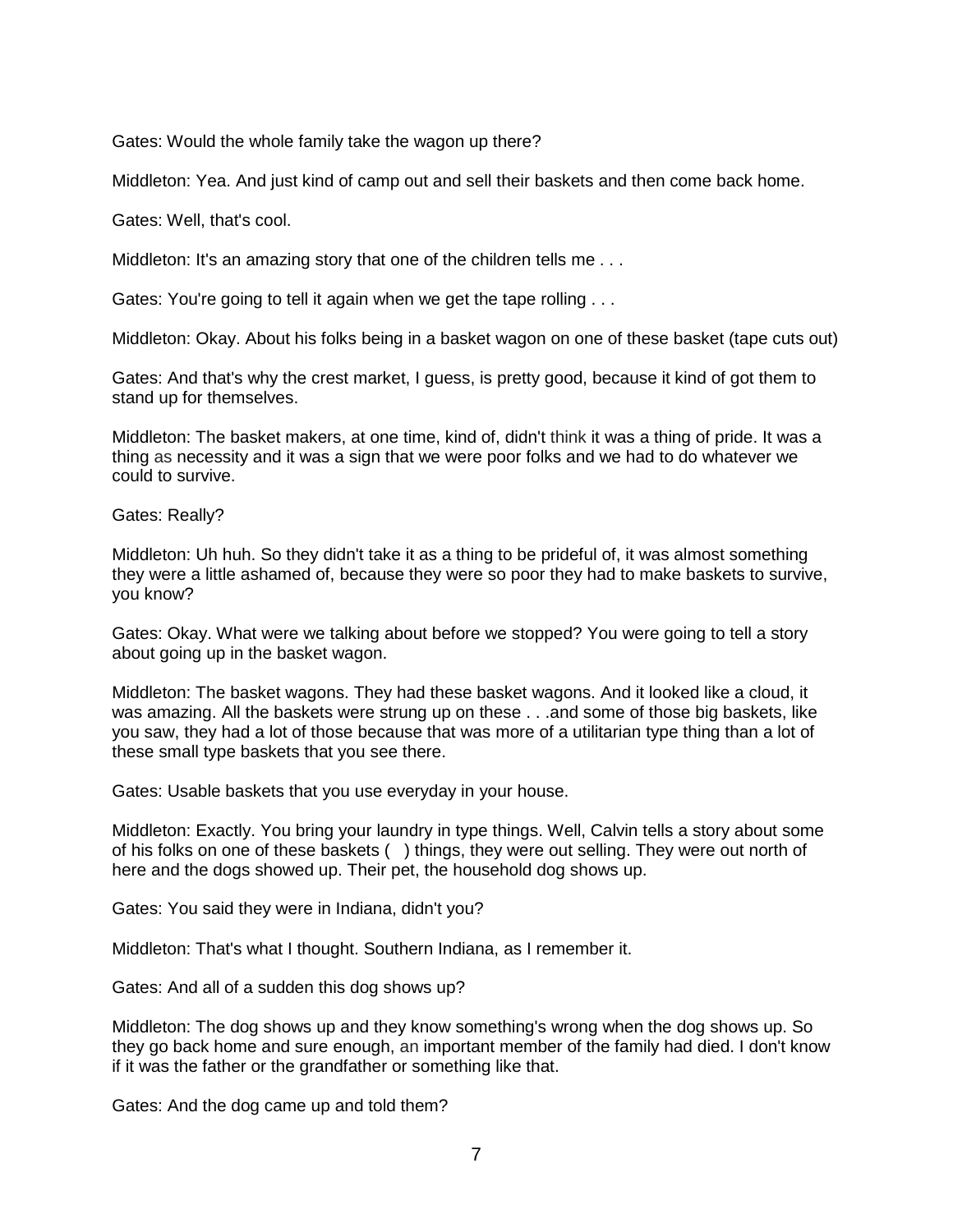Middleton: The dog came up there to tell them somehow.

Gates: Wow.

Middleton: Isn't that an incredible story? That's one of the most incredible stories of the basket selling stuff.

Gates: So he remembers actually going up there in the back of the wagon or something?

Middleton: His family did. Now whether or not Calvin actually did it himself or not, but he tells me about it.

Gates: And these are horse driven wagons?

Middleton: Uh huh. If you know the panels we have talking about the basket makers. On one of those panels has a picture of one of those basket wagons and that's what's. . .Calvin saw it and that's what started that discussion about it. His family had done the same thing, he said. And then brought up the dog story.

Gates: It's kind of like my family were truck farmers and they had to get everything in the trucks at night and take it downtown and sell things. You had to take it to the market. Did they get pretty good prices when they went up there?

Middleton: I don't know. I never asked them about their prices. I assume they did better than they did when they were selling to the Alvey's.

Gates: So these guys that had the ones down here along 31W I guess.

Middleton: Yes. And 31E too. Both of them major north south. . .You know there were the wigwams over there on 31E as well as on 31W.

Gates: There were two wigwams?

Middleton: There were two wigwams.

Gates: I didn't know that. Okay.

Middleton: Uh huh.

Gates: Usually when I come down 31E, I'll cross over at Horsecave, but most people keep coming down 31E?

Middleton: There were a fair number of folks who went on 31 E all the way south through Glasgow, through Hopkinsville, through that area, going south that way.

Gates: Oh, okay. I don't know if this is right, but somebody told me the idea of 31 E and 31 W had to do with different counties wanting that big route and so they kind of fought over it and instead of having just one 31 like you have in other states, it became 31E and 31W.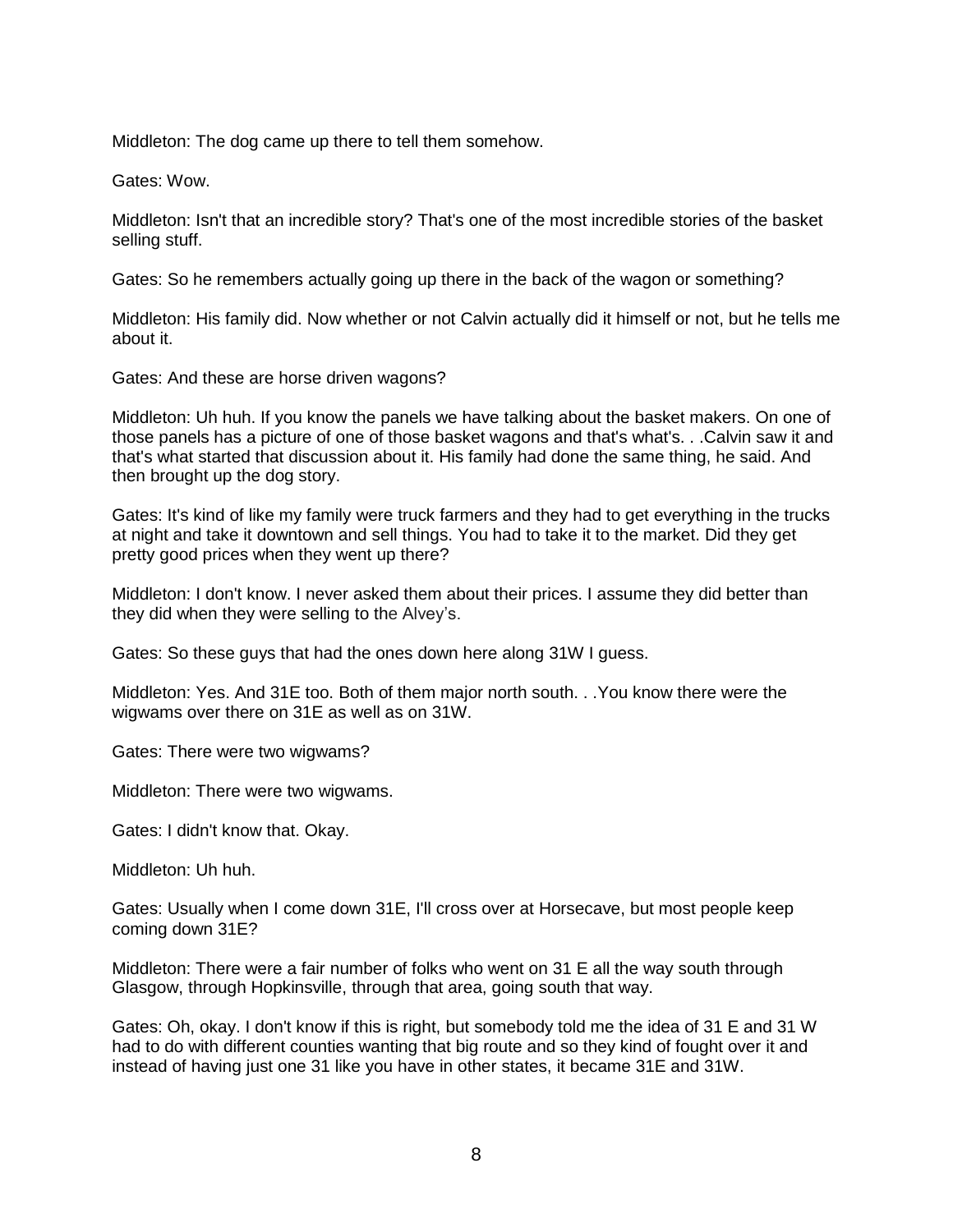Middleton: Might have been. When the interstate came through there was a lot of jostling back and forth trying to get the interstate going through different towns. I know there was a big rivalry between Glasgow and Bowling Green trying to . . .

Gates: Getting 65 to come through?

Middleton: Yea.

Gates: Bowling Green won, didn't they?

Middleton: Yea. (Laughter, Gates) Yea. In fact, if it had gone through Glasgow, it would have gone right through the back of our place. We were scared to death that that darn thing was going to go right through our place here.

Gates: Well, I worked up in Cincinnati and there were a lot of blacks in the west end of Cincinnati claimed they didn't even know it was coming down the pike. It went right through the west end, it was the biggest black community in Cincinnati. Completely wiped it out. Basically, this one photographer was telling me, he had like a month to get his pictures our...maybe a couple weeks to get it out.

## Middleton: Wow.

Gates: Because they were just keeping it a secret and you weren't getting in the black press. And then this guy told me he moved up into another part of town with whatever negatives he had left and then they did same thing with I 71. (Laughter, Middleton and Gates) So it happened to him twice. We're not on are we?

Camera man: Yea, it's rolling.

Gates: Oh it is. Okay. Sorry.

Camera man: It's a funny story.

Gates: Well, it's my funny story.

Camera man: well, you know, it's just recorded for posterity.

Gates: Okay. So, 31 W and 31 E were main things and 31 W is taking you mainly to Mammoth Cave, right? Louisville to Mammoth Cave from Louisville to Nashville. And they were trying to get the tourists to buy these baskets.

Middleton: That was a big market for them.

Gates: And those tourist, kind of, generated, kind of helped shape what kind of baskets were made?

Middleton: Yea. It had a lot of influence. They used a lot more dye for the tourists. It was more of a decorative thing, instead of a utilitarian thing then and so the dye in the baskets as a decorative type thing seemed to be more appealing to the tourists than just a plain split white oak basket like we were seeing mostly down at the office down there.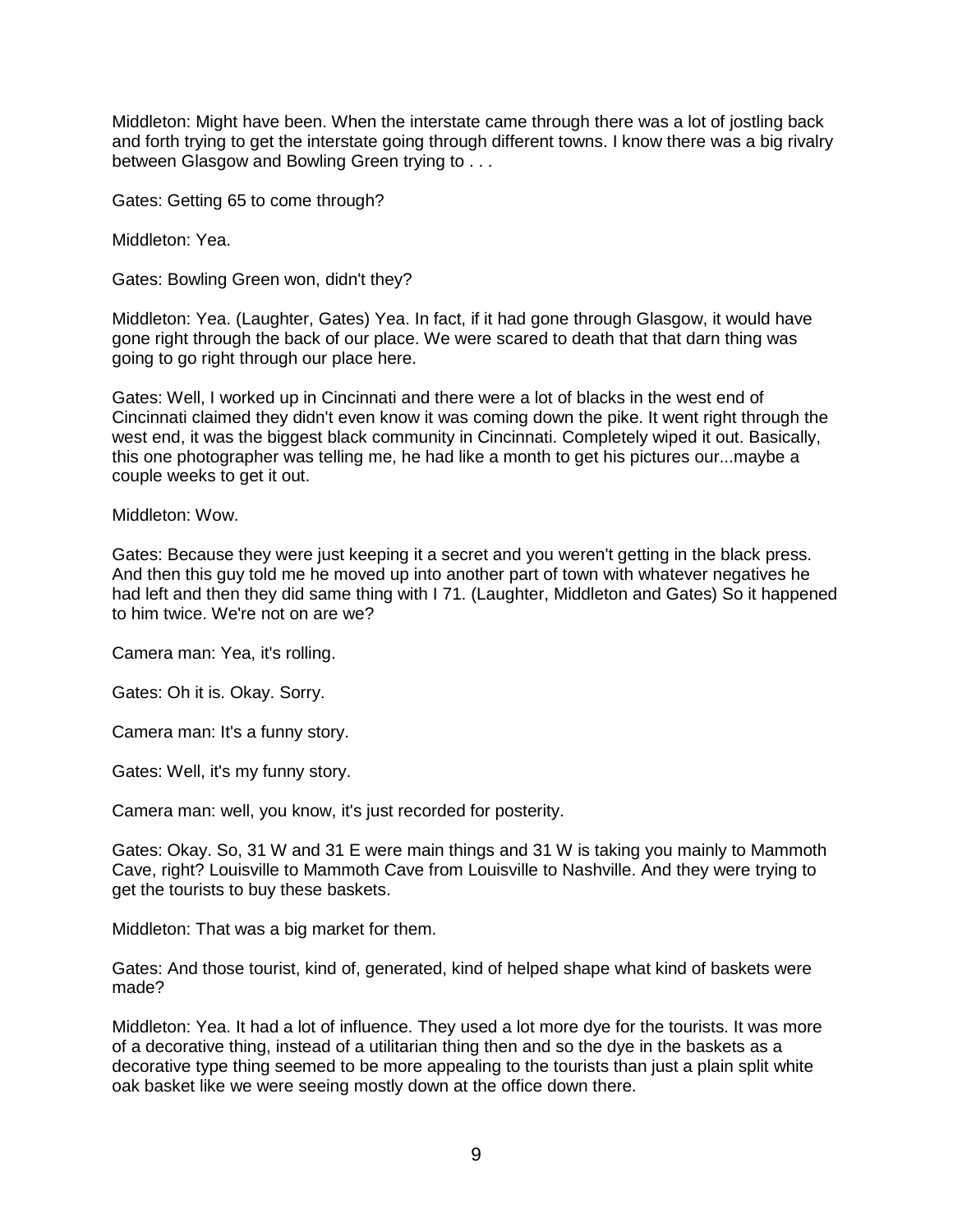Gates: So one woman would get out of her car and say, "Can't you make these red?" That kind of thing?

Middleton: I think that's part of what they were just trying different things. They red ones or the dyed ones sold quicker than the plain ones. Yea. So they were just going for the market.

Gates: So that kind of drove what kind of baskets the people would make then, wouldn't it? So it changed the traditions a little bit?

Middleton: I think it did. I think they were using a lot more dye in the baskets back then.

Gates: When I was down in Louisiana there was some, I can't think of the name, the Indians, they would make double weave baskets and they said that they had made these traditional double weave baskets and beautiful things and then the army camp or navy camp was right next to the village or right down the road from them, so they started making cigarette holders. Double weave cigarette holders and that really changed a lot of what they were doing. (Laughter, Middleton and Gates) So I always saw it as a kind of a parallel to what happened here.

Middleton: You'll see a lot of that. If you notice those things that we had magazines in down at the office? That's an adaptation for basket sales probably since the fifties. Trying to market your baskets and find something, a form of basket that people would like and use.

Gates: Yea. And that wasn't new because you showed us those ones at the funeral home right? The ones that were used at the funeral home? In the 1800s?

Middleton: No. This was in 1920s, 1930s, 1910 to 20 in that era in there. We know of people who were making baskets, funeral baskets.

Gates: And who ordered those from them?

Middleton: I don't know. I don't know.

Gates: Maybe a Louisville Funeral Director or something?

Middleton: I don't know.

Gates: Okay.

Middleton: I don't know if the churches or if they just had them in the churches and they'd bring them out for the funeral in the baskets. A lot of the bodies were kept at home, too, you know. The body was at home and it would go from the home to the graveyard. I don't know.

Gates: To me, it's hard to make this distinction between utilitarian and decorative. Because even if you make something that was for work you still got a feeling of beauty out of it. Satisfaction. We were talking to Leona and she talked about how she had, when she was a little kid, she had to make baskets and make them really fast with her mom. And I asked her if she felt good about it, sounded like she did. It was like even thought it was hard work, it was still, she got a sense of beauty out of it. So I think that sometimes the term's a little hard. Do you see what I'm saying?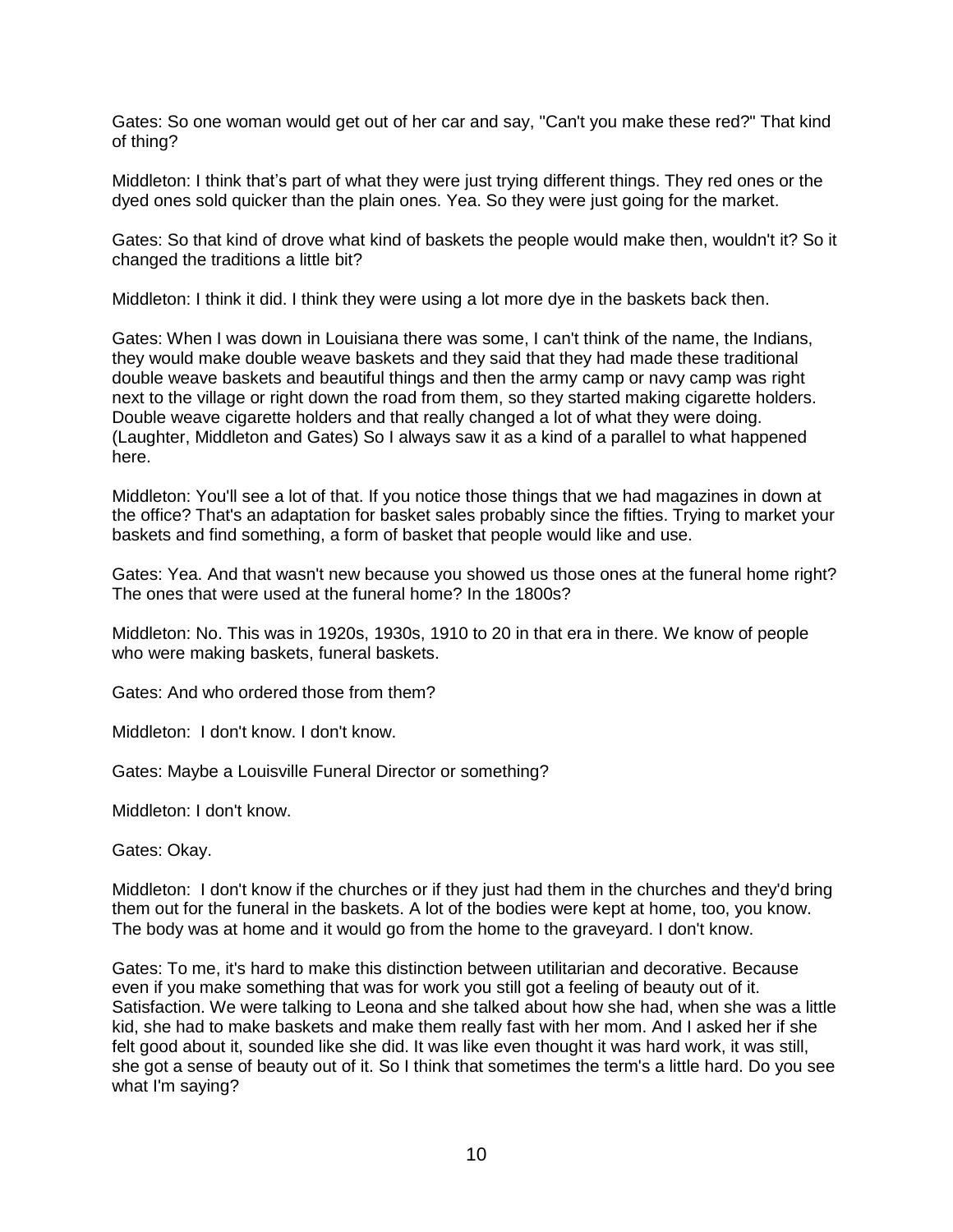Middleton: Yes.

Gates: Because, I mean even . . . Is a basket for a funeral home is that utilitarian? I guess it is, because you're using it for that, right? When does it not become utilitarian? When you can't use it for anything but just to look at?

Middleton: We have a hard time sometimes deciding when we have our different classes at the contest, what it is. Is it just a decorative type of thing or is it actually a utilitarian classic utilitarian, you know . . .

Gates: And I think some folklorists would say there's always an essence of tradition being brought through, that would make it utilitarian, but there is also your own part of personality goes into everything you make.

Middleton: I think so too and I think you're talking about somebody like, there will be certain people who will have a good deal more pride in what their basket would look like and the form it might have and other people are just making baskets that carry horse feed in and all they want to turn out some more baskets so they can . . .

Gates: Can't wait until they get the next one done . . .

Middleton: Yea.

Gates: But then there's some people who may have pride in it and kind of get a joy out of doing it.

Middleton: Exactly. Who have the nice splits and the nice little thing that ties it. We were looking at the handle coming out of the basket. Some people would have a lot more pride in taking the artistic . . .

Gates: About twenty years ago is when you started doing the basket making contest. What was happening here before that, in terms of basket making?

Middleton: Alvey's had done more to promote baskets because they were selling baskets. They had a basket barn up at Elizabethtown and they were selling baskets. They had markets for them. So I think they were, as far as developing the basket market, they were pretty active. They had some of the stands that we were talking about it where they were selling baskets. When the interstate came through, a lot of the sales from the baskets stands kind of died down and then the Phyllis George thing got a kind of a different group of people interested in baskets. And the basket makers started fashioning baskets that would be more appealing, people who had a interest in folk art and folk type baskets and saw the artistic, folk sense of the baskets that maybe a tourist coming down the interstate wanted a Rit dyed basket, might not have had the appreciation for. It changed again, the market. That influenced the style of baskets that people were making. It went back more to the traditional, not using as much dyes in the baskets and some of the traditional forms. And then to find a market for baskets, and this was probably helped by the Alvey's too, they started developing a lot of styles of baskets, like we talked about a magazine basket. Baskets that would be used for more contemporary lifestyles. So that, I think, occurred when people started becoming aware of basket making, the folk art of baskets probably goes back to the Phyllis George book and that era.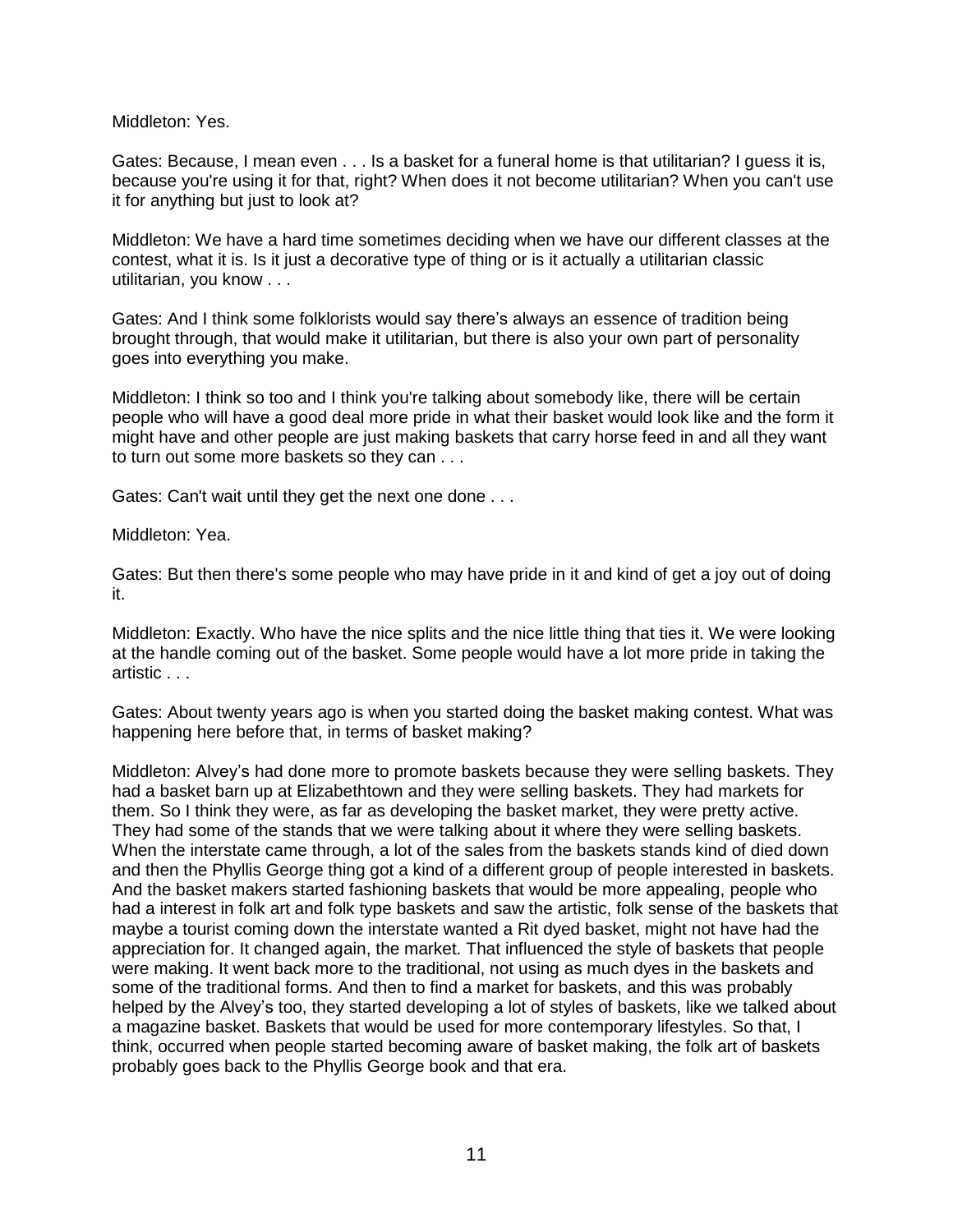Gates: And that's kind of linking it to, when people thought of folk art in Kentucky, they think of Appalachia . . .Oh we've got to change battery real quick.

Middleton: I would hope that might become a ( ) starting our permanent basket museum kind of a thing here.

Gates: Yea. I mean you're place is like a museum. But it would be nice to have one that's just dedicated . . .

Middleton: Dedicated, exactly. With baskets for sale there and demonstrations going on from time to time and . . .

Gates: A little bit more interpretation about different families and different designs and things like that. There's so much you can do with it. Before we changed and turned the battery off a second ago, I was thinking about that people thought of Appalachia where, up in the mountains is where you got crafts and this is not in the mountains, this area here. Was Phyllis George kind of bringing the idea of folk art and rest of the state out, do you think or?

Middleton: Yea. I think so. That thing went all over the state, they had people from all over the state . . .

Gates: Yea. They did.

Middleton: In her book . . .

Gates: They were looking for distinct things that were . . .

Middleton: Yes.

Gates: When I first got here in the state. People said, you've got to look at Hart County and that area along highway 31 W as being it's own traditional. Because other place you could find families that made baskets in different parts of the state. You could find people that went and learned how to make a basket, a school, you know. But this was a real place where you could trace it down the families. Is that true?

Middleton: Yes.

Gates: What are some of these families that we're talking about?

Middleton: To me, it's amazing. Everybody was making baskets. You'll find, the Childers family is the family you'll always associate with the fourteen generations of basket makers. So many of the great basket makers are all Childers. But everybody was making baskets. You can talk to folks and somebody in their family was making baskets, because it was just all part of their lifestyle. They were using them in their everyday work and to have the things that you needed to live in Hart County, particularly in the Cub Run area was baskets.

Gates: What was Cub Run like?

Middleton: Cub Run would be like Eastern Kentucky in the fact that it's small farms, more subsistence type farming, people completely living off the land. Tobacco would be the crop that would give them their cash money, but it was not mechanized. That type of farming you might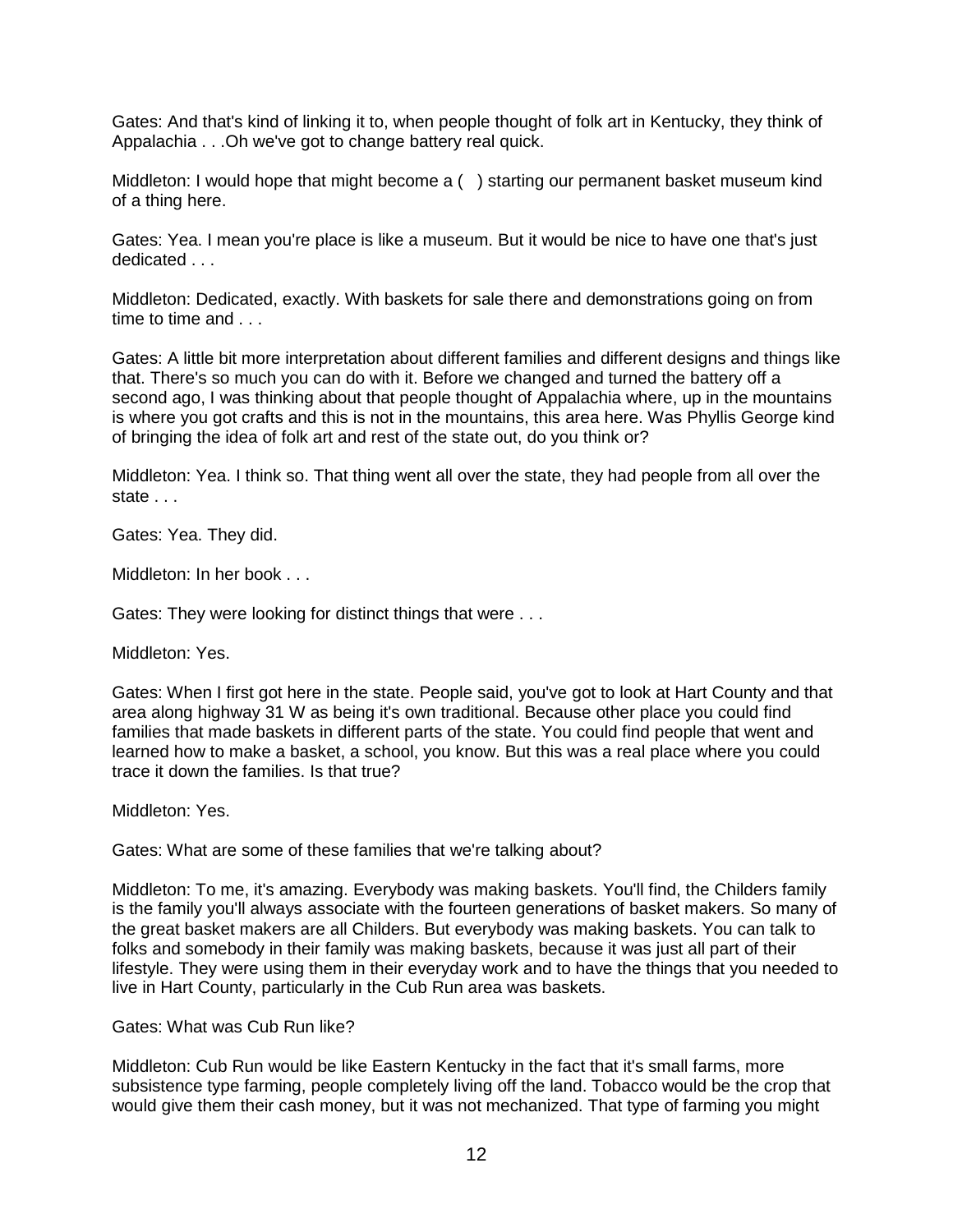associate with farming in hill country in Eastern Kentucky. The Cub Run area is not our best ground, there's some good ground down there, but not our best ground and it's not open flat ground, it's more rolling, woody, type area down there.

Gates: Do you think it was the kind of thing where people said . . . I'm thinking in towns where you've got one or two people making baskets, that's all you need for a whole town, but you're saying around here, everybody made baskets, is that true?

Middleton: In the Cub Run area, you made it mostly for yourself . . .

Gates: For yourself. Okay. You didn't buy it from each other, you just made it for yourself.

Middleton: Yea. No money anyhow. Everybody made a basket just like they made a split rail fence. They had to have it to keep the cattle out and have something to take the feed out or get the vegetables in or that type of thing. So part of a subsistence type lifestyle and that was one of the necessities of life. Certain things to carry and have things in.

Gates: Do you think there was a period, maybe, when, in the thirties, people were driving down here to go to Mammoth Cave, that some people started making baskets and said hey I can make money doing this. Why don't you do it? Or started telling their neighbors and people started learning from each other then again?

Middleton: I think the Alvey's were the middleman. Or people like them. Most of the people that I talked to didn't actually sell the baskets themselves. They sold it to somebody, a middleman, who then sold it where ever. I don't know enough about the history, whether any individual had a basket stand out on the highway. I think the baskets were on the basket stand, largely had gone through a middleman somewhere to sell.

Gates: Yea. I remember when I was going to school in Bowling Green in 1983 that I was driving home on 31W and went past Ollie Childers' house, Lestel and they had a sign outside their thing. I wonder how that . . . that's kind of like that . . .

Middleton: Yes. Baskets for sale. I remember the sign very well. And they were capturing some of that trade going up and down the interstate. There was another Childers just a little further up the road, on the other side of the road, that had a sign out for baskets for sale. So there was some of that. But most of these people weren't living on 31W.

Gates: If you were living on 31W that was a good place to . . .

Middleton: Yea.

Gates: Did Ollie and Lestel move to 31W so that they could sell baskets? (Laughter, Gates)

Middleton: I don't know.

Gates: That's an interesting deal.

Middleton: The family could sell you, I don't know.

Gates: But the Childers' were one of the families that you are talking about. Been doing it for a long time.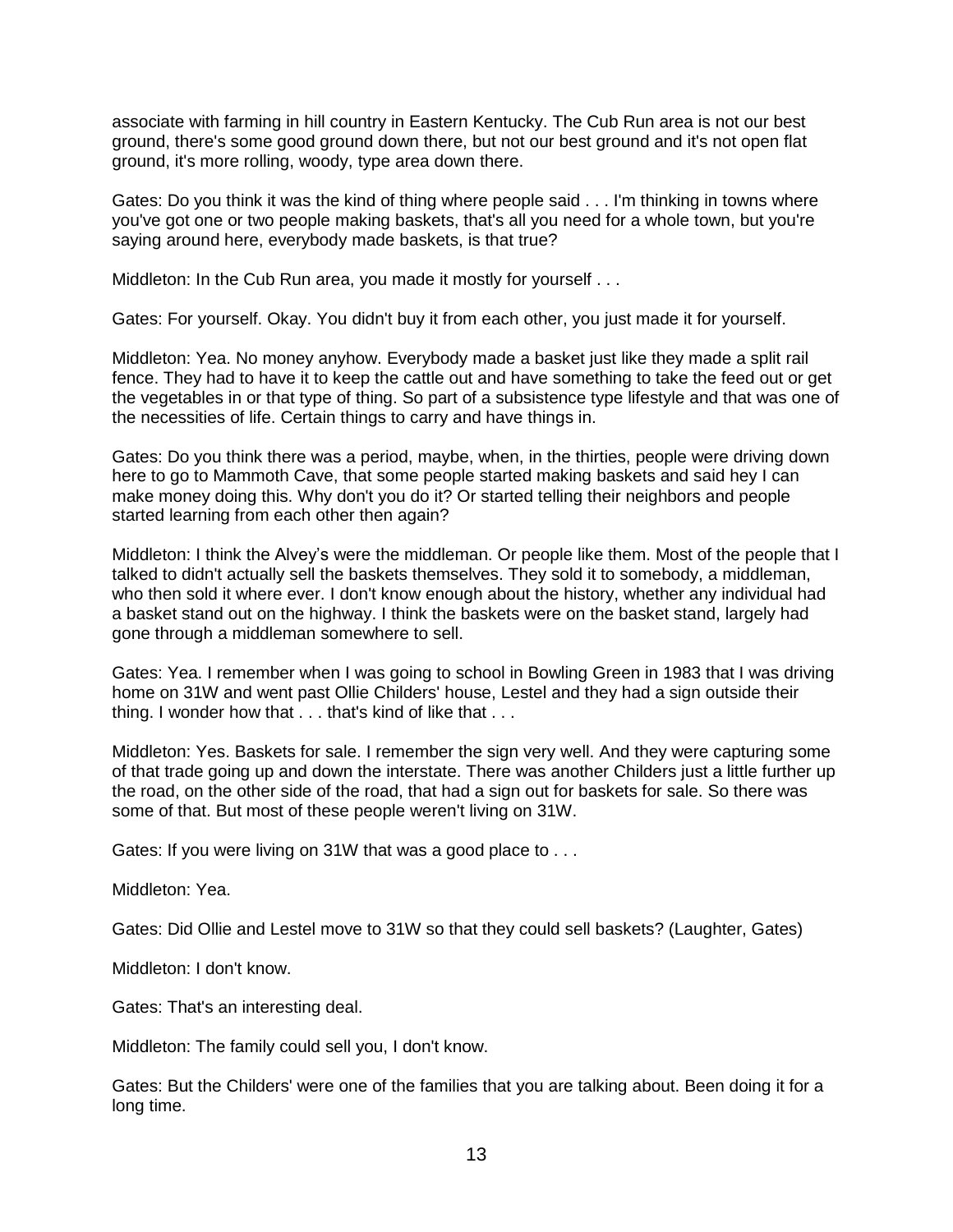Middleton: Yes.

Gates: Any other families?

Middleton: I can't think of a family that we so strongly associate with baskets as the Childers, but like I said, most of those people were basket makers that were just part of their family tradition.

Gates: And Leona was related to the Childers at one time?

Middleton: Yes.

Gates: And some of the other families, Al Prost was a Childers?

Middleton: I think separate families still, Martha Sweet, I don't think she ever had it, she was a great basket maker. Louisa Rosa, I don't think she had any relation. I don't know enough about lineages.

Gates: So there were other families?

Middleton: Oh, yes.

Gates: I remember about twenty years ago, we were trying to do a genealogy of basket makers, I think. We were looking at that idea on one of those panels. I ask, can anybody figure out what the different families were? They tried, but it was so hard to do that. That would be a neat project to have here.

Middleton: It sure would. I don't know enough about Cub Run genealogy to say.

Gates: I remember asking Beth Hester, one time when I first got here. So this area is a distinct basket making traditional, Mammoth Cave basket making tradition. What makes it different than basket makers down in Tennessee? And she said it had to do with how they attach the handle to the body. She was showing us how different families did it, but it was very different, she said, even within the whole, it was different than how they did it in Tennessee.

Middleton: Yes.

Gates: Is that true?

Middleton: Yes. As I said, I get an old basket, I got an old basket up in Frankfort that had come from this area down here. And I took it to one of the Childers and he was able to identify who the basket maker was by looking at the basket and looking at how they made that basket. For instance nails, some of them would use nails, different type of nail, in a different spot and they would identify the basket maker from a trait like that in that basket.

Gates: How would they know that if they weren't buying baskets and they weren't in contest together at that point?

Middleton: I don't know.

Gates: There must have been some way they were looking at each other's baskets.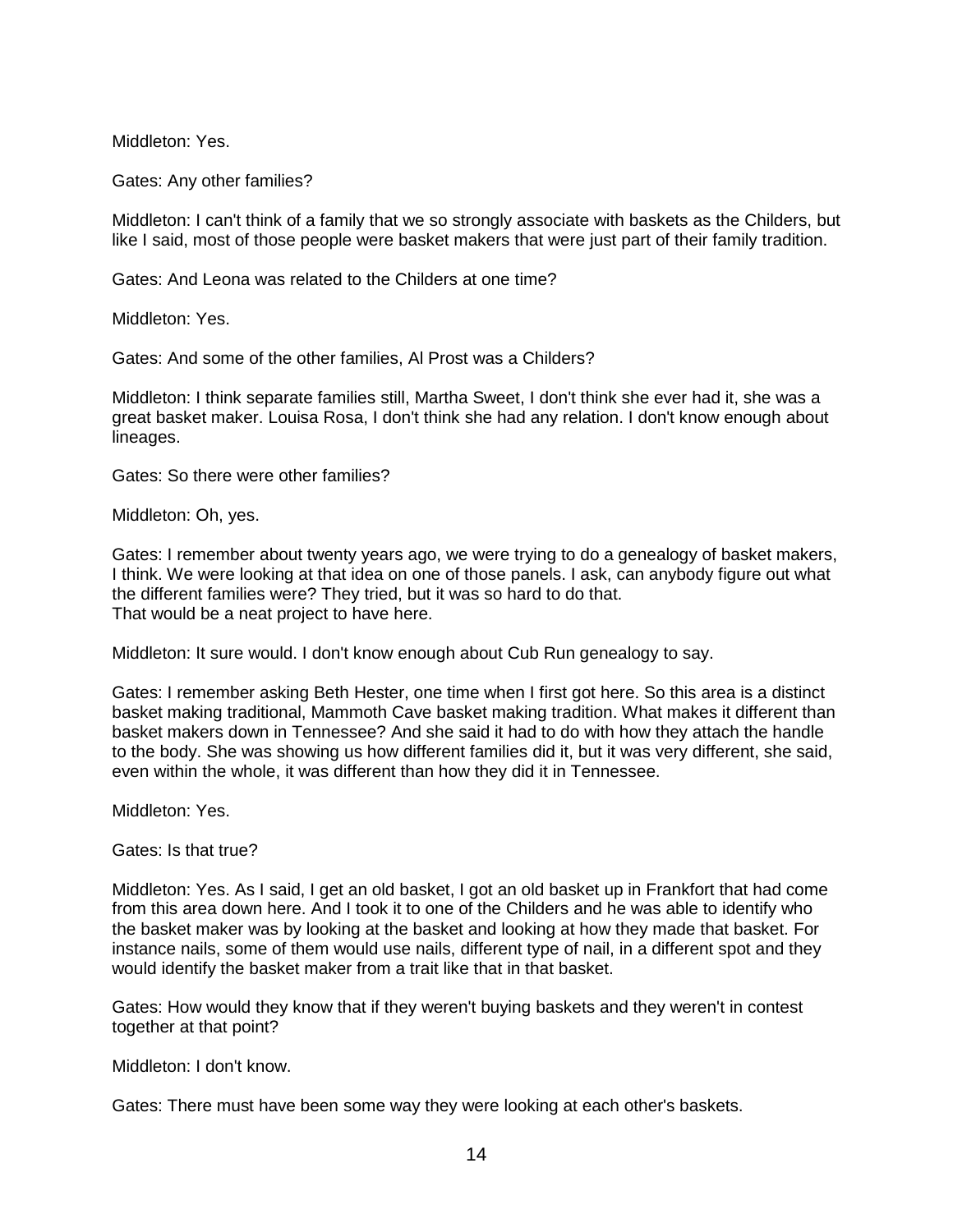Middleton: I'm sure they were. I'm sure they were.

Gates: It's interesting. I guess, maybe . . . maybe I'm thinking of it wrong. The other way of looking at it is everybody in the state made baskets at one time, but the only ones that hung on were in this area because of 31W. Do you think that might be true?

Middleton: Yea. Baskets were made all over the place.

Gates: Is it a white oak more available here?

Middleton: I don't know. I don't know if white oak would be any more available here than other parts of the state. It's pretty well a tree grown all over the state.

Gates: We used to have those rolley hole players down in Monroe County come up to the festival and I thought only people in Monroe played that, well, people would come up and say, I used to play that, rolley hole, but we had () at the end, we're from a Catholic neighborhood. So it was like, I guess, kind of the same thing. A lot of people played that game, but then it died out. But it stayed in some areas. That's an interesting theory anyway. When you're growing up, you saw these families making them and they weren't necessarily proud of it, you said they felt it was a sign of being poor?

Middleton: Yea. I've always got the feeling that with many of my basket makers when we first started working with them and talking about what a fabulous thing they can do. What a great piece of work it is. Takes a very talented person to make that. I don't think they looked at it quite like that way. They had looked at it as a necessity of life of having some extra money somehow. Some egg money type thing and working in the winter time, making baskets and then taking them out and somebody's buying their basket for a nickel and selling it for a dollar, you know? And it was not an art form. It was not a talent of something. It was a necessity of life and therefore, people who didn't have to do that were people who were better off economically. America's standards are, whoever's got the more money is the more valuable person and not necessarily who has the greatest art or that type of thing. So, I think that kind of thought led them not to take pride in their great artistic skills that they had.

Gates: Yea. If you asked them if they were an artists, they probably wouldn't say they were, right?

Middleton: No. That's what we had to do to have some money in the house.

Gates: Do you think doing the contests on the fourth of July at Hart County that you started twenty years ago. Do you think that has helped them changed their minds about it?

Middleton: I think so. I think it's brought recognition and our talk about what a fabulous thing it is. Something like Leona getting into the Smithsonian. Lestel being recognized as the folk artist of the year in Kentucky. Same thing with Leona, that type of thing. They started having some recognition, that yes, we really do have something here. This is a great tradition, it is something we can take pride in. Something we ought to take pride in. There's some very talented people and I think all the things that happens around our basket making guild and the website we had for them. Particularly the contest, you know? People would come in to see the contest and it would be on WBKO and that type of thing.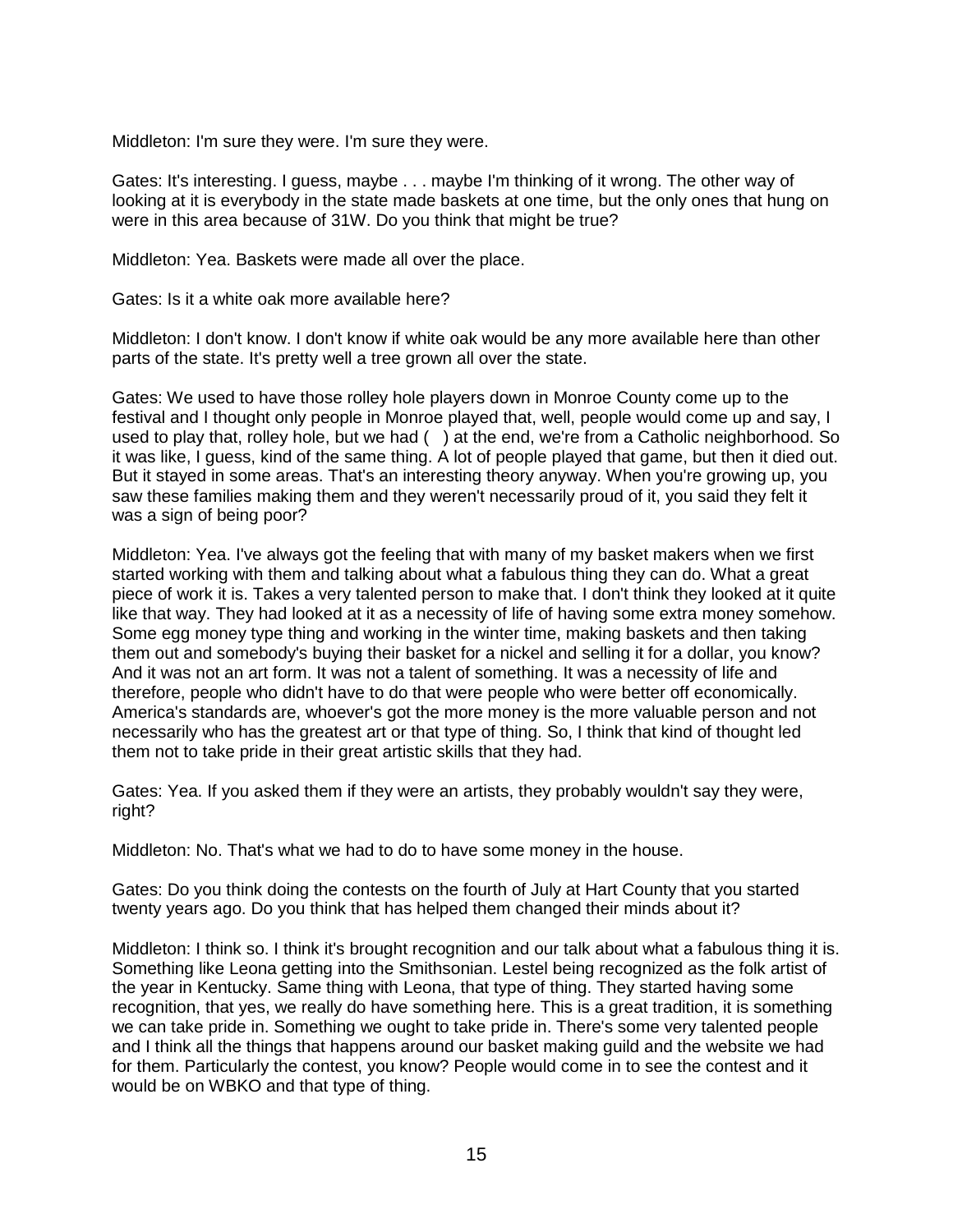## Gates: What station is that?

Middleton: Channel thirteen in Bowling Green. So it brought some publicity to them. Therefore they realized they did have something that was pretty neat. Other people would come in here and see it. I'd send out letters to them saying, you know, we'd have people coming in from out of the state to see this thing. You all are doing some pretty neat stuff. And they began to realize that it was really pretty neat stuff and they ought to get more money for the neat work they're doing and they ought to have more pride in what they're doing. They really have a great talent.

Gates: Their families ought to have more pride.

Middleton: Exactly. And I think that the Phyllis George book helped some. When ( ) got that basket that went to the queen of England, you know? Things like that. And then following up on that with our baskets. It's been a combination of things over time. Making them realize they've really got a great skill.

Gates: How many basket makers . . . Did the number of basket makers seem to grow after you started the contest? Or did it get smaller?

Middleton: It's a dying art. I've lost a lot of basket makers in the last twenty years. And they're not as many young people, it's hard to get the young people started so they're less basket makers now than there were twenty years ago. Mostly because the older folks who are doing it are gone and there's not as many younger folks who have taken it up. It's the same old thing we've seen in our folk art, so many of our forms of folk art.

Gates: But yet, you see a lot of beginners getting prizes at your thing.

Middleton: Yea. We try to promote that. I've got beginners baskets and they didn't make very many baskets after that you know. But I have got a few that have kind of picked it up, but overall, I don't have as many basket makers as I used to have. And it's harder and harder to get the younger people involved in it.

Gates: But for the last twenty years it's kind of spurred competition . . .

Middleton: Yes.

Gates: And this feeling that, hey we're doing good stuff. Maybe you're getting some young people too.

Middleton: I think we've got young people that wouldn't of had without all the things that have occurred around the basket contest and the recognition that has come to them from all our efforts ( ) Hart County baskets.

Gates: It was amazing for me and my wife to sit in the audience and see a young kid come up and smile and be so excited about making a basket when all his friends were probably watching video games or something.

Middleton: Yep. Yep.

Gates: But you're saying they're not staying with it.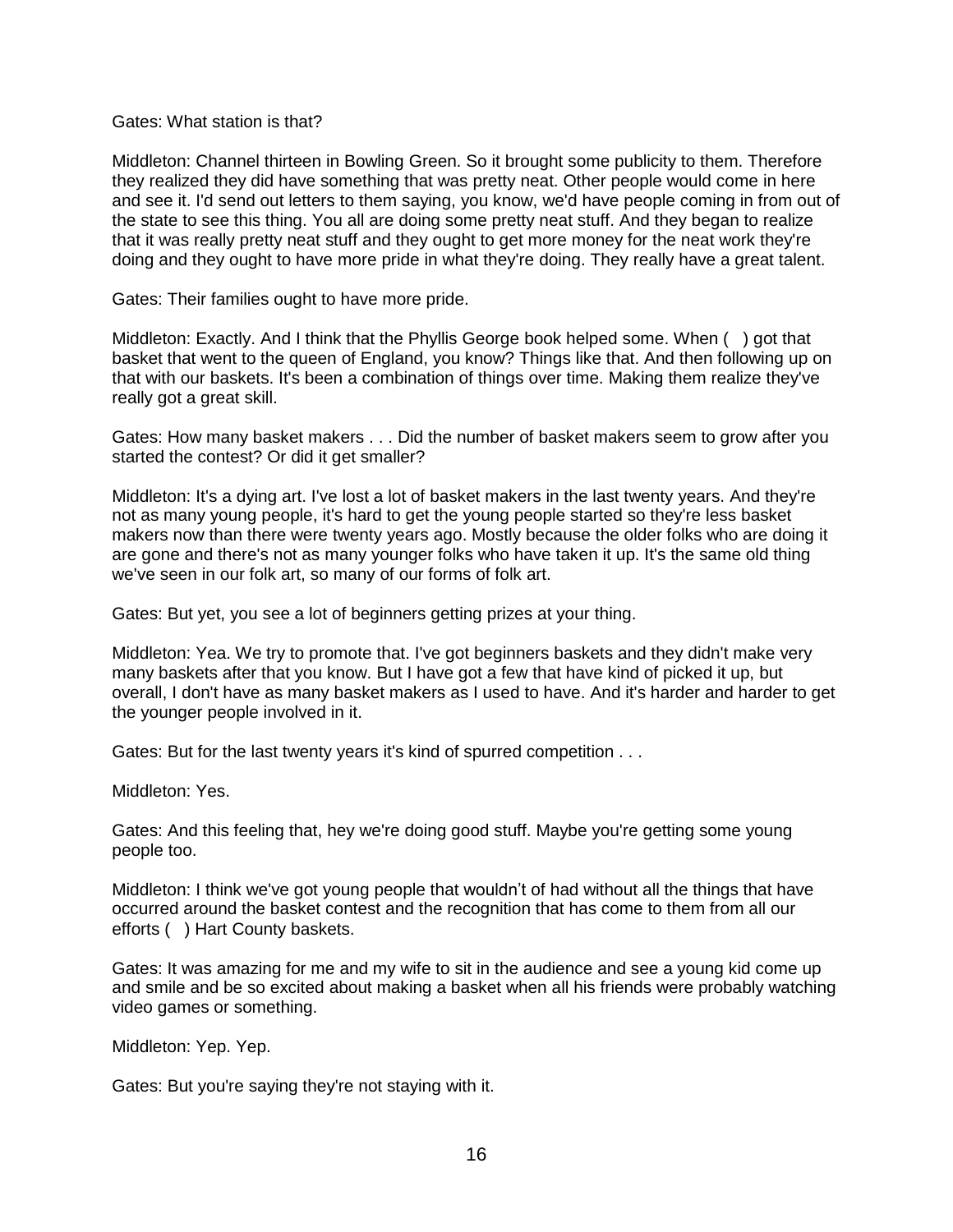Middleton: It's hard to keep them at it. It sure is.

Gates: What would help, you think?

Middleton: I don't know. We've tried apprenticeships and we've tried just the recognition, trying to encourage them.

Gates: You think if they were plugged in to a market right away, that would help?

Middleton: If there was some money in it?

Gates: And that's really what drives a lot of us anyway is money, right?

Middleton: Right. They can go to McDonalds and work minimum wage out there and make a whole lot more money than they can make making baskets at home.

Gates: So it's kind of a conundrum right now.

Middleton: Yea.

Gates: If you had an exhibit here, plus your exhibit, and people came in and they had a way that they could buy a basket . . .

Middleton: I think that would help. I sure do.

Gates: Yea. It would be nice to have a shop there, where the young kids could have baskets and you'd always say, here are future  $\dots$  () not the best right now but you're buying one from somebody that's just starting out.

Middleton: Have them demonstrating something, you know. Tourists could see a basket maker making . . .

Gates: Well tourism spurred it on in the beginning. I mean in the thirties and forties right? If you could maybe get that going again.

Middleton: Uh huh.

Gates: I've thought of fiddle contests, for instance. Some people argue that fiddling contests are good, but it doesn't keep traditions going. Traditional music, because people go there and they get to play one or two songs. Do you know what I'm saying? They only have to learn these two songs and be really good at that to win a contest. (Coughs) Whereas other forms of . . . do you feel like that has happened with you guys? The competition has been good for you, right?

Middleton: I think the competition has been good. We call it a contest, I try to promote it among them as kind of a folk festival. Us all getting . . . It's a celebration of basket making. That's what I really . . . That's why I enjoy having the conversations, having people come tell the stories of it. Have them all just kind of get together, kind of a social gathering of basket makers to appreciate each other's work. That's really what . . . If you get too much competition, you get kind of competitive and maybe you don't want to share quite as much on certain things . . .

Gates: Is that why you have so many categories?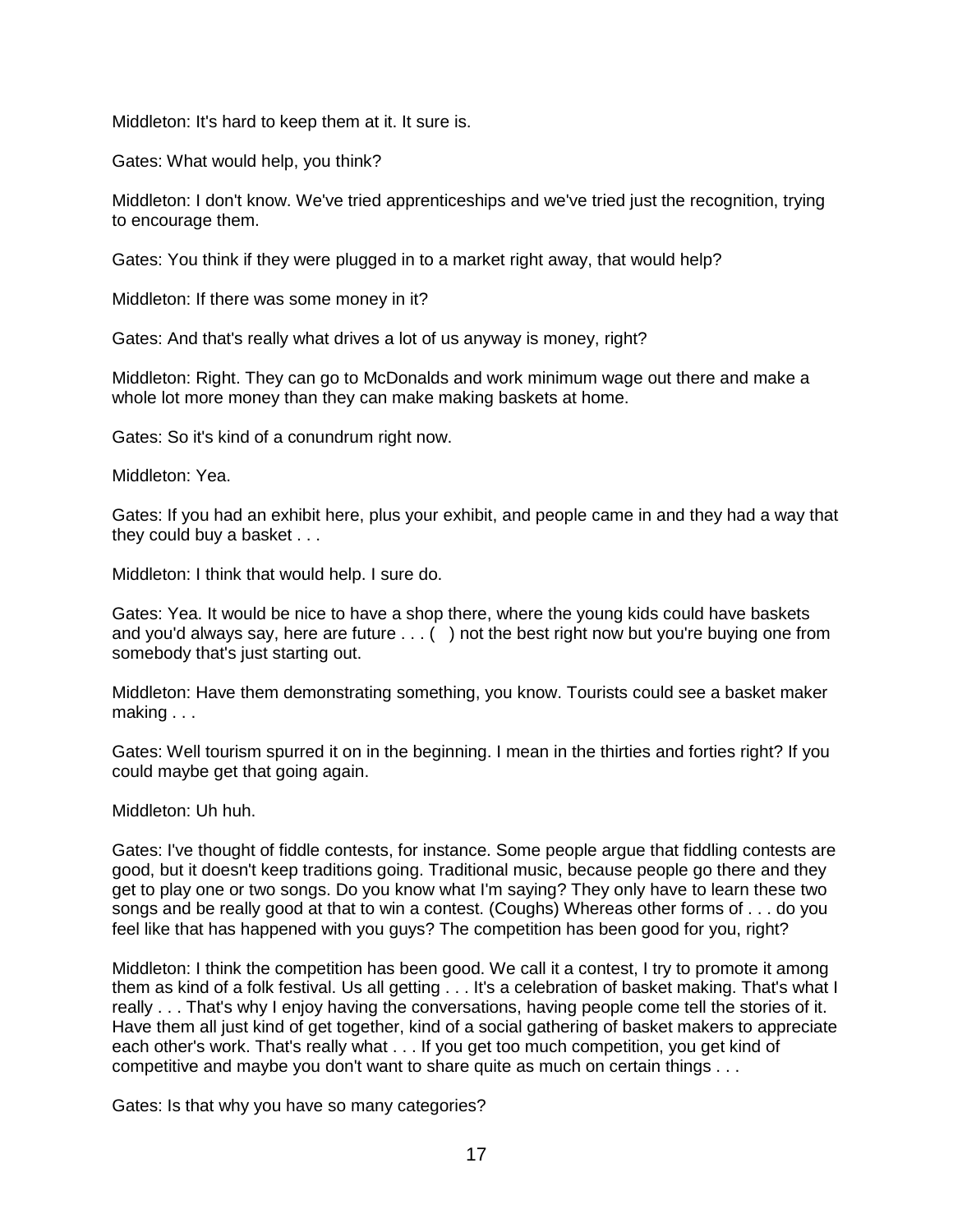Middleton: Yep. Yep.

Gates: That helps, huh?

Middleton: And I've had some people get frustrated and not come because they didn't win, you know. It's competitive. I don't want that to be that competitive.

Gates: Leona says she's never lost. Or she's never completely lost.

Middleton: She's always had first because she's got fabulous baskets. She hasn't always . . . when she's one of the best to show a whole lot. She's very prideful in the fact that she has. And there's some people who have gotten frustrated and had quite coming because they thought Leona's going to win it. Some darn good basket makers. That has happened.

Gates: And how do you deal with that?

Middleton: Try to beg them to come back. Try to talk to them about the fact that it is a contest, but it's time for us to all exhibit what we can do. And enjoy being together and looking at each other's work and have other people see what we're doing here. So everybody needs to participate so we can show off what we can still do here.

Gates: So, it's a contest because it helps generate people . . . they're going to make some money by you buying the things and they get some pride because they won the contest, but also, like you said, a celebration. I suppose its like when you get the microphone and you interview some of the people.

Middleton: Yes.

Gates: I think that's really good, because it makes them . . . adds another dimension to it.

Middleton: Yes. I think so and having visitors there and maybe having a little press or something like that. People kind of enjoy getting a shine in the light a little bit.

Gates: Well it was good that we could make that one exhibit and give it back to you guys, so you could . . . with the Folk Life program.

Middleton: Yea. It helps, it certainly has. You know, that thing has gone down to Western, it's gone to a lot of different places and I'm hoping we could . . . I'd love to have that kind of thing up, a permanent exhibit of that kind of thing.

Gates: Yea. You need a little introduction to anything. To understand . . . So what do you think of the future of the Hart County basket making. Is it going to keep going?

Middleton: I hope so. It is still a struggle trying to keep people active in basket making and get young people involved in basket making. You know, I lost Clevy just within the last two months. One of our great basket makers. I lose more than I gain.

Gates: I don't want to waste video time on this so much, but I think this exhibit that your sister is doing combined with some way of selling it so that young and old could. . . Because I think a co op thing might help.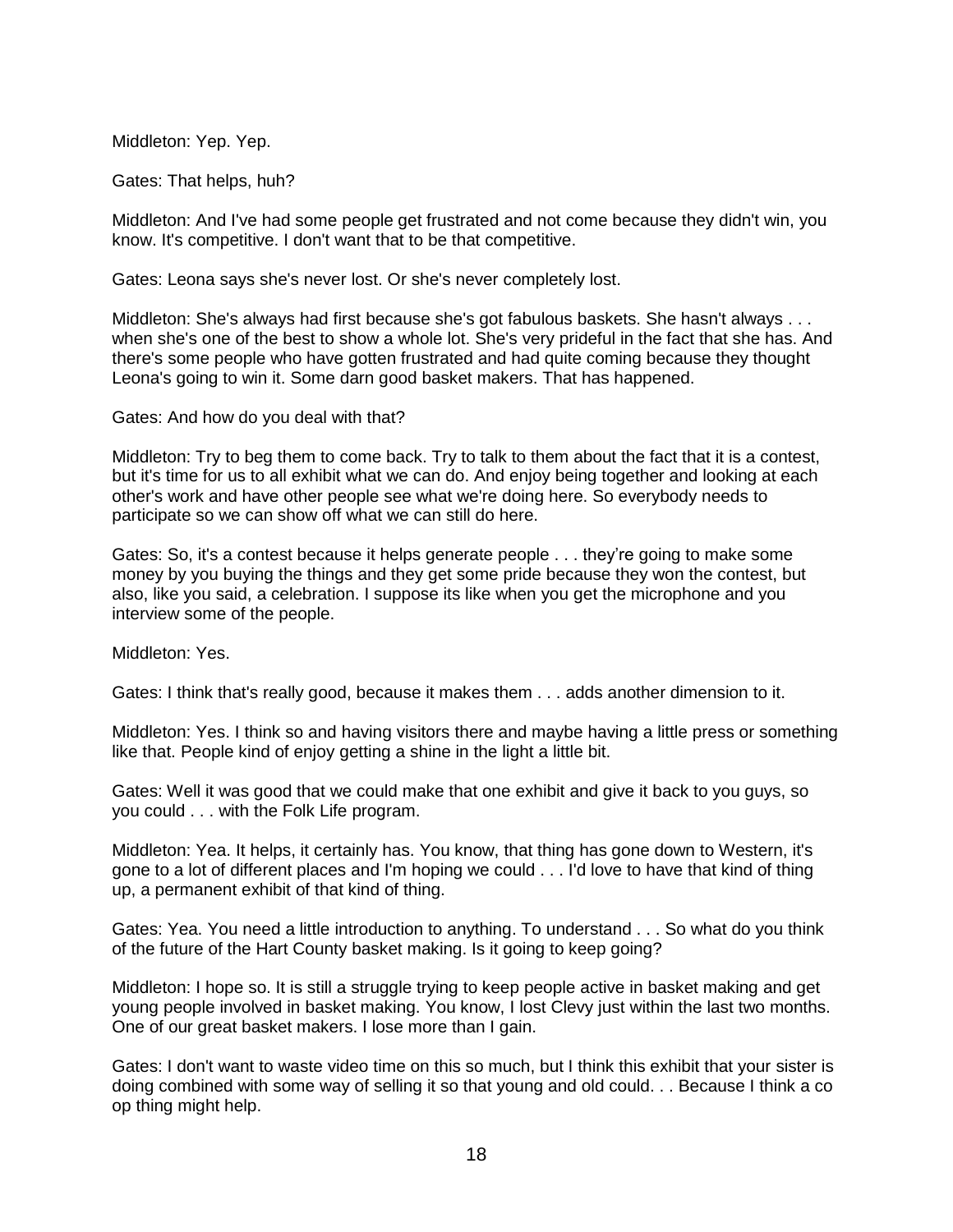Middleton: Yea.

Gates: I still think a lot of tourists come down the road here and don't have any idea that there is a basket making tradition here. You know?

Middleton: I think if we had something, part of our high school program, a basket making thing, mechanical arts part of our high school curriculum, I think it would be a great thing.

Gates: Have, on 65, a sign that says welcome to Hart County Home of the Basket Maker Tradition or something.

Middleton: Yea.

Gates: So people, I mean . . .They did that on highway 23 every place you went you saw, that was the highway, this could be the basket making highway or something. It seems like . . . And that's what we're trying to promote at the arts council, the folk life, but we never could get a handle on how to . . . I don't know. I've always compared it to Nantucket basket or something like that. That's a style of basket, right? Well this is a style of basket that's unique, but it's really unique to this area. You should have one of these in your house.

Middleton: Yea. Yea. You're exactly right.

Gates: Do you think there's been some infighting among the basket makers that goes against that or do they work together?

Middleton: There's been a little bit of competitive business, I think, Leona has been . . . has received a lot of attention and some of the others are a little resentful of the amount of attention that Leona has received. She deserves every bit of attention she gets, she's such a wonderful person. But still, I think, some of the other basket makers feel they've been overlooked some and a little resentful. So, trying to get them recognized.

Gates: Us interviewing and her together today, her separately, made me feel a little bit like, well, who else should I be interviewing? We've lost two of them already, recently, right? Paul, a couple years ago?

Middleton: No, Paul's still with us. He had a heart attack and got laid up.

Gates: Who did we lose a couple years ago? Lestel and Clevy . . .

Middleton: Yea, Lestel was not long . . . a little further . . .

Gates: Wasn't it a husband and wife team?

Middleton: Lestel and his wife . . . Oh! Willard Glass. We lost Willard about two years ago.

Gates: Well, I guess I would like from you, or from Beth, a list of who else we should interview to really get to the core of this tradition. Because I know Leona gets a lot of attention and even her baskets are very delicate and very . . . a lot of attention. Which is a little bit outside of the tradition isn't it?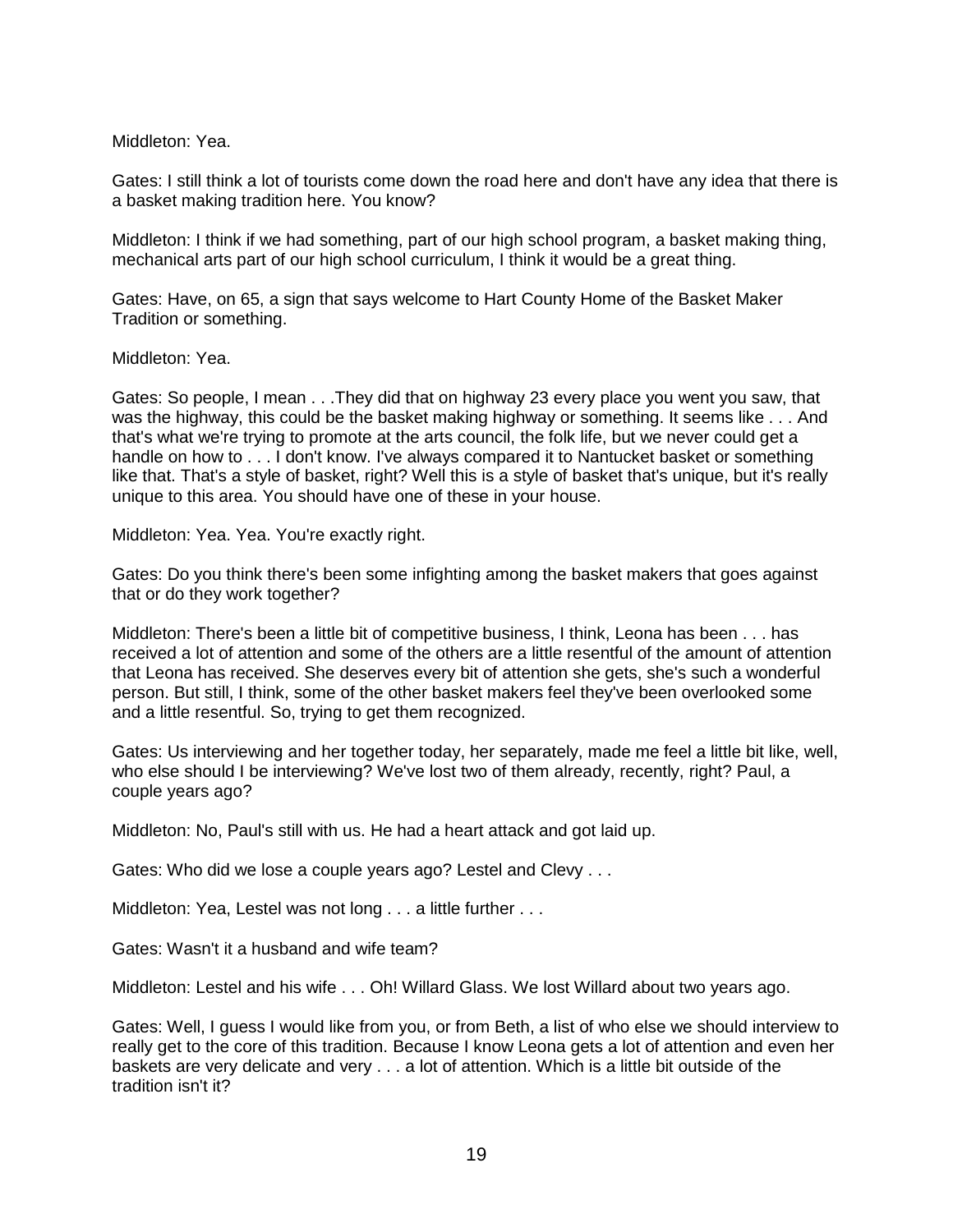Middleton: She makes a finer basket than traditionally was made here. She uses a lot of the same forms and styles and techniques, but it's a little finer basket than a lot of our baskets.

Gates: But at the same time a tradition is a tradition because it keeps a standards that were passed within that group so there's got to be an inter-standard that you've seen in the baskets that aren't quite as fancy as hers, but they represent the tradition. Who would you say belongs to that group?

Middleton: The Childers. Mike Childers. Mark Childers, you know, you saw the different forms that Mark. . . They're really gifted basket people. Really gifted basket people. Both of them have kind of gotten away from it. Mark's had some trouble with his health and he's completely quit. He needs to get back into it for his own personal . . .

Gates: Leona said he fell off a roof or something?

Middleton: Yea. Yea. For his own mental and physical well being, he needs to get back into baskets, because he is a great basket maker. He certainly has that Childers inherited basket making skill. And his brother Mike is a great one. Paul is a great basket . . . He was raised in a family where they made baskets and he knows. . . He tells the story of taking their baskets to Alvey's to sell them and the guy would stand on there and if he could stand on them, he'd buy them, if they crunched in, he wouldn't buy them, you know. So Paul has a great knowledge of . . . personal knowledge. And he is a very, very good basket maker. He had a heart attack and has been kind of sick and he's gotten out of the circle a little bit. But I'd love to get Paul a little more active in it.

Gates: What's Paul's last name?

Middleton: Rich. Paul and Vinnie Rich. And his wife makes baskets too. She makes some nice baskets. They're very talented basket people. Those are some people right off the top . . .There's a girl that I've . . . a Pettit girl who makes a great basket and for some reason she just completely quit. She's probably in her mid-fifties now. I would love to get her back into it, I've tried and tried to get her back into basket making.

Gates: Would you say that all these people you mentioned would make traditional baskets that were part of what they made in the thirties and forties, but they've also gone away from that. Added their own personalities to it. So you can really say there's one tradition anymore can you? There's a lot of traditions that have evolved.

Middleton: Yes.

Gates: And they're evolved with individuals originality.

Middleton: Basic tradition is white oak and using the white oak to make a basket form. The forms of baskets are a whole lot . . . You still have the tradition, but our lifestyles have changed and tradition was making a basket for your lifestyle. And now lifestyles have changed, so the tradition is still there, but the style of basket is different because it's a different lifestyle.

Gates: And it's always evolving.

Middleton: Yea.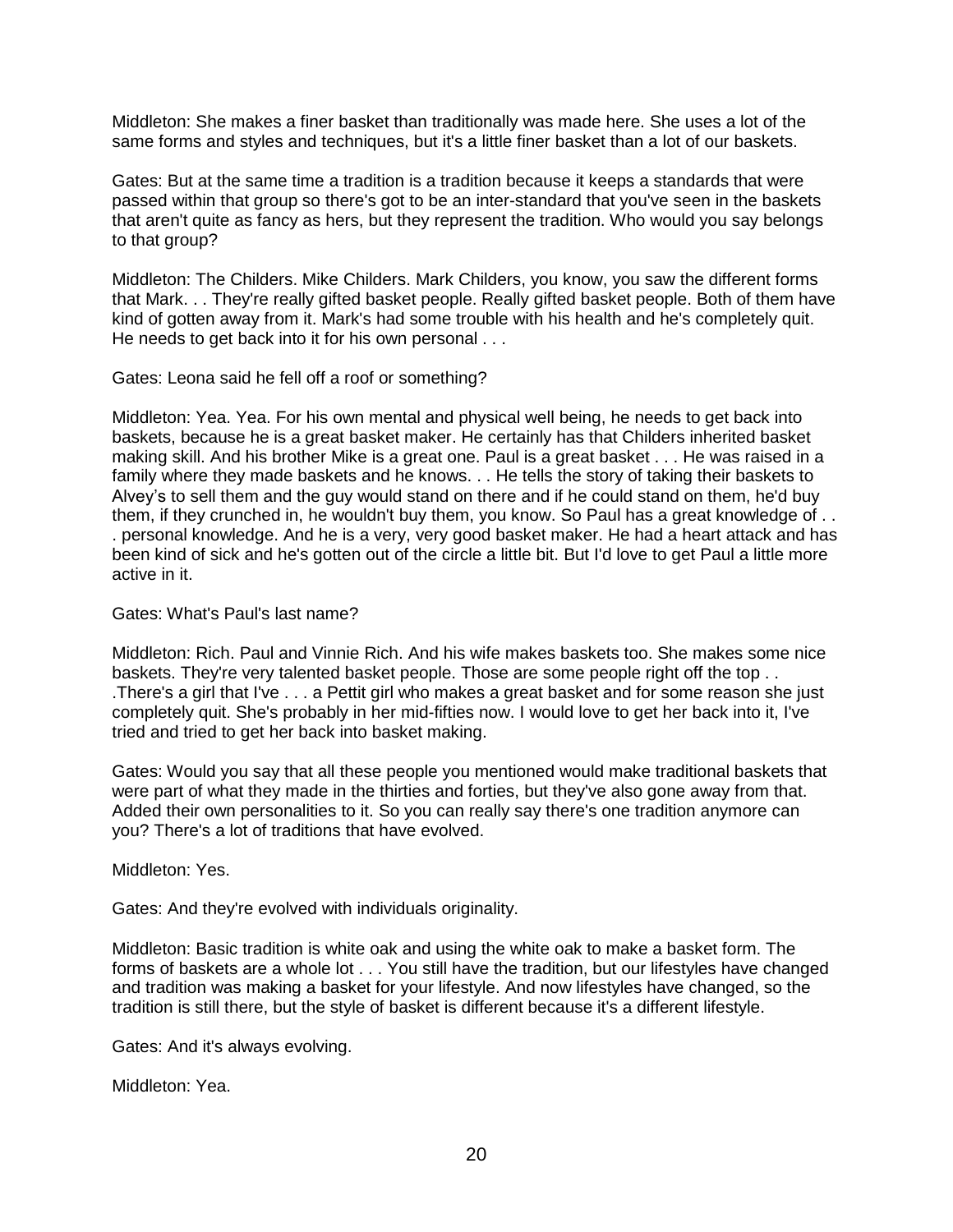Gates: And do you think your basket making contest had something to do with that?

Middleton: I think it's just a reflection of what they're doing. Now they will try and make a unique basket. There's books about baskets and different types of baskets that are made in different areas and so they'll look in those books sometimes to get ideas and then they just think about ideas their own. Like Paul's great big basket. You saw Mike's basket, that kind of weird looking basket that was next to the contemporary on the case down there. Remember Mike's basket was sitting right next to it. He just cooked that up in his head. Just kind of came up with that basket wanting to making a little different style. Something that might catch the attention at the contest, you know.

Gates: And that's a category, right?

Middleton: Yes. Novelty baskets.

Gates: Novelty baskets, okay.

Middleton: Yea. So there's a certain influence of trying to come up with a different idea that might do well in the basket contest.

Gates: Like Scott Gilbert's?

Middleton: Yea.

Gates: That was kind of a weird looking one.

Middleton: Yea.

Gates: That's interesting. So you get one of a kind there. Do you ever see it catch on and become a model themselves?

Middleton: Don't see one that has come back every year, a new novelty basket.

Gates: Well, it could only be a novelty once I guess.

Middleton: That's right. (Laughter, Middleton and Gates)

Gates: Well, what I was saying is, well that's a great novelty, but maybe we'll just keep making these because people might buy them.

Middleton: If we had a bigger market, it might be maintained. Somebody might say, gosh I love that basket. I want to have that to do something with. And if it was something that caught on just like the Rit dye baskets caught on with the tourists, if there was a big enough market for them then I bet they would adapt to it.

Gates: Yea. I was with the state folklore for twenty-three years and I kept waiting to see when this was going to take off and people were going to go crazy over these beautiful baskets and it just doesn't seem to happen at the degree that we'd like it to. Is there anything you'd like to see happen that would make it happen? Is there anything that you'd like to see . . .

Middleton: Well, I don't know. I don't know what else to do.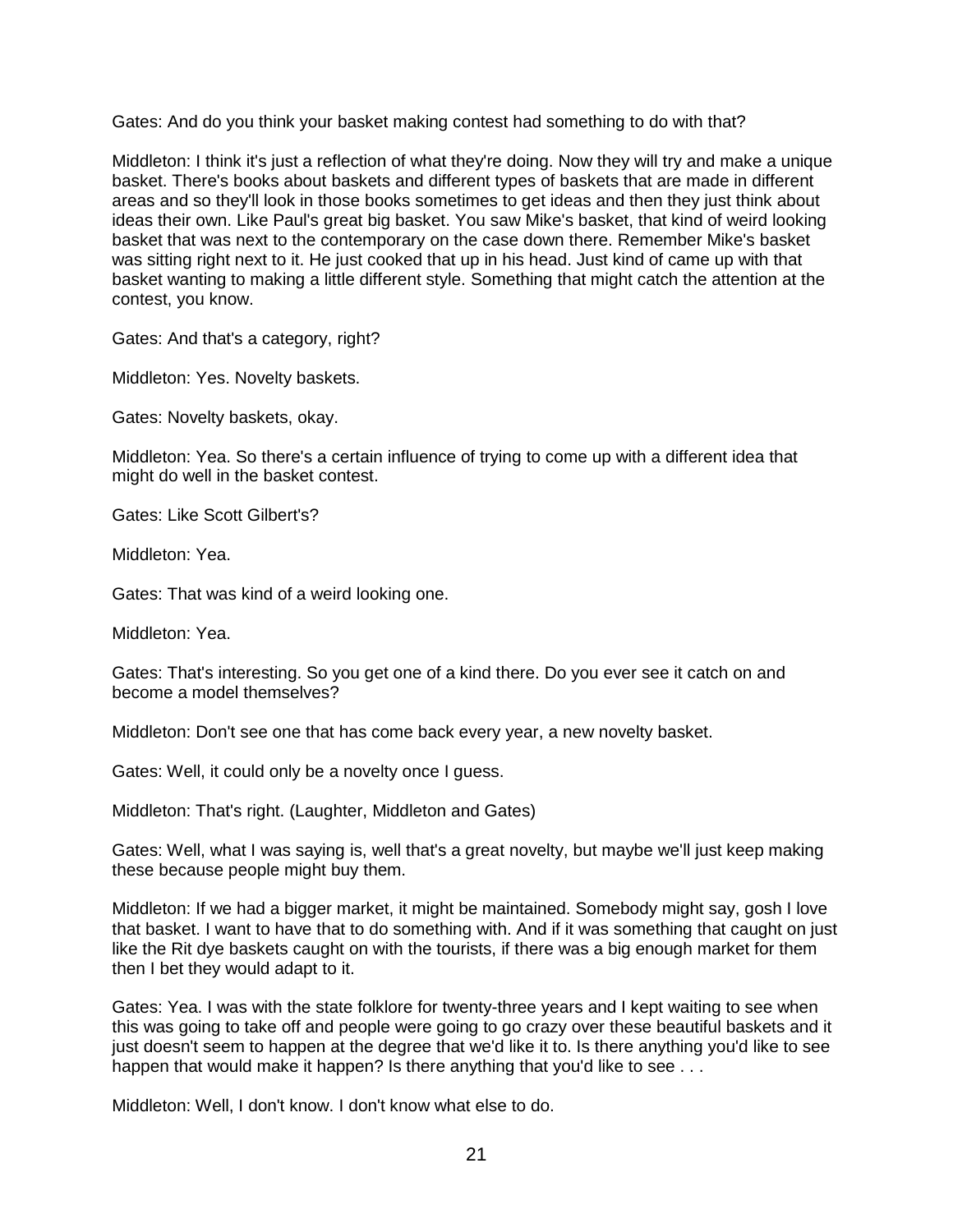Gates: I mean you're doing so much with the contest.

Middleton: I don't know what else to do. I think that I would like to have a permanent exhibit and kind of like a museum here and kind of have a folk art, kind of . . .

Gates: What does the elected official think about that? Do they care?

Middleton: I think they'd like it, but coming up with the money and the time and effort and that type of stuff. You almost need a full time manager of a thing like that.

Gates: See my wife's from Tiptonville, Tennessee and I work with a guy down there who made Real Foot Lake stump jumpers. It's a boat that's made for the lake. He got the national heritage award. He got all kinds of . . . we had him at the festival, but it never took off on terms of the city helping to promote it, because they could have been known as the only place that the Real Foot Lake stump jumpers was made, but its like almost a jealousy thing? It seems to me. Just like people say, why is he getting attention, why should we help him? Kind of thing.

Middleton: I think it's more of an inertia.

Gates: Inertia?

Middleton: Yea. It just takes some extra effort and extra time and nobody wants to put up that extra effort and time to make something like that happen. How do you motivate people or stimulate people, you know.

Gates: Do you think the average people around here are pretty. . .when they come to you () they get pretty turned on by these baskets, right?

Middleton: Yea, they like them. They're pretty excited about them. But they're passive about that, you know, how do you promote a little town like this? And how do you develop uniqueness of it and that type of thing. It's always a little frustrating to me that people don't want to put a little more effort into that type of thing. In this case it would be our basket tradition here.

Gates: Yea. I mean, you could equally say that you're known for your quilts, but looking at all the quilts you have here.

Middleton: Exactly. Yea. Now the 4Hers work with our quilts and the extension service, and we had a lady here who took a personal interest in it and developed a quilting group and it really helped our quilting tradition. But it was an individual who was willing to put that extra effort into it and make those things happen and kind of stimulate that interest in these ladies. That helped our quilting tradition here.

Gates: But that hasn't happened with the baskets?

Middleton: Hasn't happened with the baskets.

Gates: I don't know. Well, you're going to keep doing the thing, right?

Middleton: I hope so.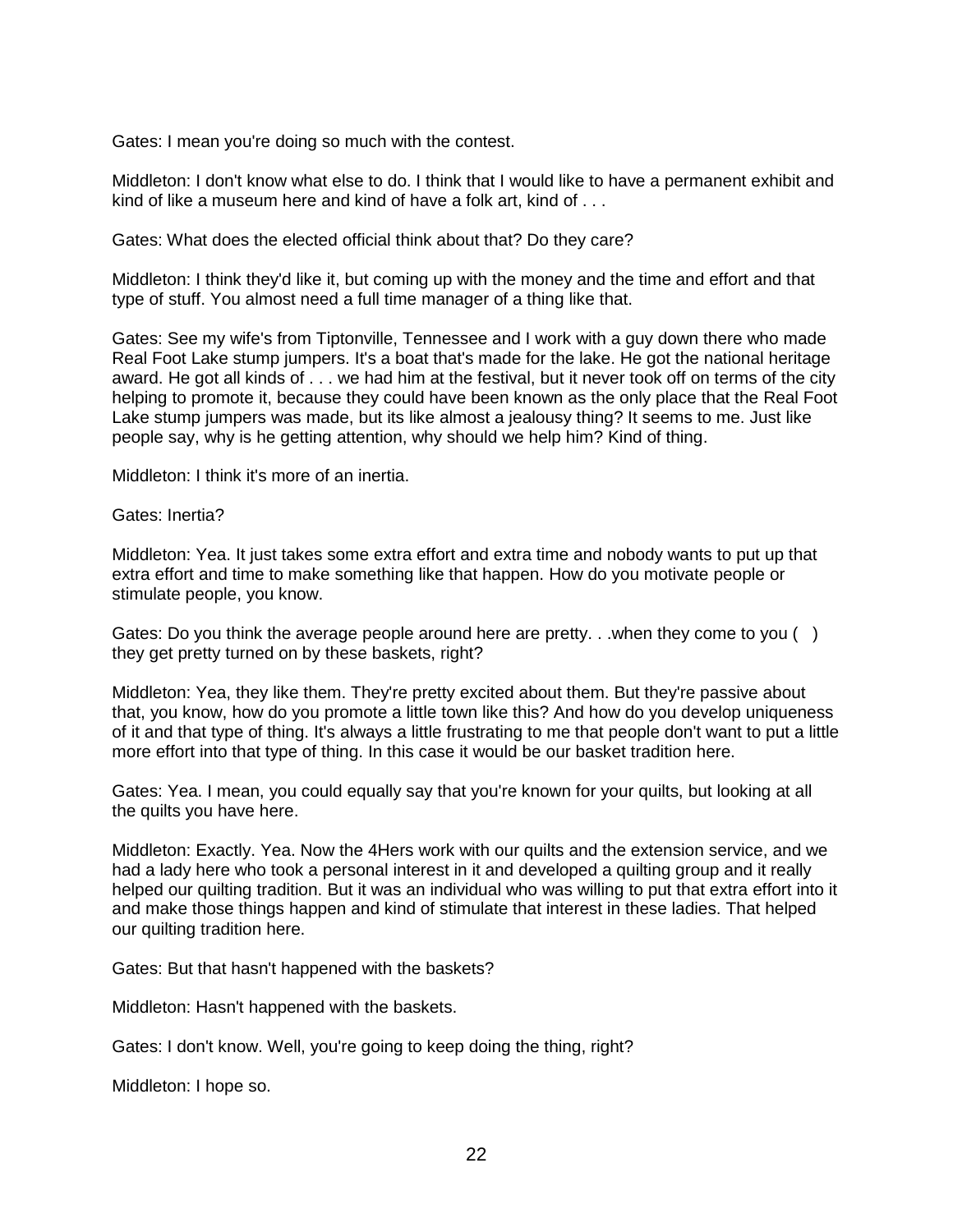Gates: What do you see for the future of it?

Middleton: I see essentially the same thing. Trying to get my young people more involved is what I think it necessary for the future of it. Trying to bring in more publicity. Trying to get . . . I tell you Bob, whenever I do that, I get on the phone a couple of months before, just trying to call people. I'm always scared to death who's going to show up, who's going to make me a basket?

Gates: Oh, you're calling basket makers.

Middleton: Trying to get them to participate in the thing. It always. . . and then I call people, too, trying to bring people in, you know. It's just keeping a crowd there.

Gates: Your city needs a full time person who generates this.

Middleton: That type of stuff, yea.

Gates: This type of stuff as part of the job of Main Street or whatever it's called.

Middleton: Yea. Yea.

Gates: This should be. . .This should not be seen as a secondary thing in this city. In Munfordville. It should be a primary thing.

Middleton: Yea.

Gates: I'm getting anxious about it. I'm getting focal about it and this is your interview I'm sorry.

Middleton: I worry about . . .I get frustrated about the same thing and of course I think maybe I should put more time into it.

Gates: Yea, but you are one of the most busiest doctors I've ever seen. How much time do you spend down there at the clinic.

Middleton: I spend 80 to a 100 hours a week every week practicing medicine.

Gates: 80 to 100 hours a week. Holy cow.

Middleton: Yea.

Gates: How many other people do you have working with you in terms of doctors?

Middleton: There's seven providers down there. Four doctors and three nurse practitioners.

Gates: And you still like to work that long?

Middleton: I could work longer if I could get more time, I can't come up with anymore time. This time of year, Bob, I rarely get out of that place before nine or ten o'clock at night.

Gates: And today, you were able to do this because Wednesdays and Thursdays you're off?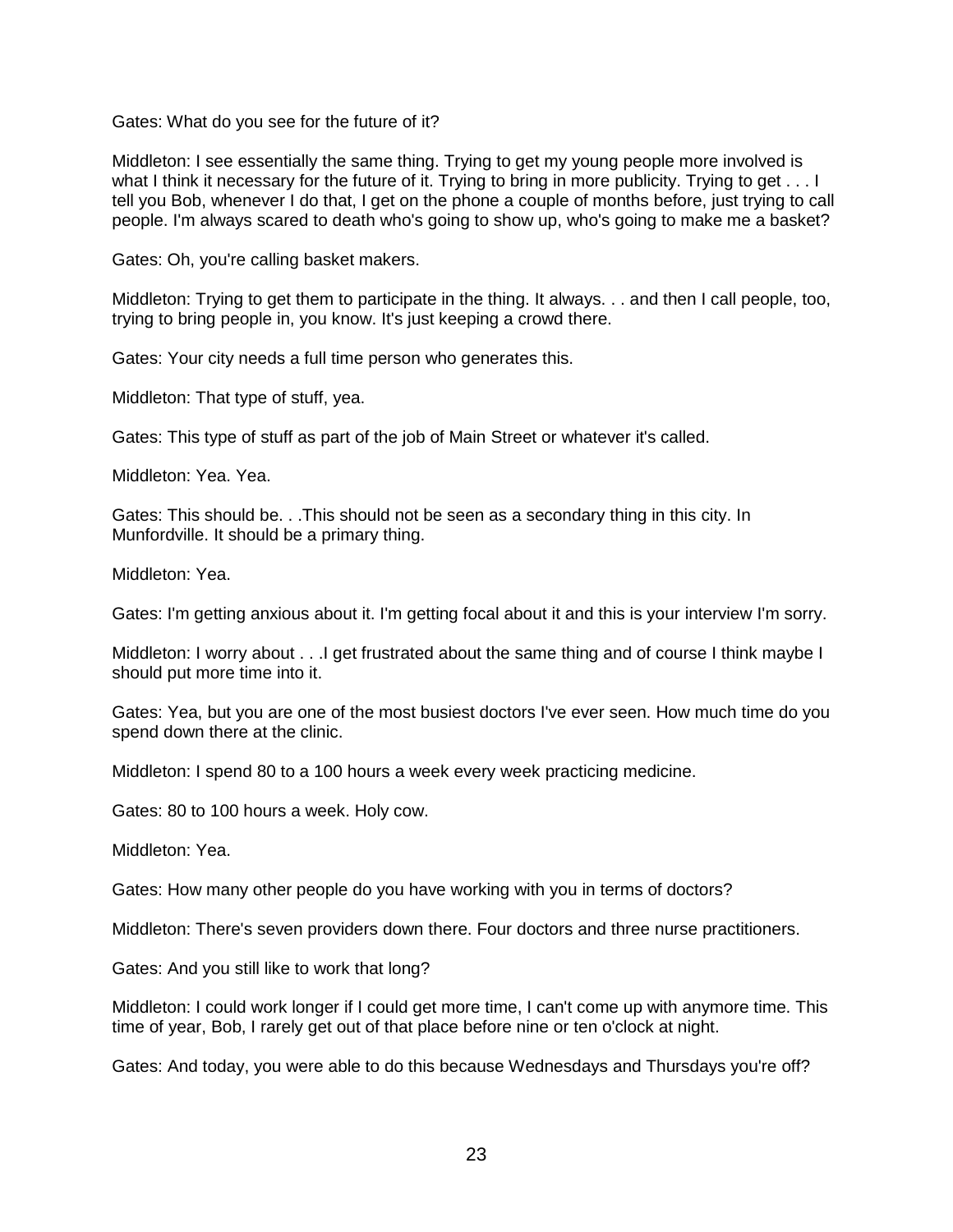Middleton: I take off on Wednesdays and Thursdays. I spend a lot of time in the clinic doing the clinic managing type things. Administrative type things. We're open seven days a week now.

Gates: Seven days a week?

Middleton: Yea, we're open on Saturdays and Sundays too.

Gates: So you're like a mini hospital aren't you?

Middleton: It's kind of . . .yea. Outpatient kind of a thing. But it's really necessary. Kids get sick on Sunday afternoon. Kids run fevers. People get to feeling . . . things happen to them. I saw sick people all Sunday afternoon. And Saturday, a lot of people are off from work and they can come in. And we're open in the evenings until 8 o'clock at night, you know. Guys get off work and men don't want to leave work and come home at five o'clock and feeling terrible and they can come down and we can get them seen or they need to get their blood pressure checked or their cholesterol. If I can make it convenient for them they'll come in and get it done. And if they don't, they don't and I end up having to deal with them having a heart attack ten years from now.

Gates: That's why I can never get a hold of you.

Middleton: Yea. (Laughter, Middleton)

Gates: Well, thanks for answering your cellphone. (Laughter, Middleton and Gates) How much time do we have left?

Camera man: Oh about 12 minutes, but I might have to do a little relighting if you're going to go a lot longer. Because we're losing all that outside light.

Gates: I think 12 minutes is enough to finish don't you?

Middleton: Whatever you say, Bob. Yea.

Gates: Are there any issues about what you've been doing? I mean, do you feel good about what you've been doing?

Middleton: Yea. I think it's been something that has helped our basket tradition. Has helped bring recognition to it. You see people like Leona. I think the basket thing has been an important of giving her recognition and her realizing what she . . . and there's a bunch of people like that. So, I think it's been a grand thing. I think our Hart County Fair and the things we've done over there have been good. Bring some understanding and recognition of what some of our local traditions are and what our heritage is here. So, I'm happy about that. I think that's well deserved. These people deserve that attention.

Gates: Why does Mary Margaret feel so strong?

Middleton: She has the same interest that I do. She loves Hart County. She loves the people of Hart County and wants to do whatever we can to bring the recognition they ought to have. Yea.

Gates: What's that?

Cameraman: That's me.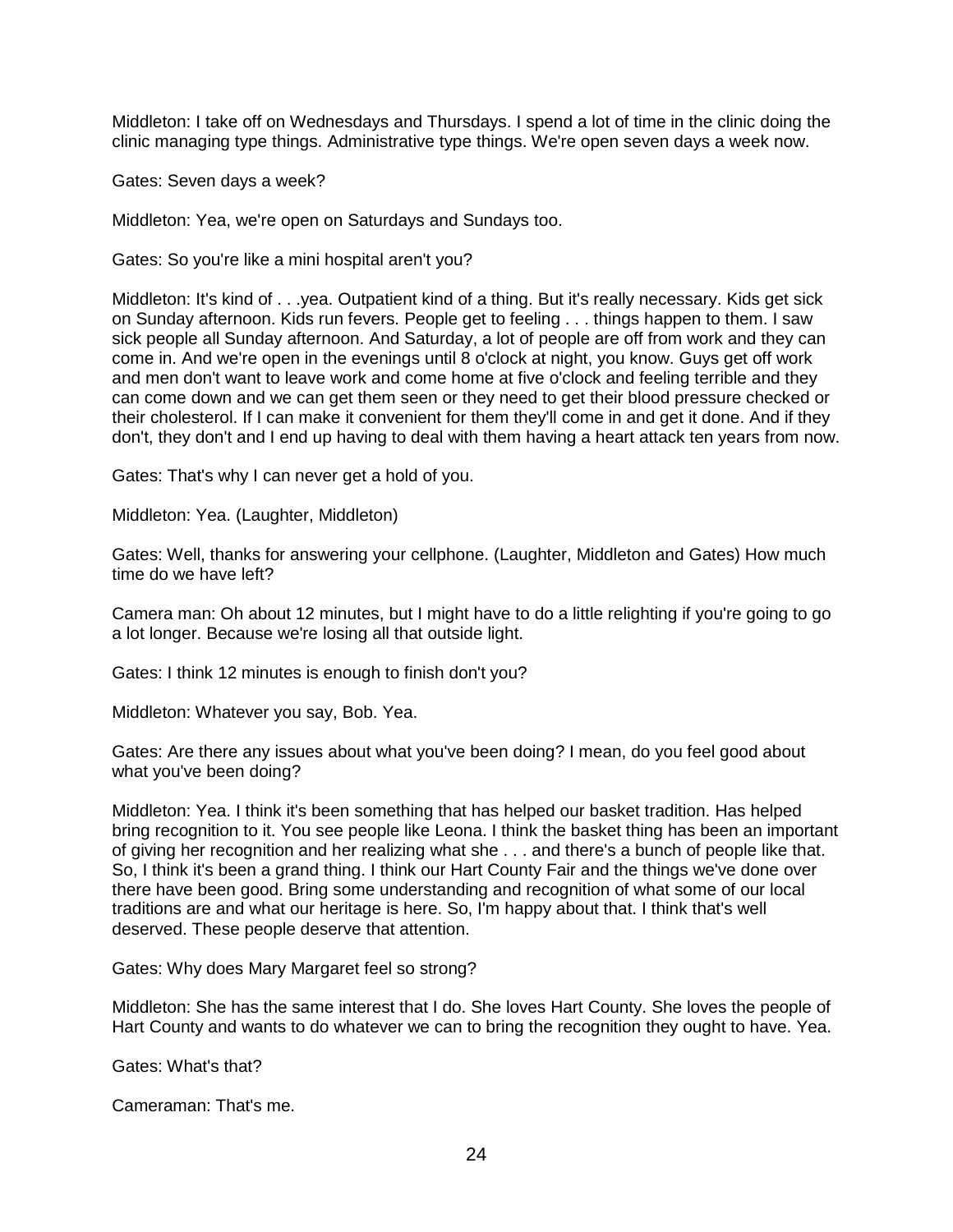Gates: Oh. When I talk about folk culture, I talk about people who are folk artists and that type of thing. People who enable them as conservators. Conservationists. Conserve the tradition. Do you feel like you are one of those?

Middleton: When you define it that way. Yes. I think so. I went into it for the reasons I talked about. I love Hart County and I love these people and wanted these people to realize the skills and the talents that they have and take pride in themselves, because they've got a lot to be proud about. I'm proud of them. This is one small way of doing that. However that is titled . . . And I think our culture is unique and something to be very proud of.

Gates: Basket making is a part of it, quilting, farming. What other things about the county are you proud of?

Middleton: It's a beautiful place. Our environment is beautiful here. I love our outdoors. Green River, one of the ecologically diverse rivers in the whole eastern part of the United States. And our people have a tradition of living with the land and taking care of the land and I think there's a real appreciation for our environment among our Hart County people. So that's what I love about this place and I love that I have a family tradition who have been involved with it over the years. Been doctors and lawyers and congressmen. My aunt was helpful in so much of the county. So it's your family, it's your home, it's your traditions. And it's been a great place to have all that kind of thing.

Gates: Even if you talk like you're from Georgia? (Laughter Gates, Middleton)

Middleton: () Never learned to say any Rs when I was growing up.

Gates: People spot me right away and say, you're not from Kentucky. Cincinnati, yea.

Middleton: Yea.

Gates: Well, it's great. You said earlier that you had some other stories that basket makers have told you. Is there any other ones you'd like to share?

Middleton: I remember Stanley Cottrell was on one of these basket making trips. He'd gone over to Somerset. Somewhere out of Somerset they were in town . . .

Cameraman: Excuse me. I'm sorry. Could you start that over again please? Just "I remember Stanley Cottrell".

Middleton: Okay. Stanley Cottrell was a . . . Do you remember the basket that was missing down there? He was a basket maker and his son , they lived on this place for a while and I know his son's well and his son told me a story about Stanley on one of these baskets selling deal. They've gone over to Somerset somewhere and had been downtown selling their baskets and they had made some of the local merchants mad and they kicked them out of town and he had a funny story about Stanley calling them a bunch of sons of bitches (Laughter, Middleton) when he got out on the edge of town and that was such a funny story about the basket makers and selling and what they ran into.

Gates: Why did they get mad at him?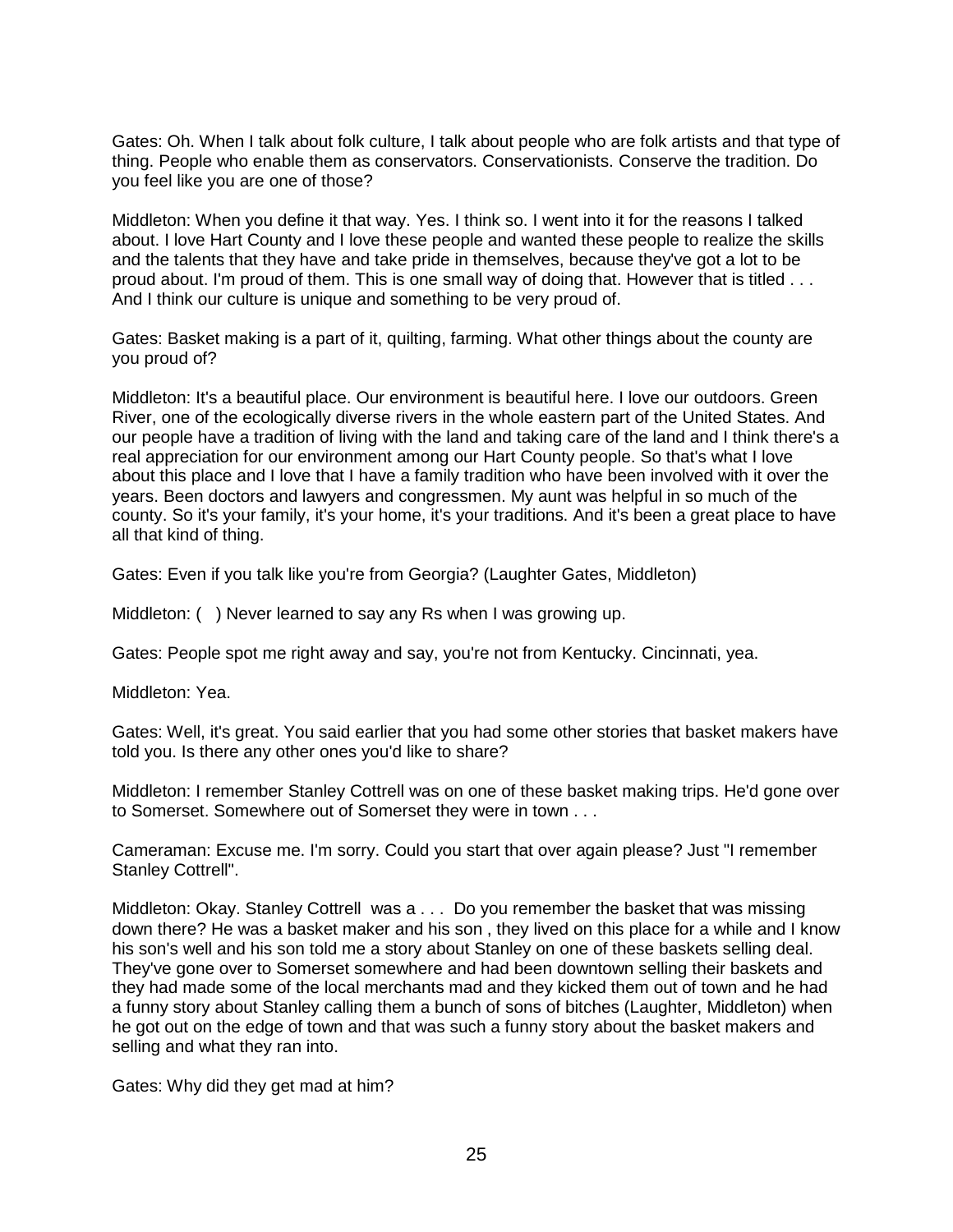Middleton: I think the local people thought they were hedging in on their business or something like that. They didn't like the competition. Some peddlers coming to town, selling some stuff there. I don't know if they thought of them as being more like gypsies or whether they were just competition for the goods and stuff they had in town and wanted to run them out because of that. But that was a funny basket selling tale. And the tales of the folks selling their baskets, having to stand on the basket to prove it was a good, stout basket. Paul tells stories about his folks.

Gates: Did they ever sell them down here at the City Hall or anything?

Middleton: We had a corner store where the local crafts people had a craft market there, kind of, there for a while through the eighties and the nineties and then it just kind of faded away.

Gates: I remember that one. I meant back in the thirties and forties when people were driving through . . .

Middleton: We had a basket stand on either end of town . . .

Gates: Oh, did you?

Middleton: And then up on Pine Ridge Hill there were two or three basket stands up there.

Gates: Wow.

Middleton: Yea. There were several here. And then of course down around Cave City and Horsecave there were baskets particularly down at Cave City.

Gates: So if you're a tourist you're driving down and say Oh, I just passed the basket . . . maybe I'll get another one down here.

Middleton: Yea. Exactly. There were several of them. And I remember those well as a child.

Gates: Wow. Must have been kind of exciting times for basket makers I guess.

Middleton: Yea. They were making those things and doing the Rit dye.

Gates: From here, how far would you go to Mammoth Cave? Would you go all the way down to Horse Cave or farther than that to get to Mammoth Cave?

Middleton: You'd go to Horse Cave, Cave City and then go out from Cave City to Mammoth Cave.

Gates: Oh ok. You had to go through here first before you . . . It wasn't a back way into it from here?

Middleton: No, it was off 31W.

Gates: Because Leona was talking about people passing their house at one time out in ...

Middleton: Cub Run?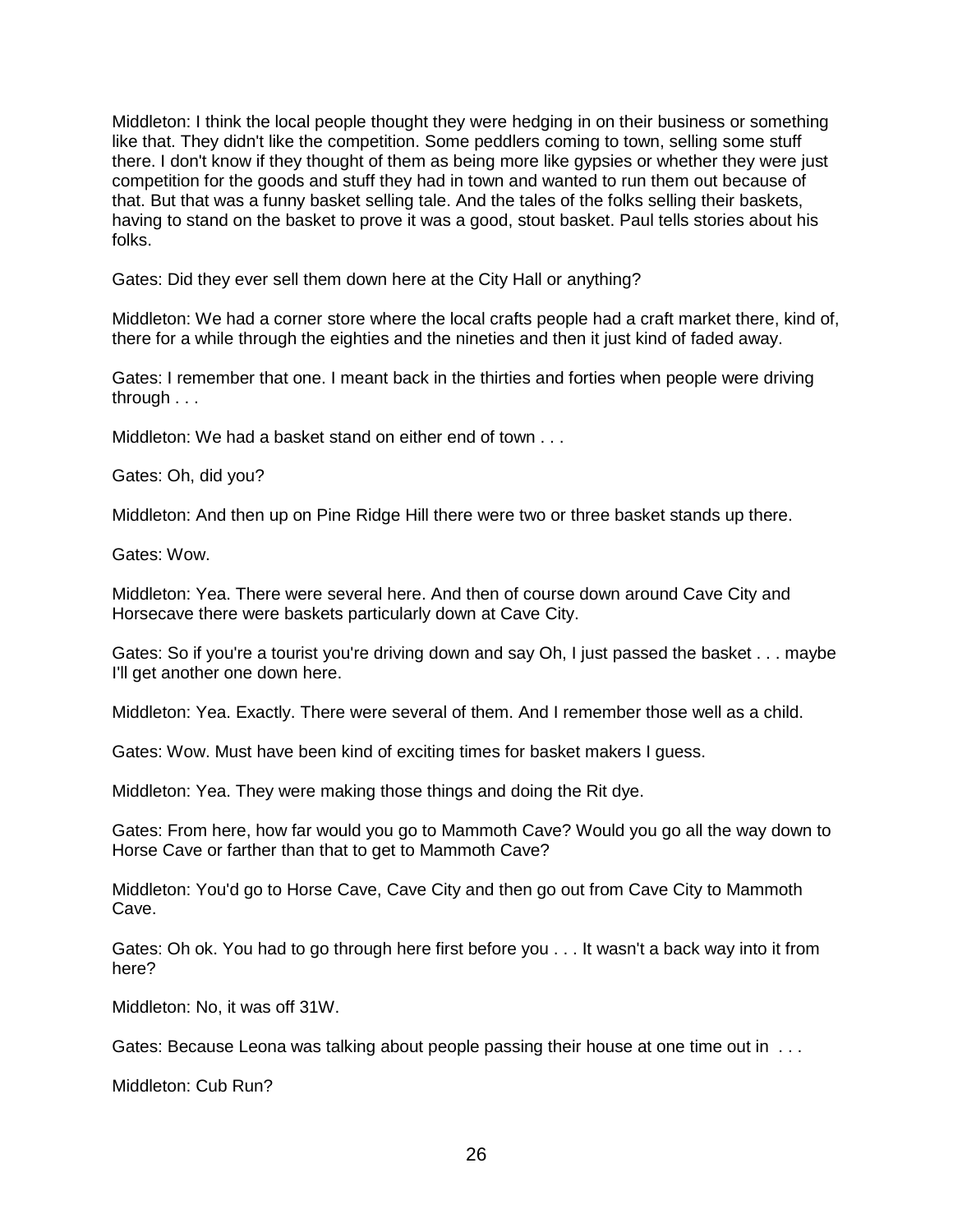Gates: Cub Run, but would they go on to a different place?

Middleton: You can get to Mammoth Cave through the back, but most of the tourists, very few tourists were over there going down.

Gates: Because this was the main road.

Middleton: Yea, this was the tourist road.

Gates: People would come down, get a basket, go to TeePee Village or WigWam Village.

Middleton: Yea and this was a main north south thoroughfare. A lot of people going from the north to spend . . . to Florida in the wintertime, you know? A great tradition in this whole Eastern United States would go to Florida in the wintertime for a week or two or a month, what have you. And they would go down 31E and 31W. That was the route from a lot of central or Midwest United States going to Florida.

Gates: Wouldn't it be fun to put out a thing on the internet saying anybody whose bought a basket in their family during the thirties and forties on their way down to Florida along 31W send a picture or something like that?

Middleton: Yea. That would be pretty neat what you'd get? (Laughter, Middleton)

Gates: Have a festival with all those baskets?

(Laughter, Middleton)

Gates: Because it's hard to speculate anymore, right? What they really look like. I mean you kind of do. It would be funny. There are probably stories attached to those too.

Middleton: Probably so.

Gates: How they bought it, what they felt about it . . .

Middleton: What they were doing with them. Yea.

Gates: So baskets are more than . . . I mean, you have so many, is there a favorite one in your place?

Middleton: Gosh, I've got a bunch of favorites. Leona's basket, that lidded picnic basket is such a fabulous basket. And Mike's lidded pie basket. It's just a fabulous basket.

Gates: Because you like picnic baskets?

Middleton: It's just the form. It's the workmanship in those baskets. The symmetry in the baskets. How they've constructed them. It's just incredible basket making. Mark's got some great baskets. His big basket is always something . . . just the size of that thing. I know what the work it took to make that basket, you know. That no one has done any of that kind of work before. He was really pioneering the techniques to make splits that long and . . .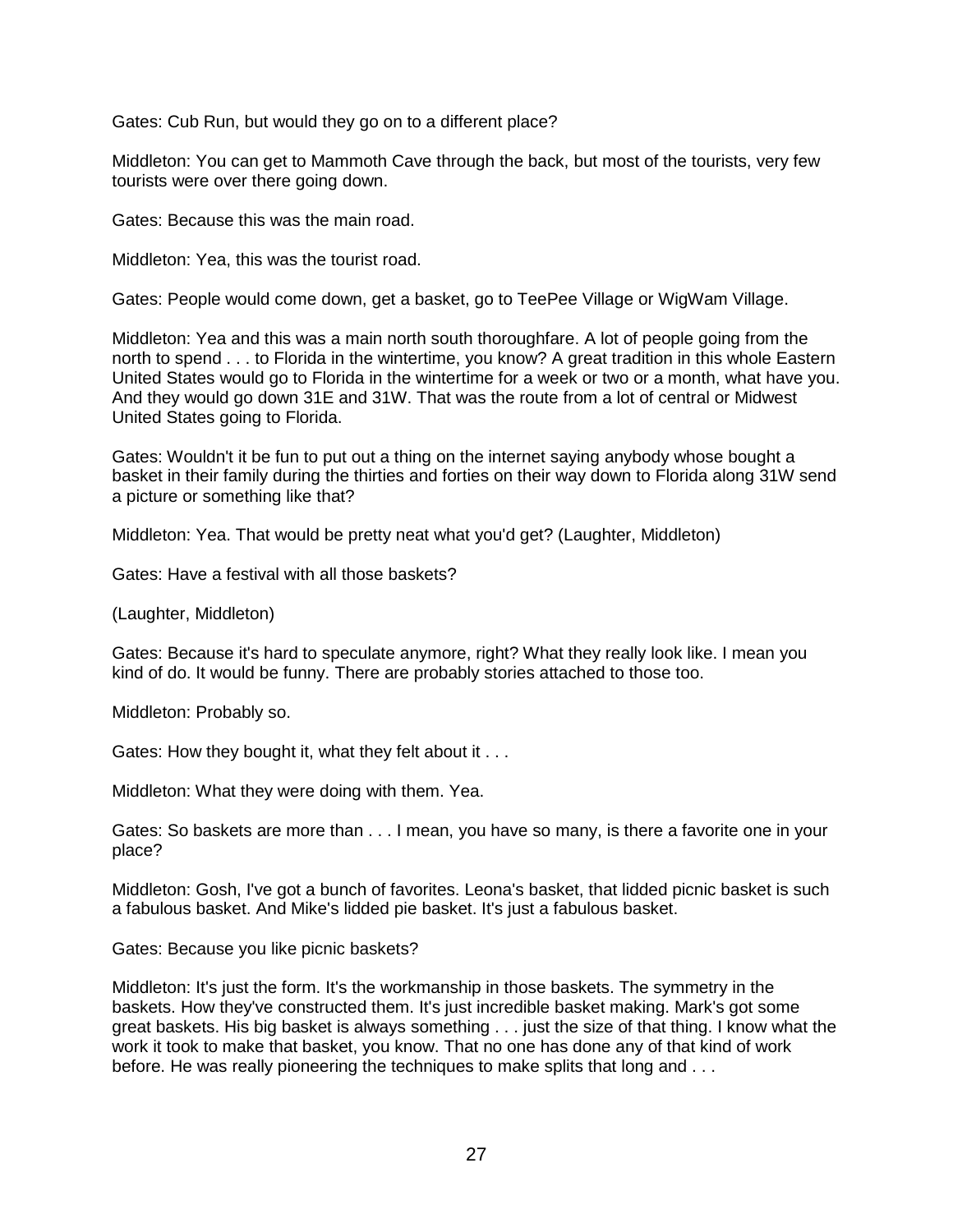Gates: Gosh. I wonder what it was like living with him while he was making that. (Laughter Gates, Middleton)

Middleton: Most of those logs are about that long, that they used to split up. That thing was 15 and 16 foot long logs and you imagine running a split that long?

Gates: And that's what he made them out of?

Middleton: Yea. Just incredible.

Gates: I wish we had documented that.

Middleton: Wouldn't it be great to be able to film that thing? Because he as kind of doing it incognito so he could surprise us all at the basket contest over there.

Gates: Yea. And he came in . . . I thought it was five minutes before they shut down?

Middleton: It was late in the show. Yea. And I was really upset, because he promised me he was going to be there and he hadn't shown up. And he always brought a good basket and that was a important part of the . . .

Gates: I remember seeing you anxious and I was outside waiting for him and I see his big pickup truck coming in with a basket almost the size of the . . .

Middleton: Filled up the back of that pickup truck. (Laughter, Middleton)

Gates: I always tell people about that. Got anything else you want to say?

Middleton: I appreciate what you've done. Helping. You bring in resources and you bring in knowledge and you helped us understand what's happening here and put it in perspective and that's been very helpful. I'm glad the basket contest got you down here. That's a benefit of the basket contest and helping us, kind of, spread the word and get some recognition. You've been a real asset to this whole thing.

Gates: Part of the job. I have to apologize, because I felt sometimes frustrated that group didn't just go and conquer the world with that like we thought they would.

Middleton: I felt the same frustration many, many times. I know it was certainly was deserving the capture the world, you know.

Gates: It may still. I think its legacy still remains to be seen. A lot of collectors out there are getting them aren't they?

Middleton: Yea.

Gates: All over the world?

Middleton: Yea.

Gates: And people know they came from Hart County. They know the artist because of who made them. I mean, it's a really folk art here. Very strong art.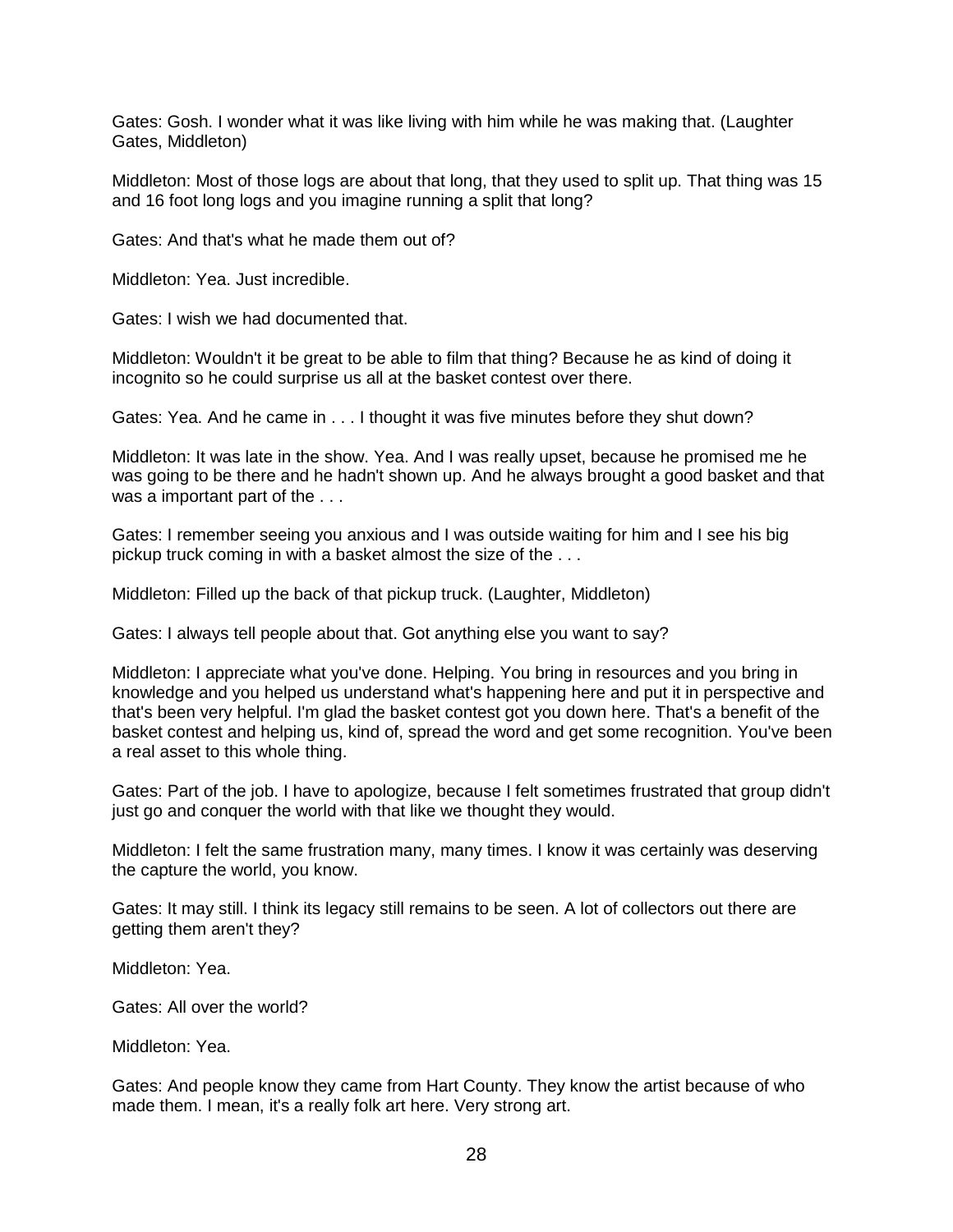Middleton: I say the best folk art contest in the state of Kentucky is our Hart County basket contest. That's my claim. (Laughter, Middleton)

Gates: Say that again?

Middleton: The best folk art contest in the state of Kentucky is the Hart County Fair Fourth of July Basket Contest.

Gates: And everybody should be there right? (Laughter Gates, Middleton)

Middleton: Yes sir. That's exactly right. They're missing the best folk art contest of the state.

Gates: Or a reunion too, I guess.

Middleton: Yea. It's so colorful. ( ) It's more than just seeing stuff on exhibit, you know. It's the greatest folk art contest in the state. That's my claim anyhow.

Gates: And then add to that, a blueberry cobbler . . .

Middleton: Yea, a blackberry cobbler contest following up on that thing, yes sir. Yes sir. And Leona's won that blackberry cobbler contest too.

Gates: She said somebody won it this year and she thought it was rigged this year. (Laughter Gates, Middleton)

Middleton: There's a lot of competition in that thing too, I tell you.

Gates: That's really neat. Those traditions here.

Cameraman: I'm about out of tape. I need to get a room tone though.

Gates: Ok. What does that mean? We just be quiet?

Cameraman: For 20 seconds.

Gates: Can we do that? I'll try. We can do it.

Cameraman: Roomtone

SKIP TO 1:23:24 for extra audio (Taking a tour of baskets on display)

Gates: Dr. Middleton. We're taking a tour of your place. What should we see here?

Middleton: Well, what we're going to get to see is some of the finest baskets you'll ever see. Some of the finest baskets I've ever seen. Basket making, the epicenter of it is here in Hart County, Kentucky. Basically down at Cub Run and what we have here is an exhibit of what these people can do. We sponsor the basket contest at the Hart County Fair each year and most of these that you'll see here are baskets that have been in the basket contest. There's a basket here that is featured in the Smithsonian.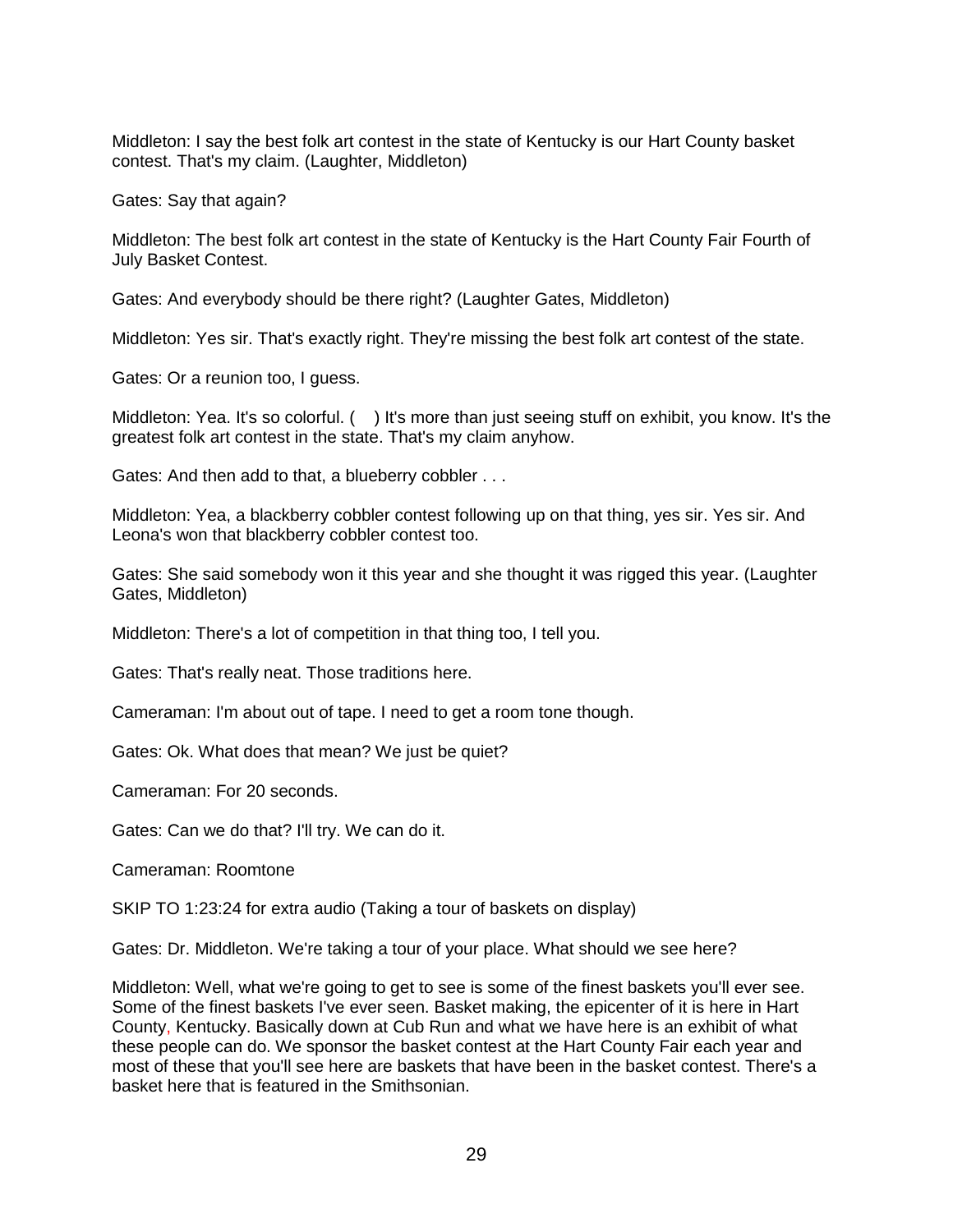Gates: Oh, really?

Middleton: Yes. There's a basket here . . . or a basket maker here that the Queen of England has one of his baskets. The first basket makers came to Hart County in around 1800s. The Childers have been making baskets for fourteen generations now here in Hart County. So it's a real tradition. And most of these people were at Cub Run. And I consider their baskets in here as good as any kind of baskets in the United States. We have some great basket makers here. So that's what we're doing.

Gates: And most of these are winners of a contest?

Middleton: They're winners or participants in the contest. Most of them are in the front room, as you see, of the blue ribbons are winners in the contest. This all started when my friend Charlie Williams in town, at our fair said, "You know, we ought to do something to showcase our basket makers", and he came to me. We have a great tradition. These people are very talented people. They are great artists and they don't recognize how great they are or they didn't at the time. And one of my problems as a doctor is getting my folks to take care of themselves and an important part of taking care of yourself is self-pride, self-image, self-worth. And I felt this was an opportunity to let a lot of my people realize how talented they are. What capable, talented people they are. Basket making in the past was kind of a way for people to survive. People made baskets in the wintertime in Hart County for some spending money and they always kind of considered themselves as poor folks because they had to make baskets to, kind of, eek out a living. And therefore, never looked at themselves as real artisans. And we recognized them as what they are: real artisans. And that was part of the whole concept of letting them recognize what fabulous work they do. What a great talent they had. What capable people they are. And therefore, how prideful they should be themselves and with pride I can get them to take their pills and take care of themselves. It's a lot easier. So that was kind of our thinking, our background behind getting the basket contest started and trying to develop recognition for our Hart County basket makers. So this started, gosh, 22 or 23 years ago and we have organized a basket makers guild, had basket makers meeting and have tried to help promote our basket makers or at least get some recognition for them. And the basket contest at our county fair has been a big part of that, which we sponsor, our clinic sponsors. And the results of the basket contests are the result of what we're going to see in here today.

Gates: So is this kind of like a museum of baskets to you?

Middleton: To me I guess it is.

Gates: Is there a way you set them up here? Certain ones in certain rooms? Or do you just kind of fill the room up?

Middleton: Just as baskets would come in we'd find another neat place to put them. We have baskets here, too, from a lot of our basket makers are gone. Over 20 years of time, I've lost Clevy Childers, just a month ago. One of our great basket makers. One who the Queen of England has a basket of. And so people who have brought their family baskets in. People have brought their grandfather's baskets in. So we try to get as many representative baskets of different basket makers over time and there have been a lot of them here in the county.

Gates: That's a way of giving people pride.

Middleton: Exactly.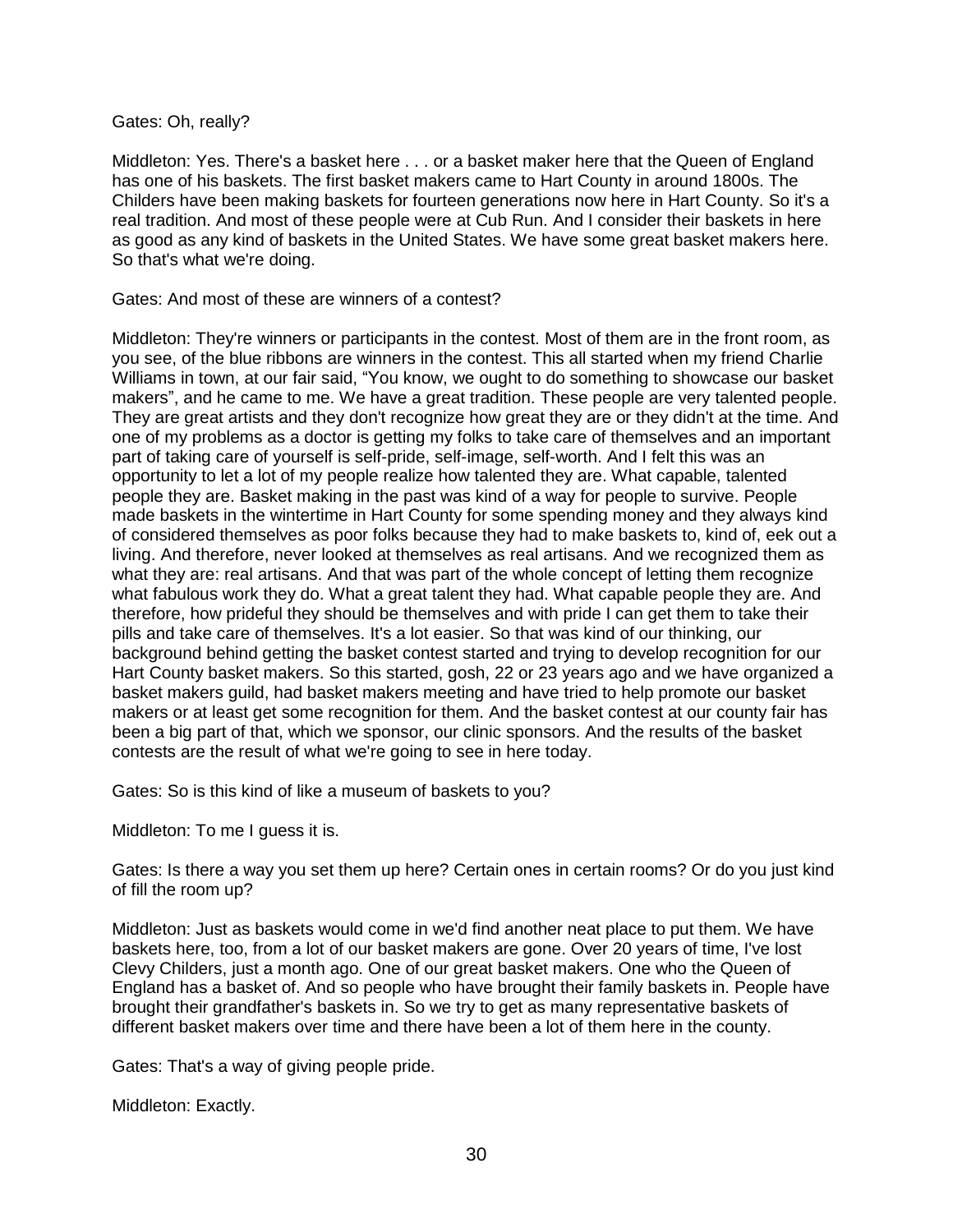Gates: If they actually come in. I mean, it's a result of it it is them coming and saying well, my dad's basket. . .

Middleton: There's granddaddy's basket up there and there's momma's basket up there. And I remember great Aunt Susie making baskets and there's one of her baskets. And there's . . . I've got, one of them . . . Mrs. Ross' lunch basket, she took to school with her. It was such a pervasive part of our life here in Hart County. There's baskets for taking grain out to the mules. There's baskets for taking in vegetables from the garden. There's baskets to take your school lunch in. There's berry baskets. I've got a collection of baskets. It's amazing what an important part of everyday living baskets are. In all the different aspects of it and we have a lot of the different representatives of it. You know, here in the clinic.

Gates: Can you show us a couple?

Middleton: Sure. We're looking at some of the winners from the basket contest here. They were making baskets as decorative to sell on the interstate. When 31E and the tourist were coming back and forth. So they were using dyes in a lot of those baskets. Tourists liked the dye. And there's an example of one of Leona's baskets with the dyes in it.

Gates: Yea. Ok. She was talking about that. So she doesn't use dyes anymore. That was when she did just to demonstrate?

Middleton: Yes. That was one to show the Rit dye is what they were using. And the early ones they used walnut and things like that to dye, but the tourist liked the dye splits in there.

Gates: You guys got those up there with a drywall screw, huh?

Middleton: Yea.

Gates: It doesn't hurt them though, put it between the things?

Gates: We've got baskets that are made with non-white oak baskets. These are made with willows. The Longs. Brandon Long. Grandson of Charlene Long. He's a young child making baskets.

Gates: And she was an apprentice of Leona?

Middleton: Yes. That's her family style. She learned split white oak baskets from Leona, but this was her parents and her folks before her did those kind of baskets.

Gates: Where did they get materials for that?

Middleton: They'll get willow and then they'll get vines. Grapevine. Honeysuckle. For the materials for their baskets.

Gates: I see one of Scott's baskets. It's kind of odd looking.

Middleton. Yea, Scott has got contemporary . . . Has done some contemporary type baskets. Not so much traditional baskets. And Scott is extremely talented and we've got several of his baskets in here and that's one of his contemporary . . .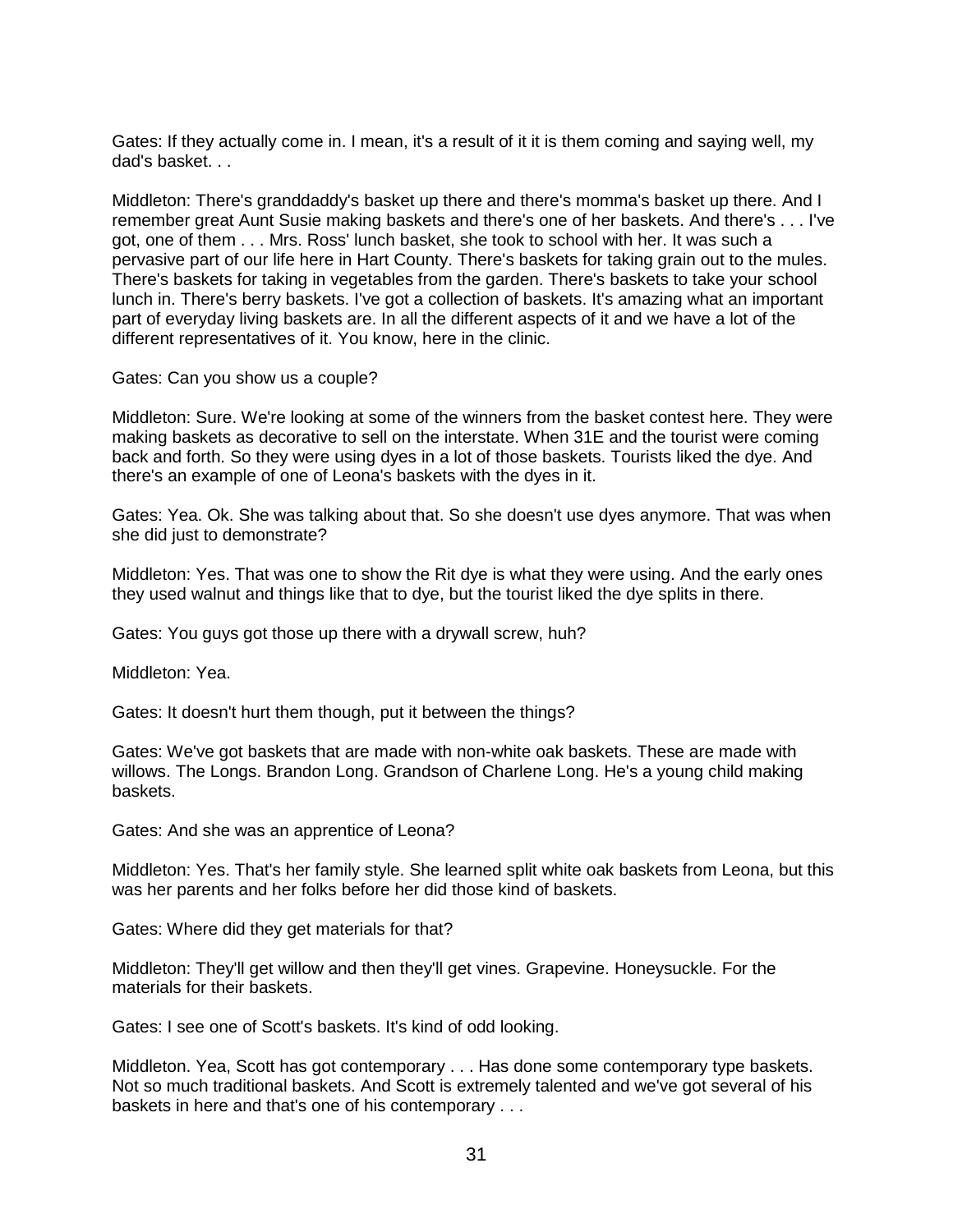Gates: So he won the first place visitor's division. Not the most funny looking one. (Laughter Gates, Middleton)

Middleton: No that took first place. We have a fellow who comes up from Alabama. Some outside people come from out of our immediate area who come to see the basket contest and participate. We have a special visitor's division for them.

Gates: Oh okay. What is this thing? Is that a basket for a baby or not?

Middleton: Mike made that. He told me what he called that basket. Mike's a very talented basket maker, in fact, one of the really nice baskets I've got . . .

Gates: Kind of a younger generation guy, isn't he?

Middleton: Yes, he's one of Clevy's children. I forgot what Mike called that basket.

Gates: Mike's got this big one in the other room right?

Middleton: Yes! Louisa Rossis had a market basket and then there's a copy of her lunch basket when she went to school down in Cub Run this basket right up here, she took her lunch in a basket just like that. Louisa's long gone. That'd be a basket when they'd go to market. That'd be a basket when she took her school lunch in.

Gates: So yea, Leona was talking about a market basket. That just means when you take to the market to buy, to put things into.

Middleton: Right. And that's a market basket.

Gates: And here's Leona doing some more color ones isn't it?

Middleton: Yea. Now those are not dyed. That's different wood that came out of the splits. Those are some darker splits. No, that's dye. She gave those a dye. I'll show you some that are. . . There's another one of Scott's contemporary baskets. And there's a honeysuckle basket made by Charlene.

Gates: Scott's pushing it, isn't he? (Laughter Middleton, Gates)

Middleton: Now. Here's a couple variations of egg baskets. A common use of baskets was to gather your eggs in. And they're made so the eggs don't roll around as much in there. They call them buttocks, is another term.

Gates: Do you mean that each little row could hold an egg in there?

Middleton: Well, when they're made like that, you've got a whole bunch of eggs, they can kind of roll around, when they sit like this it kind of stabilizes them some.

Gates: Okay. How did the deer get up there and what's he got to do with it? (Laughter, Middleton)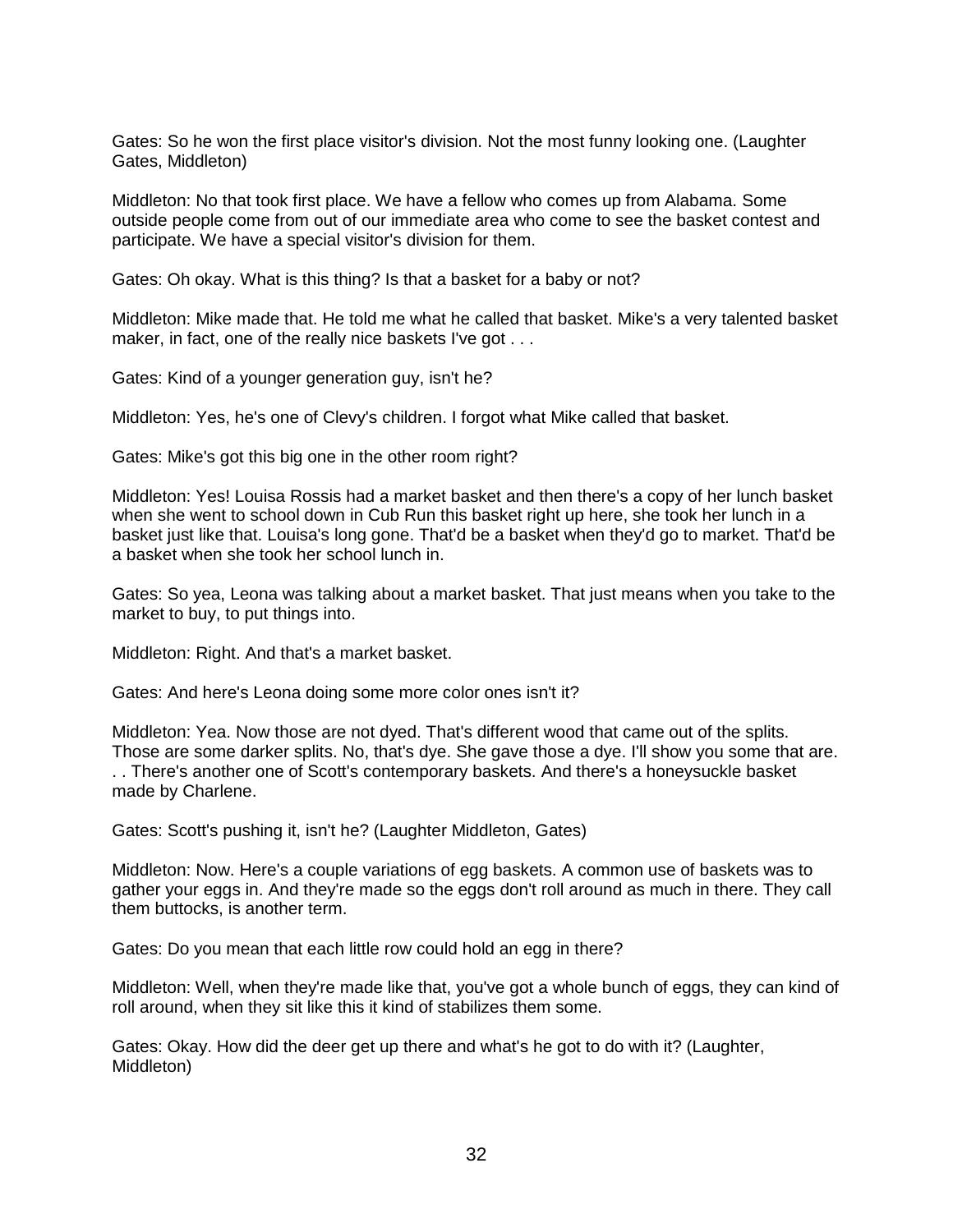Middleton: Ann Marie, one of the doctors shot that on her place and she was really proud of that deer. So as part of Hart County.

Gates: Now that basket over there. Melinda Childers one is that a laundry basket?

Middleton: That looks like a laundry basket. Yea. There's baby cribs, baby baskets . . .

Gates: There's a baby crib over there, do you see that? Mark made that too. Mark seemed to do a lot of  $\ldots$ 

Middleton: Mark is very good with form. He is very talented with form. You'll see all kind of baskets through here just variations on different forms that Mark's made. That's a basket for having out for your mail. You put your mail in out on the front out there.

Gates: People actually use that for doing that?

Middleton: Yea.

Gates: What about this big basket in here?

Middleton: That's Mark's basket. He said that was the toughest basket he ever made. I never will forget . . .when he brought that basket in, down to the basket contest, Mark doesn't like to show up . . . he likes to make kind of a grand entrance when he comes to the basket contest. The contest was already started and we looked up and there came Mark bringing in this basket. It's the biggest white oak basket in Hart County, anyhow. He's got splits in that thing that are 15 or 16 feet long. He said it took him a lot of work to make that basket.

Gates: That was best in show?

Middleton: Yea.

Gates: I was there that day, I remember watching the pickup truck coming down the driveway with that thing in the back. (Laughter, Middleton) What the heck?

Middleton: What in the world?

Gates: So you've got a lot of different ones in here?

Middleton: Here's a basket that doesn't have dye, but you see the different woods? That's outer wood, more of a sap wood part of the log. And the white is the inner wood in the log that they split. A log will split. That probably came out of a log about that diameter. As I said, there's all kind of uses. Fans. There's a lot of baskets with fans. That's Brandon's basket that's made with honeysuckle. There's some on the back of the wall in the churches. No air conditioning in the churches, keeping you cool in the summertime.

Gates: What's that big, long one there? Darlene Childers one?

Middleton: They call that a nut basket. I'm not sure where Darlene got that idea on that basket.

Gates: Pretty long.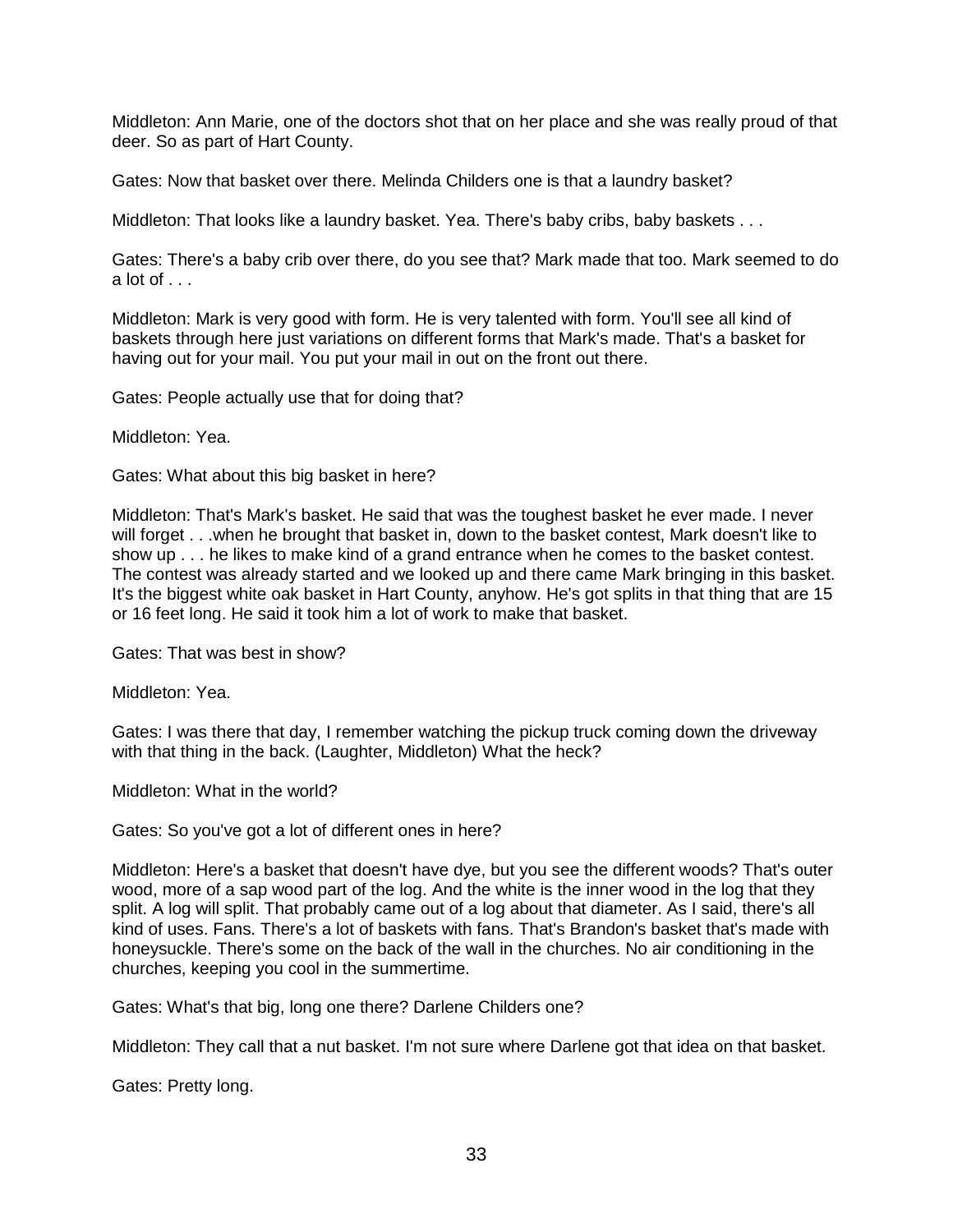Middleton: Yea.

Gates: Not because she was being a nut making it?

Middleton: No. That's a fan. The Childers call that a fan basket. I think it more relates to the fan shape of the ribs in the thing. This is just kind of a standard, utilitarian basket.

Gates: That's not an egg basket, though.

Middleton: No.

Gates: Let me ask you this. This part here where this comes in, is that unique to Hart County?

Middleton: Well, the basket makers can look at that and pretty much, a lot of time, identify who the basket maker was, but everybody has just a little bit different technique there of making that. It will vary from one basket maker to another and from one region to another. But our local basket makers, I can find an old basket and I can take it to them and you'll see just the little differences and they can identify a lot of times the basket maker's long gone because of the technique.

Gates: Kind of like a signature for that basket maker.

Middleton: It's just part of their style. While we're looking at it, y'all, this is one of the finest baskets I've ever seen. This basket right here. This is one of Leona's baskets. It's a lidded picnic basket. That is a fabulous basket. You don't find any better split oak baskets. This is when she was put in the Smithsonian.

Gates: Has she ever not come in best in show or first?

Middleton: No, she hasn't won best of show every time. She's won a lot of them, but she hasn't won them all. She had baskets in that contest that Mark was in that year. Here's a Paul Rich lidded basket. You'll see different sizes of it, pretty basket. Here's one of Leona's, kind of a decorative basket. Really a pretty basket. Here's an interesting basket and a very, very nice basket. Mike Childers lidded pie basket. Put your pie down in there.

Gates: So it seems like some of these are innovative, they weren't traditional designs right?

Middleton: Yes.

Gates: In the community, somebody came up with something we need to have that? Like what is that big one there? Is that a funeral basket?

Middleton: That's a fish basket.

Gates: Oh, it's a fish basket.

Middleton: They fished with those baskets down in ().

Gates: Really?

Middleton: Yea. You see the fish goes right in there and he can't get out. It's a fish basket.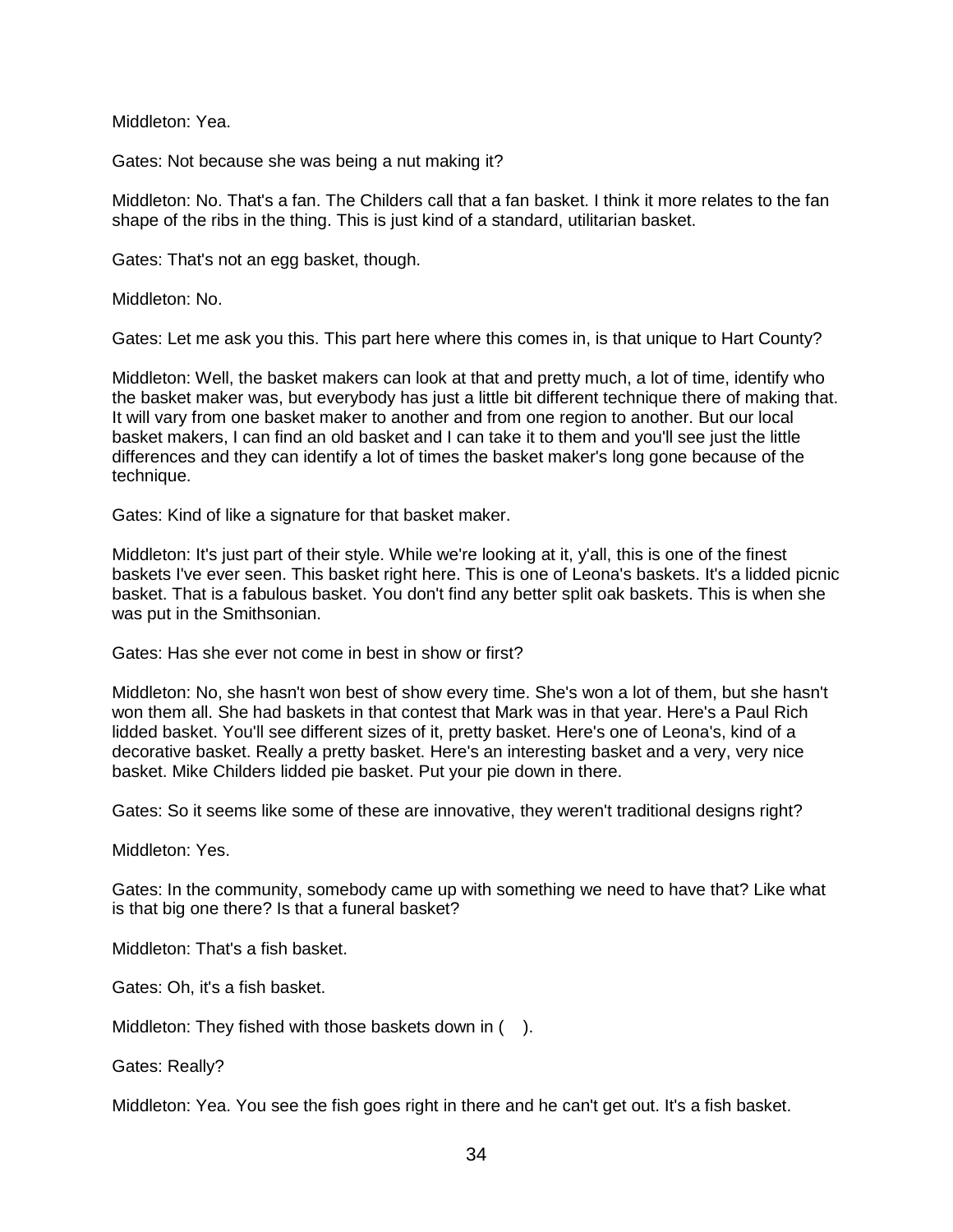Gates: And the license plate there, is that where you open it up to get them out?

Middleton: Uh huh. Throw it in, you've got it anchored.

Gates: Let's see here's some little ties. That's not zip ties. That's kind of adding a new twist to it.

Middleton: Yea. So that was never actually used, but it's a replica of what . . . Clevy Childers fished down on ( ) with those things.

Gates: Are they legal anymore?

Middleton: I'm not certain. I don't think baskets are legal.

Gates: I know boxes weren't for a while. It's got the weight in there and everything on it. Okay. Can we go through here and look at some more?

Middleton: There's some more fans back yonder. People going to church, you remember a lot of country churches would have a hard board that the local funeral hall or something like that would sponsor?

Gates: A picture on it or something.

Middleton: Yea. Well, our basket people had their own fans that they took to church.

Gates: I see you have a lot of quilts in here too, how does that fit into what . . .

Middleton: Hart County has also been recognized having a lot of good quilt makers. University of Kentucky did a book on quilters in Kentucky back in the sixties and there was a whole section on our Hart County quilters, so it's part of our local culture.

Gates: Are they part of the contest?

Middleton: We have the quilt contest at the fair too.

Gates: Oh, okay and do you buy those too?

Middleton: We sponsor, try too. (Laughter, Middleton) My quilters are harder to buy from then my basket makers.

Gates: Why is that?

Middleton: They just want to keep their quilts. A lot of times their quilts are made for somebody in the family. A daughter, or a granddaughter or a baby or just they want to keep it in the family. So my quilters, it's hard to buy the quilts. The basket contest, if you enter the basket contest and you win you'll either let me, the family medical center have that basket or you'll make me one just like it. So I've got some that have made them for me, just like it. Most of the time, they'll let me have the winners.

Gates: You pay for it right?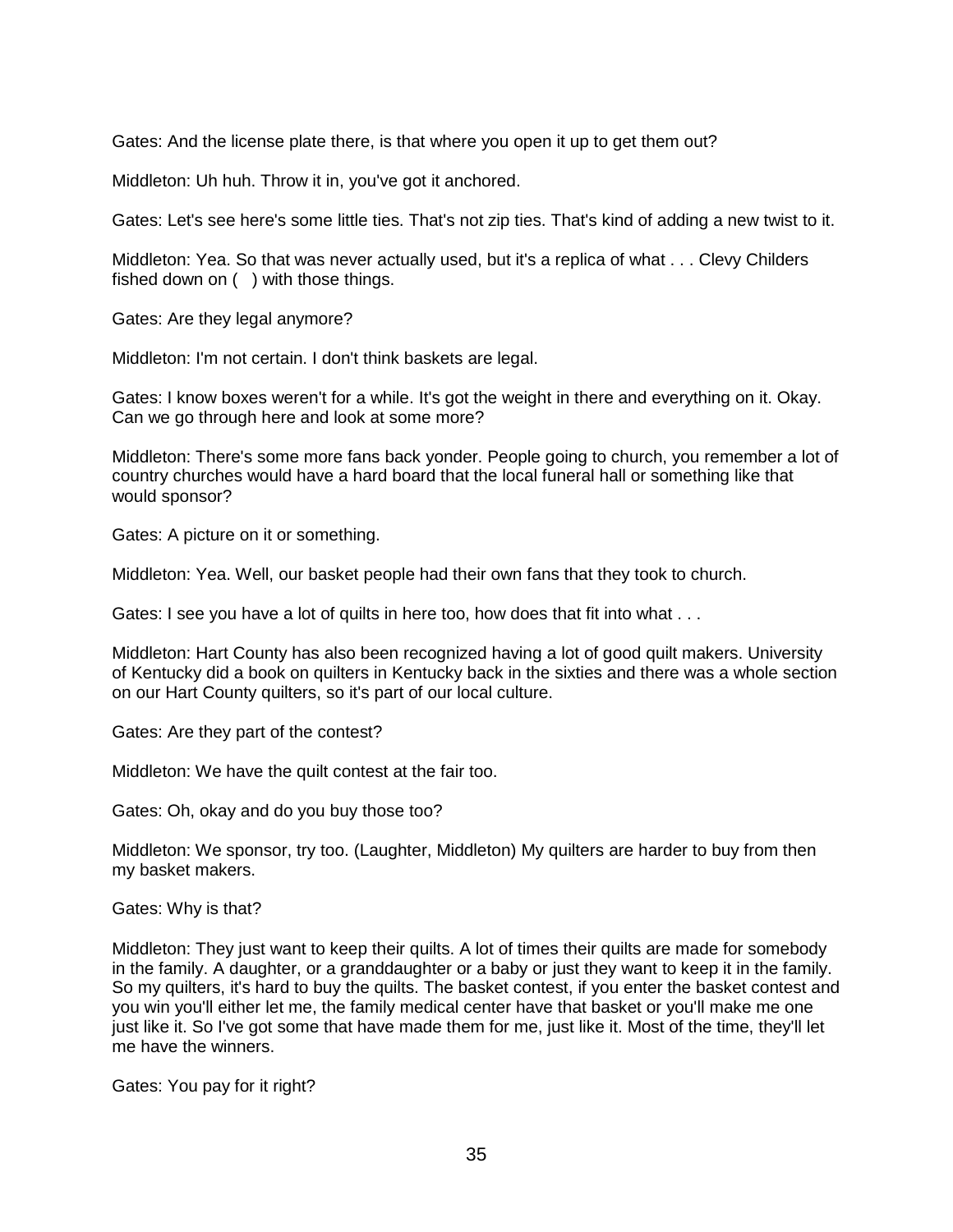Middleton: Oh, yea. And I'm happy to pay for it.

Gates: Leona said she didn't know that the first time and somebody else bought it before you could get it. (Laughter, Middleton).

Middleton: Well she made me one, she sure did. There's a lady here, you'll see some back there. Martha, she's got one of her quilts right back yonder. Martha Martin, two years ago won first runner up for best in show at the state fair and then she had five other blue ribbons at the state fair. Nobody's ever done that at the state fair before. She's a very talented . . .

Gates: Martha Sweet?

Middleton: No, Martha Martin. Martha Jane Martin. This is one of her quilts. Right here. This won at the Hart County fair.

Gates: Oh, quilts you're talking about. Yea.

Middleton: Yea. I'll show you. I've got another one that was best in show up at the state fair from one of our local quilters. We've got a great tradition of quilting here in the county too. This is a child. Little Joanie Fields made this. She was 15 years old. That was her first quilt. That's a family tradition of quilt making in that family.

Gates: Wow.

Middleton: Little girl made that quilt pretty nice.

Gates: Yea. It looks like that puzzle. Did she try to do that?

Middleton: I'm sure there's probably . . . I don't know if that's Child's. If there was a pattern that she copied from.

Gates: So, why do you have the big building in here?

Middleton: That's a replica of Simon Bolivar Buckner's home. Simon Bolivar Buckner was Hart County's most famous citizen. He was a civil war general. He was one of the generals here at the battle of Munfordville. Confederate General. He later became governor of Kentucky and he was later a vice presidential candidate. And his home was here in Hart County and that was home. Had a log home on the river about 8 miles up the river.

Gates: So you have some more baskets in the other rooms?

Middleton: Yea.

Gates: Ok, we'll go shoot those real quick.

Middleton: There's some of Clevy's baskets and Leona's miniature baskets right there. Clevy's, he's the fellow who the Queen of England has got one of his baskets. Martha Layne Collins went to England, she took one of Clevy's baskets to the queen.

Gates: Which kind of basket was it?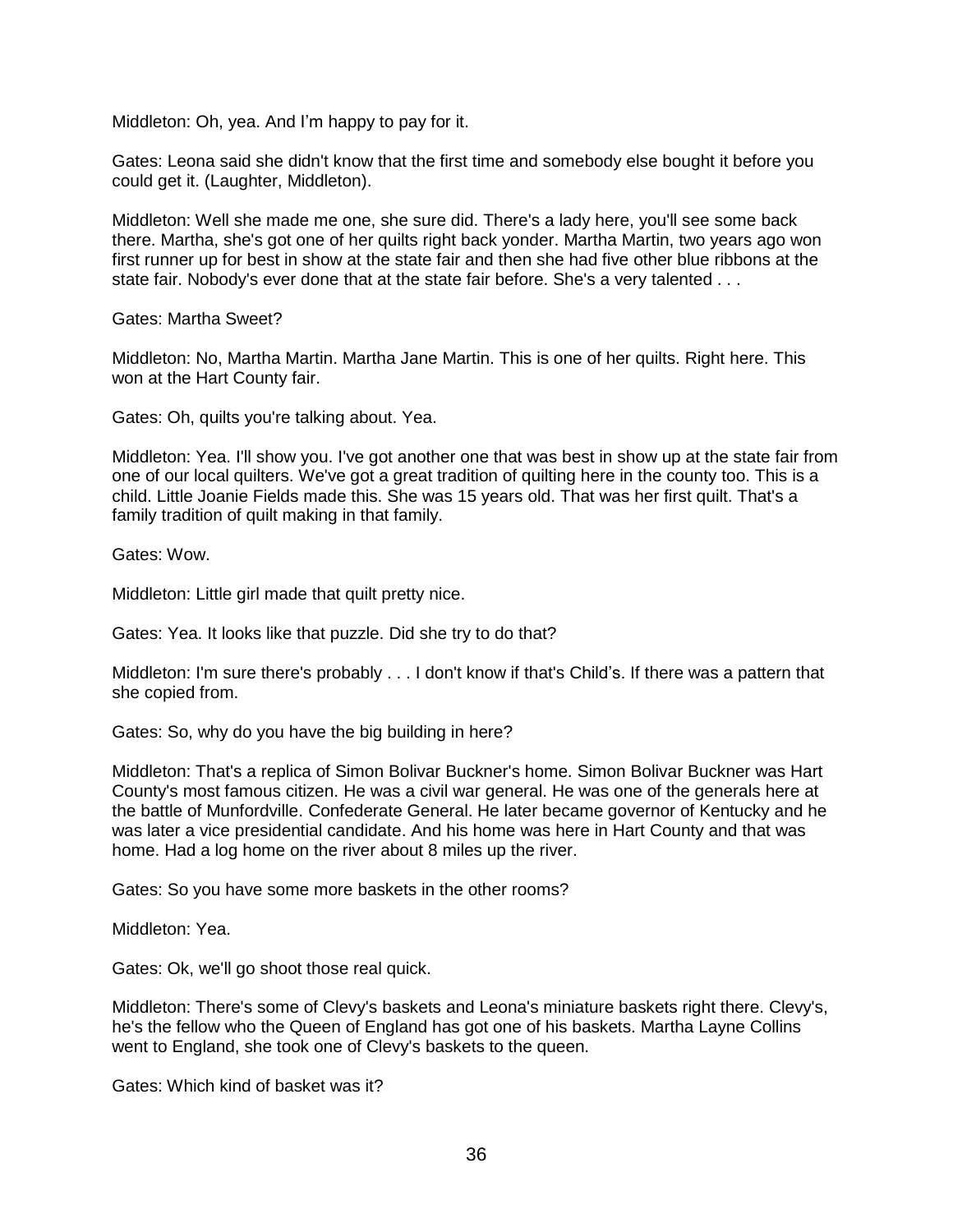Middleton: White oak basket. I'm not sure which . . . I'll show you some more of Clevy's baskets.

Gates: There's a big article about you in the Courier Journal. Did they talk about baskets in that article or not?

Middleton: No.

Gates: So you've got more baskets here.

Middleton: Here we've got some of our beginner's baskets up there. Here's a beginners winner. Jeremy Childers basket this last year.

Gates: So beginners mean somebody in their family's teaching them and they are getting to be . . .trying to carry the tradition on.

Middleton: We have a beginners contest and then we have a children's contest. And we have an intermediate basket makers, some adults who are just beginning to learn. So we have one for children, and we have one for beginning basked makers and then we have for intermediate, one just for making maybe two or three years. Little Jeremy Childers got first place. That's one of Mark's children. There's Michael Carol, he got second place this last year. That was just his second basket.

Gates: I'm not real good at baskets, but I can see there's a different between those, in some of the older baskets.

Middleton: They're pretty good. For beginners they're pretty good. Vanessa.

Gates: What is that?

Middleton: She's a Childers in the long run, but she made that basket. She came from up at Etown but is actually from Hart County folks. Here's some more basket makers up here.

Gates: Oh so new generation, that's what this hall is about here.

Middleton: Yea.

Gates: And these are younger ones, right?

Middleton: Matthew, a ninth generation basket maker. He's probably a ninth generation basket maker too. That's a Clevy generation and this is a Lestel generation. More young basket makers, winner or participants . . .

Gates: So I see Childers and Carols. Are those names that are strong here? Waddell.

Middleton: All Childers when it gets right back to it.

Gates: I just found out she was related to Childers. Now Ella Truelock. Is that Leona's mother?

Middleton: Yea. So I've got some of my baskets from multiple generations back. Martha Sweet had been gone about twenty years and she was one of our great basket makers. There were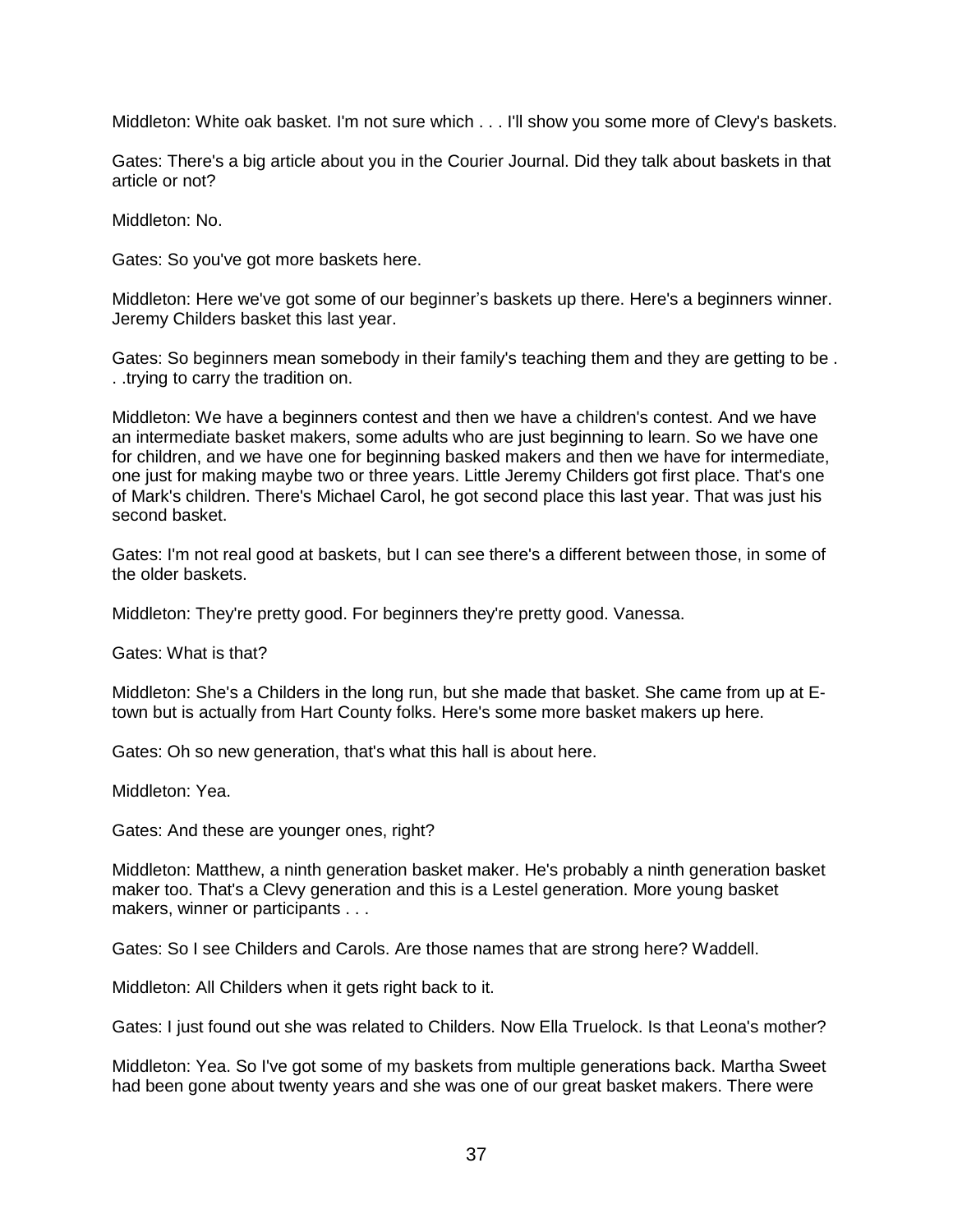some nice Martha Sweet baskets back out yonder. She was a great basket . . . that's one of Martha's baskets.

Gates: So the ones in this room, are they all painted?

Middleton: Not necessarily. Some of them were baskets that local people had that I liked. Sometimes people bring baskets in here when they need a little money. I always love to get them. So they know they've got a good market in here.

Gates: Oh, so you buy them.

Middleton: Yea, you bring your basket in here and it's sold and you know it. And I'll pay for it.

Gates: You kind of just put them up as you go along, right?

Middleton: Yea. Several of these folks are gone.

Gates: I told your sister that if she got that grant and had an exhibit down the street that this should be part of it too. That people should be directed over here to get a tour, but I don't know if you've got time to give them a tour.

Middleton: Well they can sure come through here, because people come through here all the time to see them.

Gates: Just to see the baskets?

Middleton: Yea. Just to see the baskets.

Gates: I always tell people about it too.

Middleton: Yea, people are welcome to come. They always come through here. There's an interested story. Stanley Cottrell is one of our basket makers and I had his basket up there for some time . . .

Gates: The empty space there?

Middleton: Yea, Mrs. Cottrell came and got it to take it back home (Laughter, Middleton and Gates) So I don't know if I'll ever get it back or not.

Gates: Are you going to leave a space open for it?

Middleton: I'm going to leave the space open. I'm not going to let her forget it. (Laughter, Middleton and Gates) Miniature baskets. Some of the folks are more evident at making little baskets than others. One of our . . . Tony Thurman. I had some miniature baskets up . . . ( There's some little bitty baskets. They were seeing who could make the smallest basket and you'll see small baskets scattered around through here.

Gates: I mean that is small. That is thumb size.

Middleton: Yea. I've got a thimble made out of basket material, out of split oak.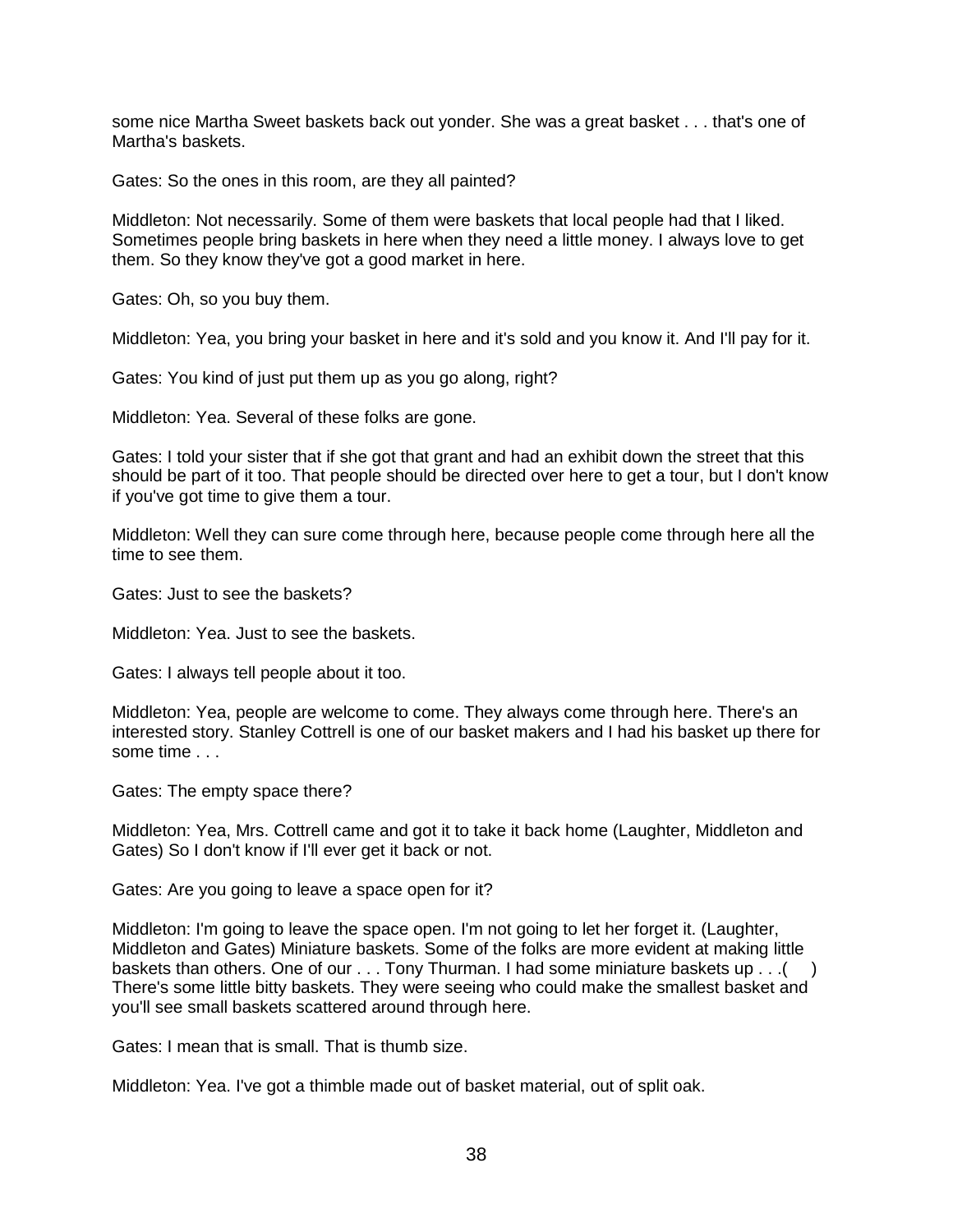Gates: Wow.

Middleton: Making big baskets and small baskets is kind of a novelty type thing and there's some people who are able to sell that kind of basket who want that kind of basket.

Gates: There was a woman at the last one who had a real tiny one. You put around your neck even.

Middleton: Yea. She's a character. Here's some of her baskets right back here. Janice Fern. First time she came she won, I forgot what she got. I think she got a second place in the contest and she makes hers out of maple.

Gates: Oh okay that's why they're brown.

Middleton: Soft Maple and I think she dyed those. I think that's walnut dye she did on those. When she won, she got so happy she got up and sang. Sang us a gospel song.

Gates: I was there.

Middleton: Were you?

Gates: That was last year wasn't it?

Middleton: Last year and I've got her to sing every year since then. It was about four years ago when she won. There's some more fan baskets. They made a berry basket. That's a small berry basket. Just as a novelty type thing. But people did have big berry baskets to pick blackberries in.

Gates: What's that one that looks like a hat?

Middleton: That's Janice's. (Laughter, Middleton) That's a novelty basket. She made a UK . . .see that blue dye? She made a UK hat out of that thing. So she got second place and a third place and a novelty division with that basket.

Gates: I see back here a Lestel Childers.

Middleton: Before we leave, here's an extra basket right here. They made baskets, like I say, its pervasive in our whole way of living. At funerals, flowers would be placed in baskets like this and I've got pictures of a funeral, you'd have a casket and you'd have all the funeral flowers placed in these kind of baskets like this around the . . . Mark Childers' grandmother made fabulous, fabulous funeral baskets.

Gates: That looks pretty intricate.

Middleton: Real ornate baskets. And he won best of show with this basket. Another one of those late entries, he walked in carrying this basket. First time we'd seen one since we had since his mother back in the thirties. Grandmother back in the thirties making those things. And this is a . .

. Gates: Nobody uses those anymore?

Middleton: No. No.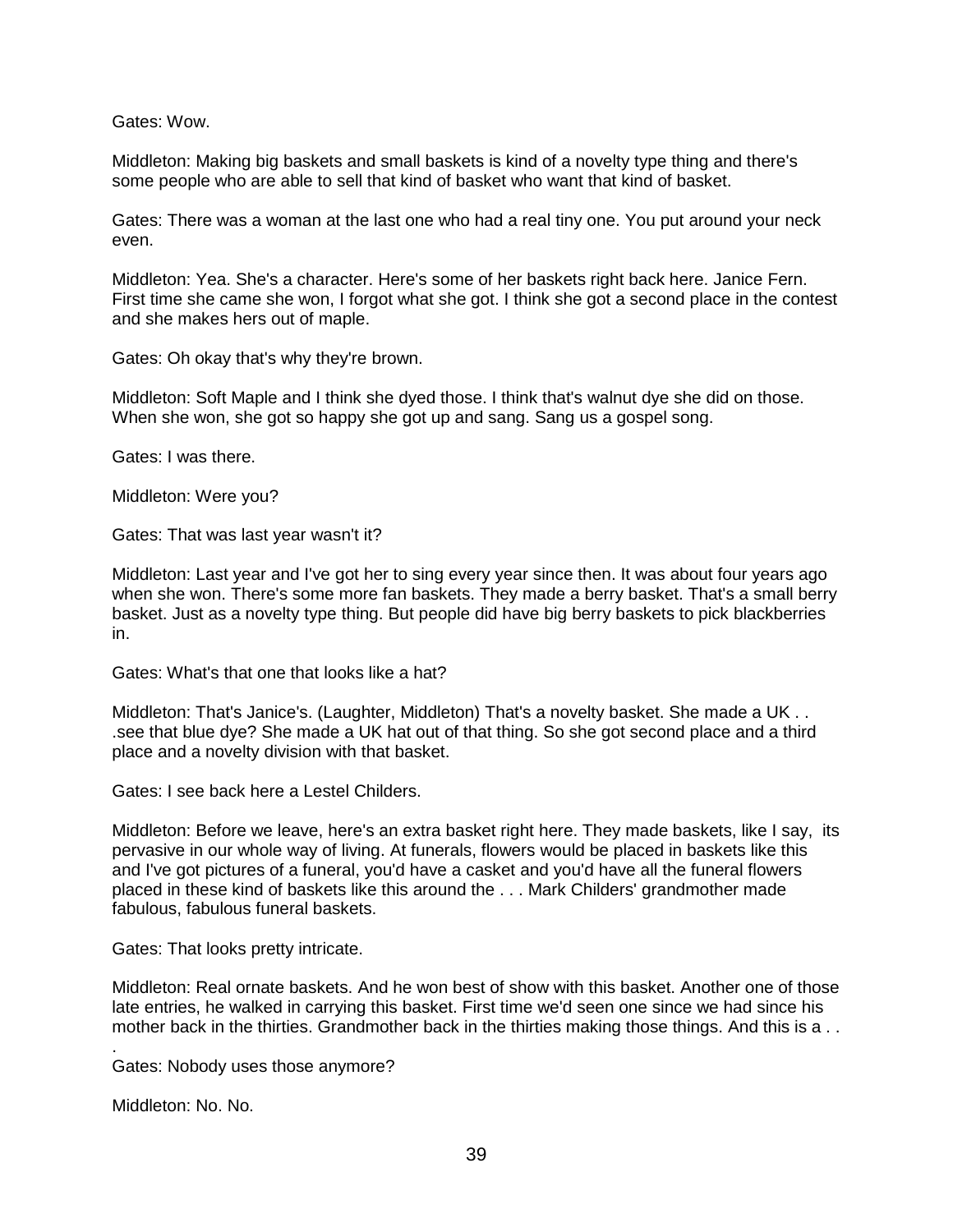Gates: What replaced them?

Middleton: Stuff that you get at the florist.

Gates: This is one too?

Middleton: This is one too. This is a different type of a . . . this came from Eastern Kentucky. I was interested because we had used this in Hart County, but this came over from Eastern Kentucky. Its split white oak, but it's a different form. It's a pull . . . These reeds are made pulled through a hole, an iron hole. They have a piece of sheet iron that they cut holes in and they'll pull that wood through those things to make that split, I mean that . . . See? That's white oak and of course they use splits too, but this is all pull basket. It's a different form of basket making.

Gates: Little nails in it too, huh?

Middleton: The interesting thing was, they were doing thins, basket makers were doing this as funeral baskets in other parts too.

Gates: Yea, that's a regional difference in different parts of the state.

Middleton: Mike did an interesting thing for us. They made baskets . . . Over time, they realized that split white oak is the best material to make baskets with. You can work it the best. It's durable. It's available. And so, you can make baskets out of a lot of different materials. And Mike has made baskets out of . . . to show you that you can make them out of all kinds of different woods.

Gates: So most of these are Mike's, huh?

Middleton: Yes. Mike made that whole exhibit up there.

Gates: Did he do it for the contest or do it just to . . .

Middleton: Just did it for me. He said, doc we can make them. And you can see the woods that are underneath them. The kinds of wood he used. There's mulberry, there's ( ) bark, hickory, grapevines, there's red elm, there's locust, white maple.

Gates: Now did he just come up with these ideas himself or were they ones that other ...

Middleton: Yea. Other people have used those kind of materials.

Gates: Oh, okay.

Middleton: He knew that those woods would work, because with some woods, you just can't work. But he knew enough ( ) that those woods would work. And he just made me some examples to show that there were other materials that you can make baskets with. But they may be workable, but they may not last as well or they may not look as good or they may be a lot harder to work with. But white oak was traditionally, but it came from a tradition because it worked the best.

Gates: Is there any room you don't have baskets in?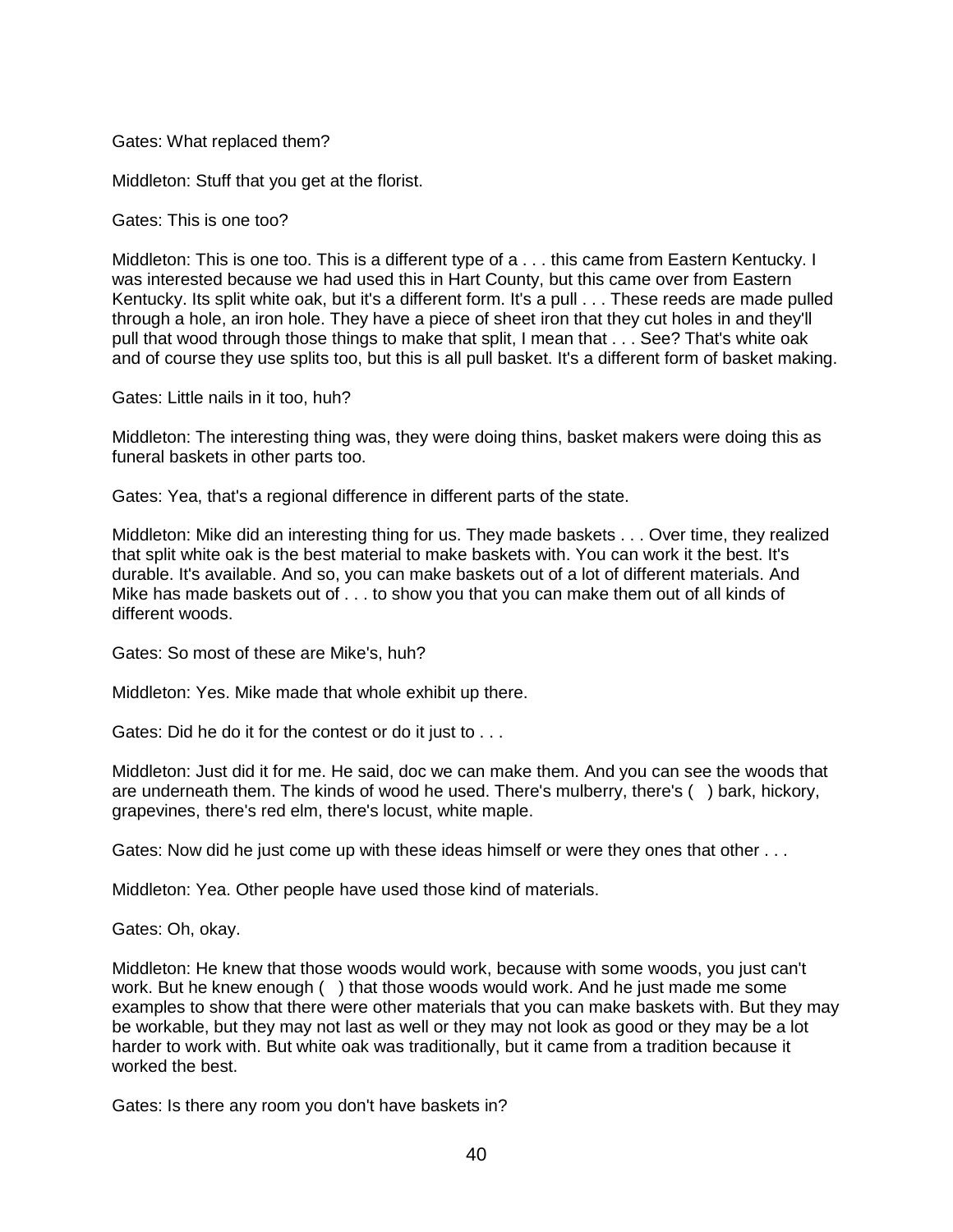Middleton: No.

Gates: Why don't you turn around this way, over here.

Middleton: It was John Y. Brown's wife. She did the book on Kentucky folk art that kind of helped revive the interest in Kentucky folk art. Phyllis George. Lestel was featured. Had a whole section on Lestel in her book. And that's Lestel and he was kind of the dean of basket makers in the eighties. Followed by Clevy. Clevy really promoted his baskets and worked hard and went over to Berea and sold more, but Lestel was really kind of considered the dean of basket makers back in the eighties. There's Lestel. And he and his wife were featured in her book.

Gates: Yes. Lestel and Ollie.

Middleton: There's a traditional style real picnic basket. One of Clevy's baskets. Pretty nice basket.

Gates: So is kind of because he's died that you did his picture up there?

Middleton: Well, some of his family brought it in and people would ask who is Lestel so I just put Lestel's picture up there.

Gates: Maybe you'll put Clevy's over there.

Middleton: Yea. I hope they've got a bunch of materials about the Clevy's folks. Pictures of them and all that stuff and I'm hoping would be in the exhibit they're trying to get together. That family is real interesting, bringing all that in. Some good stuff. Good stuff. We've got some more baskets. More different forms over in the next area over there. These are work and more quilts.

Gates: Yea, down this hallway down here, right?

Middleton: A quilt that was best in show at the Kentucky State Fair, one of our local quilters. That's a great quilt. That's Martha Gerald's quilt. It's a great quilt.

Gates: Yea, that's beautiful. That's a nice one too.

Middleton: Yea. Edith Avery. Cross stitch quilt. One of barns on my farm.

Gates: Which one?

Middleton: That one right up there. A classic Hart . . . It's a work basket. The boys tell me that what that basket was for is when they work animals all day long, they come in at night and give them some corn. And that was the basket that carried the corn to the mules. Mark, I told you, he has that ability for form. And there's a bunch of them. All kind of forms of baskets that mark has made up there.

Gates: Now whose that one? () That's just () putting her name there. Her middle name. Okay. He just did that one.

Middleton: Just, kind of a fantasy type thing.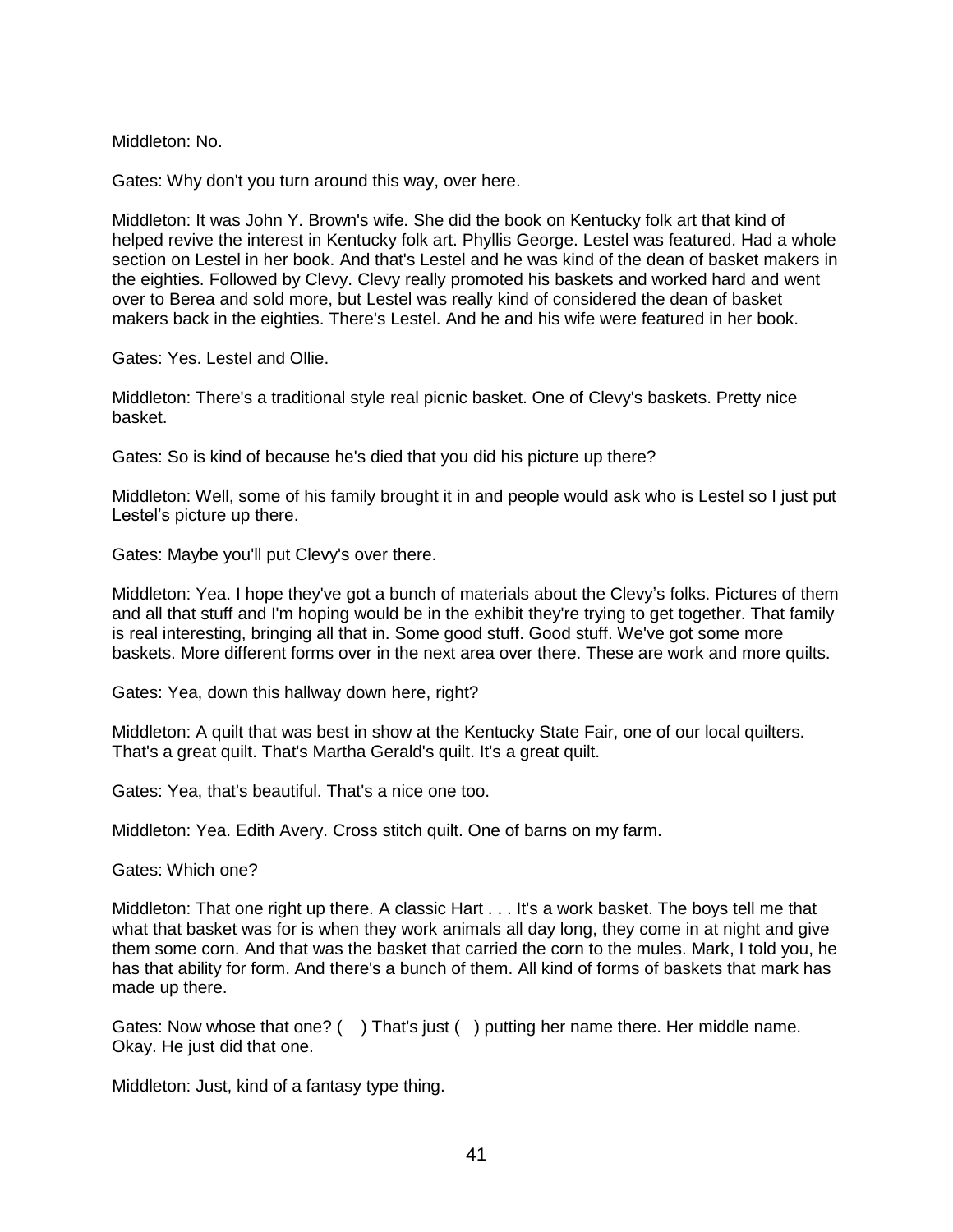Gates: That basket looks like a cotton basket that I saw down in the Memphis area, but it was thicker. Bigger, too.

Middleton: We had a person bring a cotton basket. A fellow who comes up here from Alabama and he brought a cotton basket up to the show one time to show us. There's one of Mark's. A kitty cat basket. It won the second place utilitarian, they thought that was a good utilitarian idea. A basket for a kitty cat bed.

Gates: You got a lot of baskets.

Middleton: We've got a lot of great basket makers here in the county. And George Childers is the grandfather of some of these basket makers I was showing you.

Gates: Oh, really?

Middleton: Uh huh. That's on old basket.

Gates: That doesn't look as fine as some of the ones I've seen.

Middleton: No, it's not. Wasn't as good a basket maker as some of these folks. He was prolific and he made a lot of them. Probably didn't take as much time as the rest of them did.

Gates: That's what it takes is time and the need to make them as fine as you want to.

Middleton: And persistence and artistic skill. It's a combination of things. You can take somebody like Leona, she is artistic, but she's also wants to make things good. She does a job. She wants it done right. And that pride business and that kind of thing.

Gates: Do you want to go over to your house now?

Middleton: That'd be fine.

Gates: Did you show us everything you wanted to show us?

Middleton: Yes, I think we've seen a good example . . . there's a few more baskets in there, but I think we've got a pretty good idea . . .

Gates: Do patients like coming in here and seeing the baskets?

Middleton: They love coming in here and seeing them. And they take a lot of pride in them and a lot of them come in and got family up there and they love to point out so and so's basket. Granny's basket or momma's basket or uncle so and so's basket. Yea. It's been neat, how it has kind of revved up some interest and pride and appreciation of our heritage here and they like seeing the quilts too. And a lot of the older ladies . . . we had a 98 year old lady in here the other day, still making quilts, talking about some of these quilts in here. I couldn't get her taken care of her because she wanted to talk about quilts.

Gates: That's interesting. That one as first place in Hart County and third place in Arizona. How'd it get to Arizona?